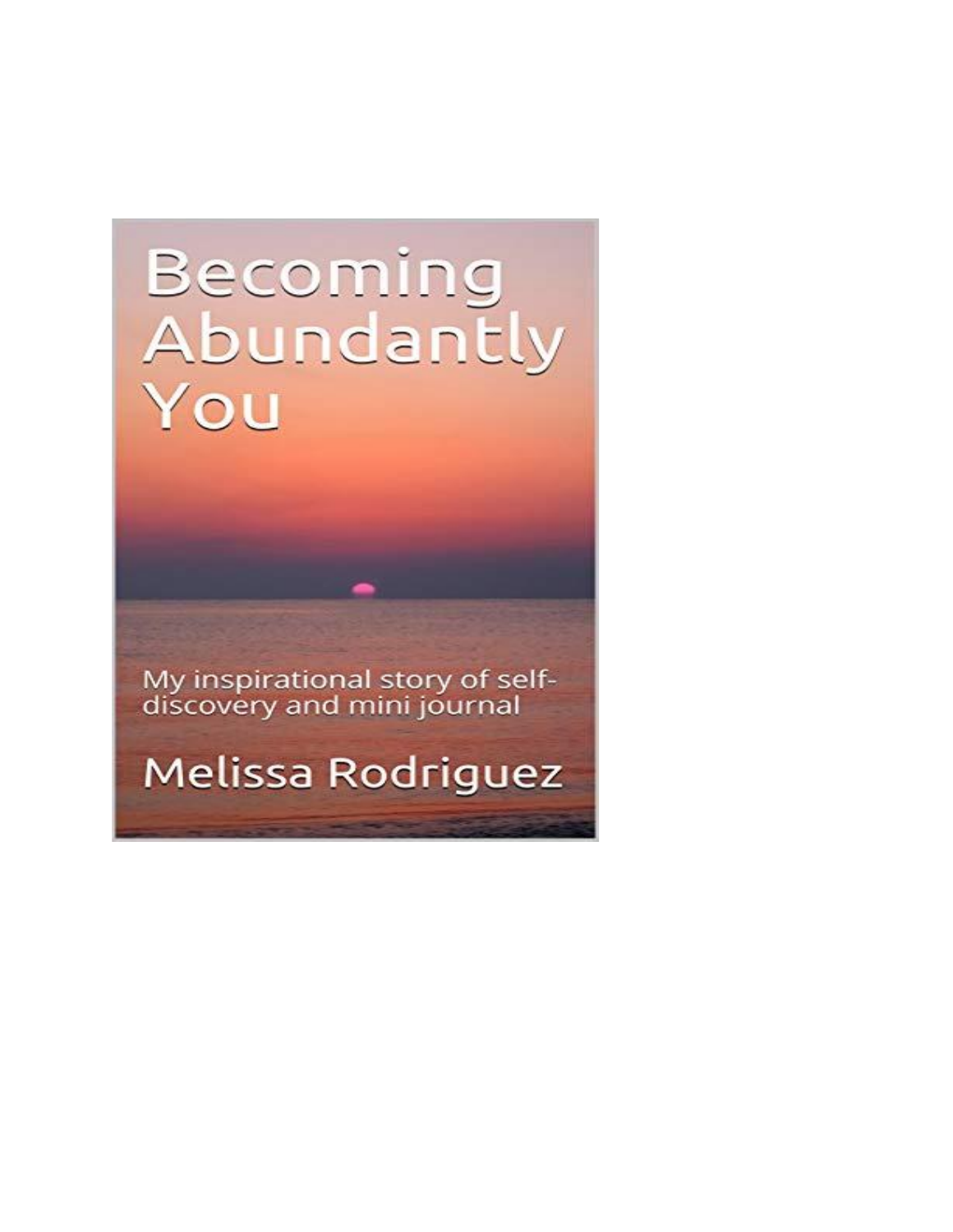# Becoming Abundantly You

#### Live a life you love and love the life you live!

Seventeen years ago, my life was a hot mess. I was not happy and struggling in every area of my life. Fear, anxiety, low self-esteem and worry were running my life. These constant unwanted companions effected every choice I made and every area of my life. My relationships were broken, I was barely getting by and sleeping on friends' couches with nowhere to go at one point. I kept wondering why things were happening to me and what was wrong with me! After hitting bottom many times, I finally asked a new question. What can I do to change my life?! Then I set out on a journey to find out!

I went from feeling so broken to so blessed! As I began to see my truth, heal, forgive and release all that had been weighing me down I finally felt free. I discovered the power of connecting within from a place of love. Then I discovered the spiritual laws which are believed to govern the universe and everything finally made sense. I finally understood what had been happening, why and what I could do to change my life!

I felt like I had been given a new life! I was so excited and ready to be happy! I was ready to apply all I learned about the law of attraction teachings and I had so much fun with it!!

I began to see my dreams come true and amazing things happen! The biggest gift and best part of it all is how I felt inside. I was forever changed although I did not know it at the time. It became my new way of existing, a lifestyle and transformed my experience of life.

You can live a life you love and fall in love with your life in the process as you become more abundantly you! Welcome in an abundance of all good through and to you as you awaken to your power within!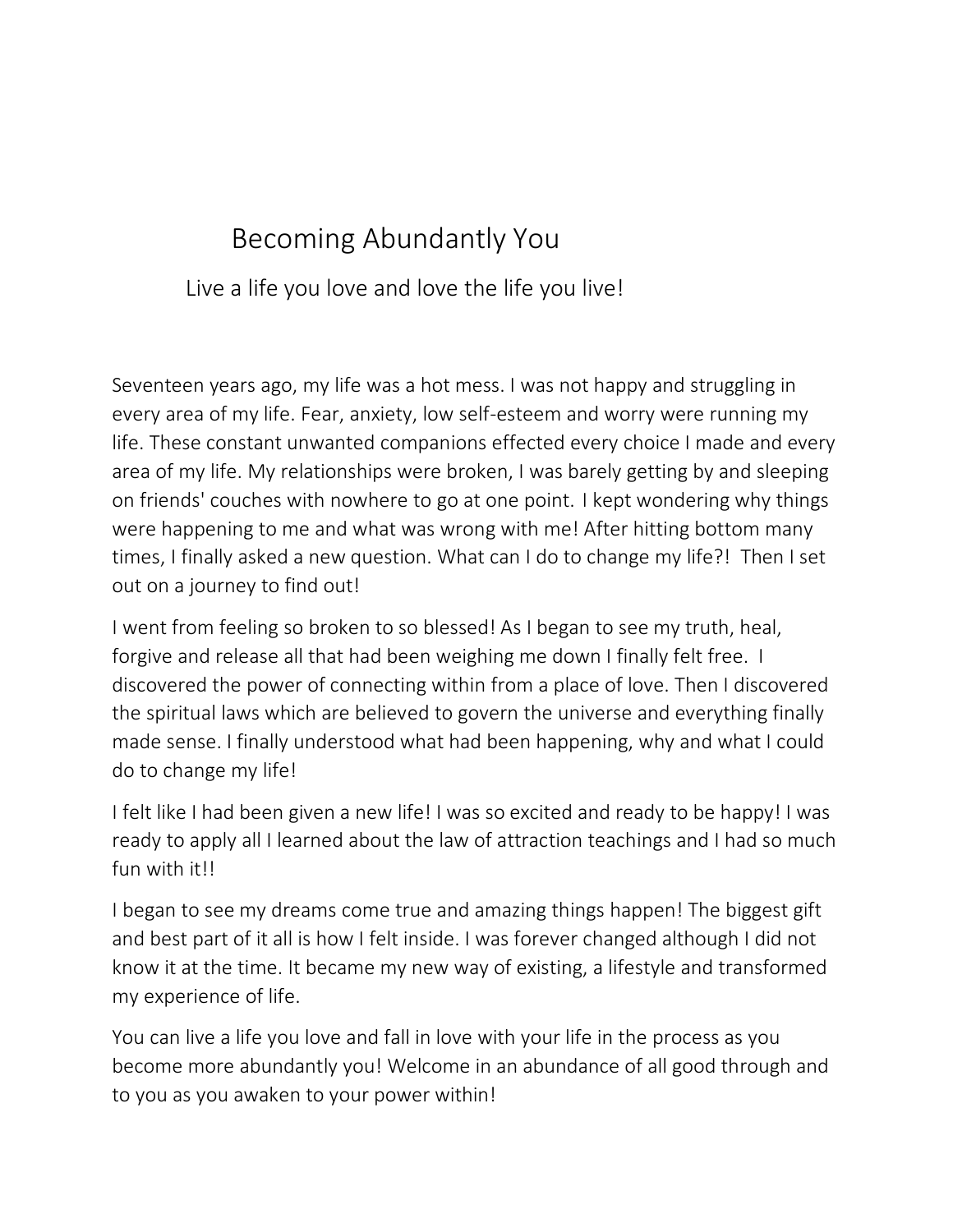Imagine if you had the power to think your life in advance and create your reality?! Just like in a book where you can choose different to have an alternate ending, every thought, belief and choice is co-creating your life experience. You think thoughts with an emotion or feeling of passion and then see them projected into your life experiences. Sometimes it is an emotion that feels good. Sometimes it is an emotion rooted in worry or fear.

Have you ever said something and it actually happened? Imagine if you could understand how this works and actually call into your life the things you desire?! To live a life you love and fall in love with your life in the process. The law of attraction teachings are about a way of thinking, feeling, existing and being. Following them is a lifestyle and new way of experiencing life!

 Life is so surreal in a way, it feels so permanent, like we have always been and always will be. When you think back it can feel like you have lived many lives and played so many roles. Our little lives feel so big to us, the daily routines consume the time and time may be the most mysterious of all.

A blur in reality, a moment can seem so long and yet years can appear to pass in a flash. The newness of each moment can completely escape us.

 Everyone has a life story and every story is different. You are writing your story now. Up until now you may have felt like life is happening to you. The truth that life is happening through you and for you is what we will explore. The power within you to welcome and open up to better life experiences already exists. Awaken to your true potential, inner power and become your abundant authentic self already within you!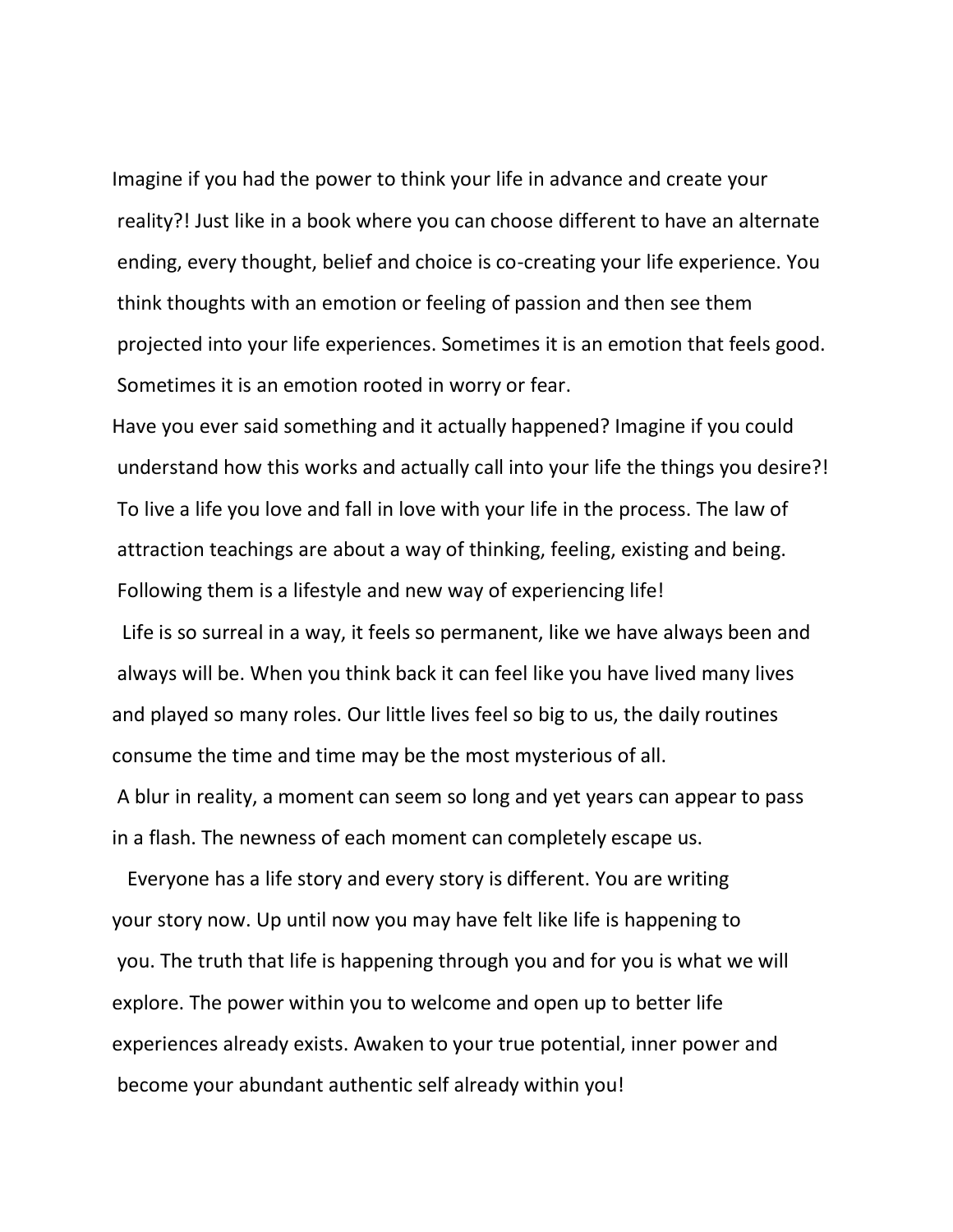Whatever you have experienced up until now you have the power to change the rest of your story, in fact change your experience of this life. No matter what is going on in the world around us your journey is about you- your thoughts and feelings right now.

 Mind, body and spirit are all meant to be connected in harmony. Knowing this is a key to understanding how life works. Realizing this truth, you can become aware of how you experience and live your life. You are more than just a physical body. Your mind and spirit play a powerful role in your experience of life. They are often neglected or overlooked as the physical aspect of living takes your complete focus.

 You may just go about the day going through the motions and live a life that is normal for you. Normal as typical for what you have experienced up until now. Consider the feelings you have in your day to day.

 Becoming aware is the beginning of awakening to potential for your life. Taking self-responsibility is part of the process of true self-discovery. You are responsible for your thoughts, words, actions and self-talk. All we have is this present moment, the moment you are reading this is all there is and also where your power is.

 The Law of attraction is the belief that when you have positive or negative thoughts then you attract positive or negative life experiences. Simply put that thoughts are magnetic. What you think attracts more of the same type of thoughts as well as experiences that match your thoughts. So, if you think on good things, with positive energy, then good things will happen for you. If you are focused on fear, worry, doubt and miserable feelings, then you may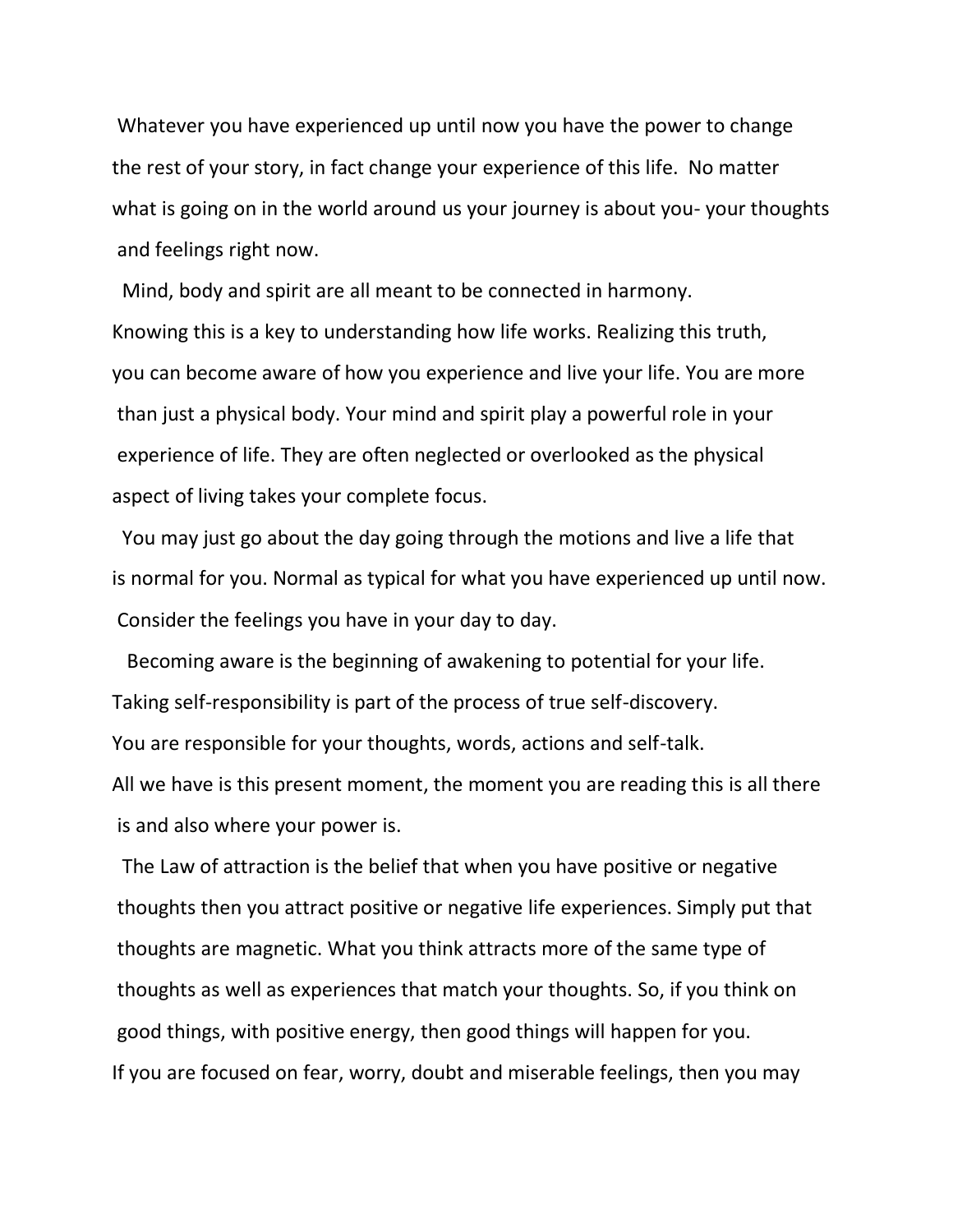attract negative into your life. You will feel negative and how you feel has a big effect on your day, as well as your life.

 The idea that you can change your life experiences by changing your thought patterns is so powerful. When you expect and anticipate good, then good will show up for you. Whatever you desire is already in existence in the universe!

 There are actually at least twelve Spiritual laws or principles that are believed to govern the universe. Knowledge of these laws and understanding them can have a great impact on your experience of this life! I say can because it is up to you what you do with this knowledge and how you use it in your life.

 It is believed that the universe exists in harmony by virtue of these laws. The Law of Divine Oneness according to which everything is interconnected. This means that all we do, say, think & believe affects us. It affects others, as well as the Universe around us. It is so evident in the world as well as your own life.

Thinking of the news and how it affects everyone. Thinking of the people you surround yourself with even and the family you grew up in.

Take an honest look at the people in your life, their morals, beliefs, character and energy. Think about how they talk, act and live their life. The choices they make in every area. This is all meant in non-judgement, simply a taking stock of where you are and the influences around you.

 We can all only do as well as we know to do. When we learn better, we can do better, feel better and receive better. We are also impacting those around us as we live our day to day lives. You may not even notice, but others are touched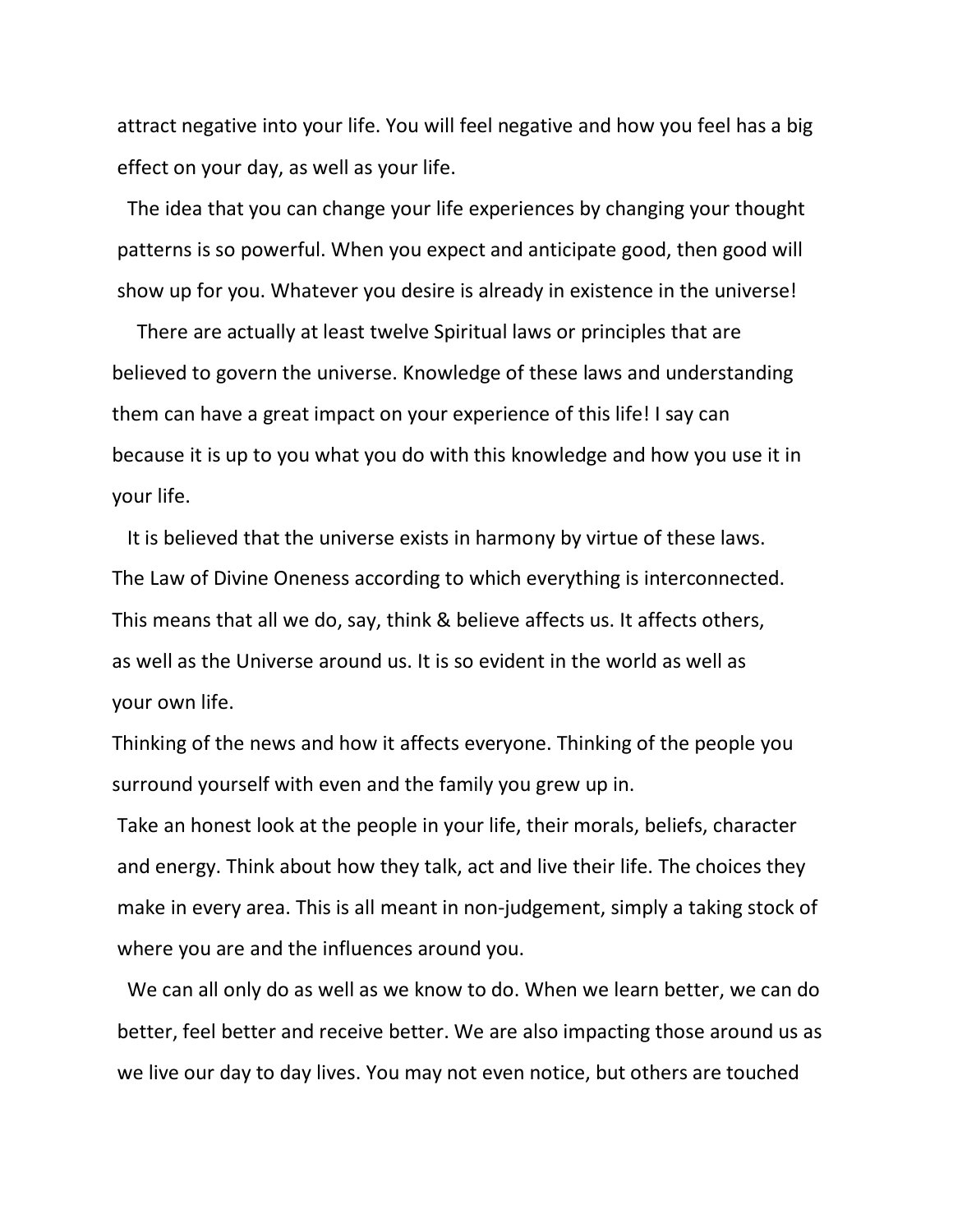by your energy.

 The law of Correspondence relates to the law of oneness believing patters repeat throughout the universe.

 As we look at history, we can see patterns. When you take a look at family history you may see patterns and even in your own story. Some will call this learned behavior when it comes to repeating family patterns.

Laws of physics have their corresponding principles in the universe. This is the belief that the world around us works in a certain way, and physical laws are a way of classifying how it works.

 Examine your beliefs of the world around you. Explore your feelings of how the world works. There are ways that relationships work, finances, and health. Knowledge is power so study the specific areas you need the most help in. With wisdom get understanding of how to apply it in life.

 The Law of Vibration states that everything is made of energy or light, the seen as well as the unseen. Energy is in constant movement - it resonates and exists as a vibratory frequency or pattern. Every thought vibrates putting out a signal and attracts a matching signal back.

 This process is where The Law of Attraction comes in. The Law of Attraction states that like attracts like and is the most talked about or popular law, I believe. To attract good into our life we must think and feel good, of course there is more to this law, as well as all of these spiritual laws.

 The Law of Relativity states that all observers will see the same laws of physics operating in the universe. Also, that nothing is what it is until you relate it to something. Everyone faces challenges to help them grow, and It is all relative.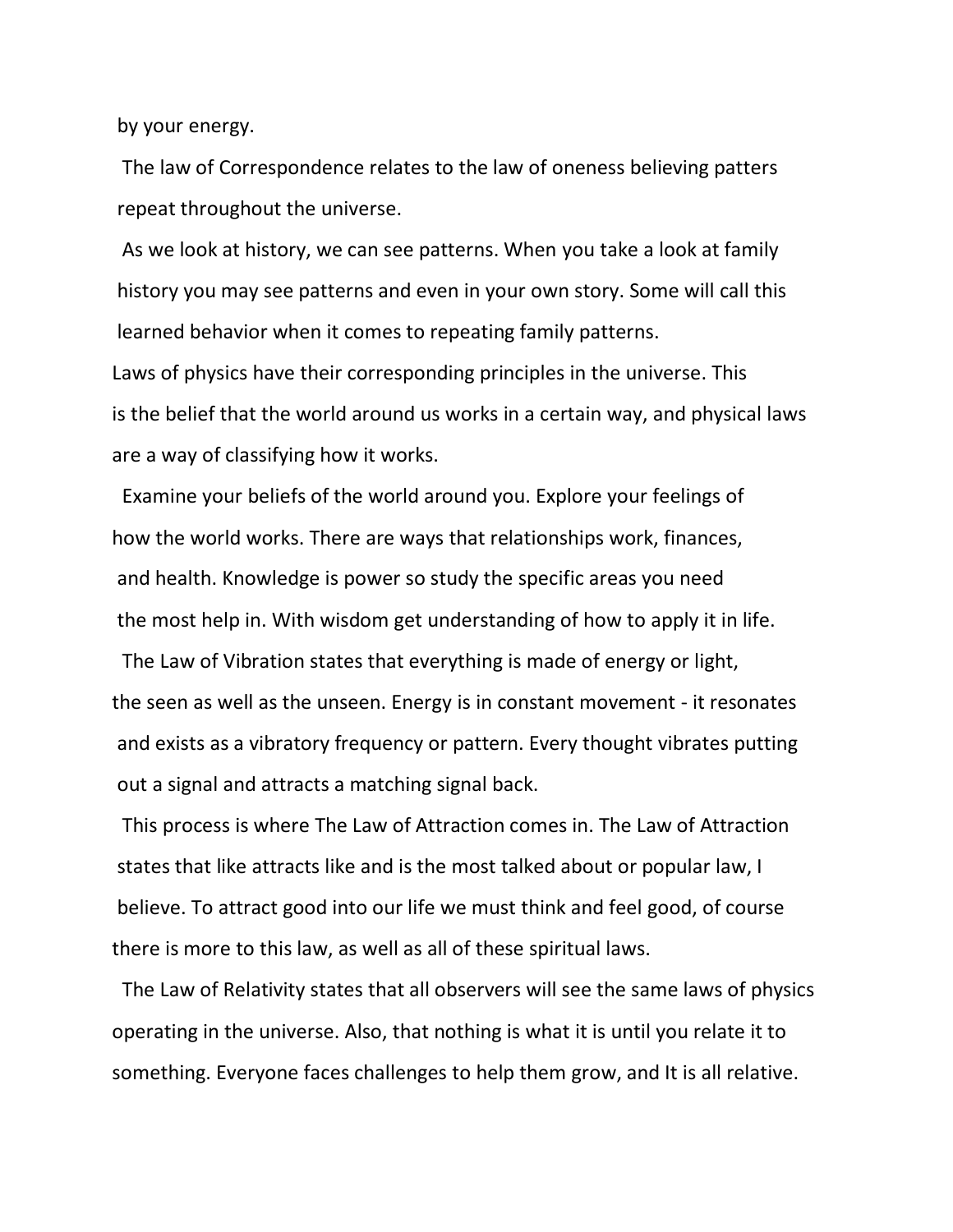The Law of Cause and Effect states that for everything there is a definite cause. Also, that for every action there is an equal and opposite reaction, or effect. Nothing happens by chance or outside of the universal laws. This is eye opening. When you are expecting negative or positive, the law of cause and effect is also in play.

 The Law of Transmutation is spiritual alchemy. The jumping off point into enlightenment. It states that energy moves in and out of physical form. When you know how to move among higher and lower energy frequencies, then miracles can happen. We are able to recognize our power spiritually through this process.

 The Law of Polarity states that everything has an opposite. Everything has a duel nature; like and unlike are the same. Recognizing this we can fully embrace ourselves as we are. We can also see that our focus on thoughts and words is important. Focus on what you love to attract good and allow the flow of all good.

The Law of Rhythm states that everything has a natural cycle.

The energy in life is like a pendulum, whenever it swings to the right, it must then swing back to the left. Existence is involved in a spiritual dance, flowing, swinging and swaying. Everything has a rhythm, or pattern.

 The Law of Gestation states that there is a natural order to things. It is important to respect and honor this process. Everything takes time to manifest, so releasing with patience is key to applying the laws. To have faith and trust.

 The Law of Inspired Action also goes well with the law of attraction and it states to take action when inspired to actively pursue our goal. This is the step of faith required when you are divinely inspired, take action.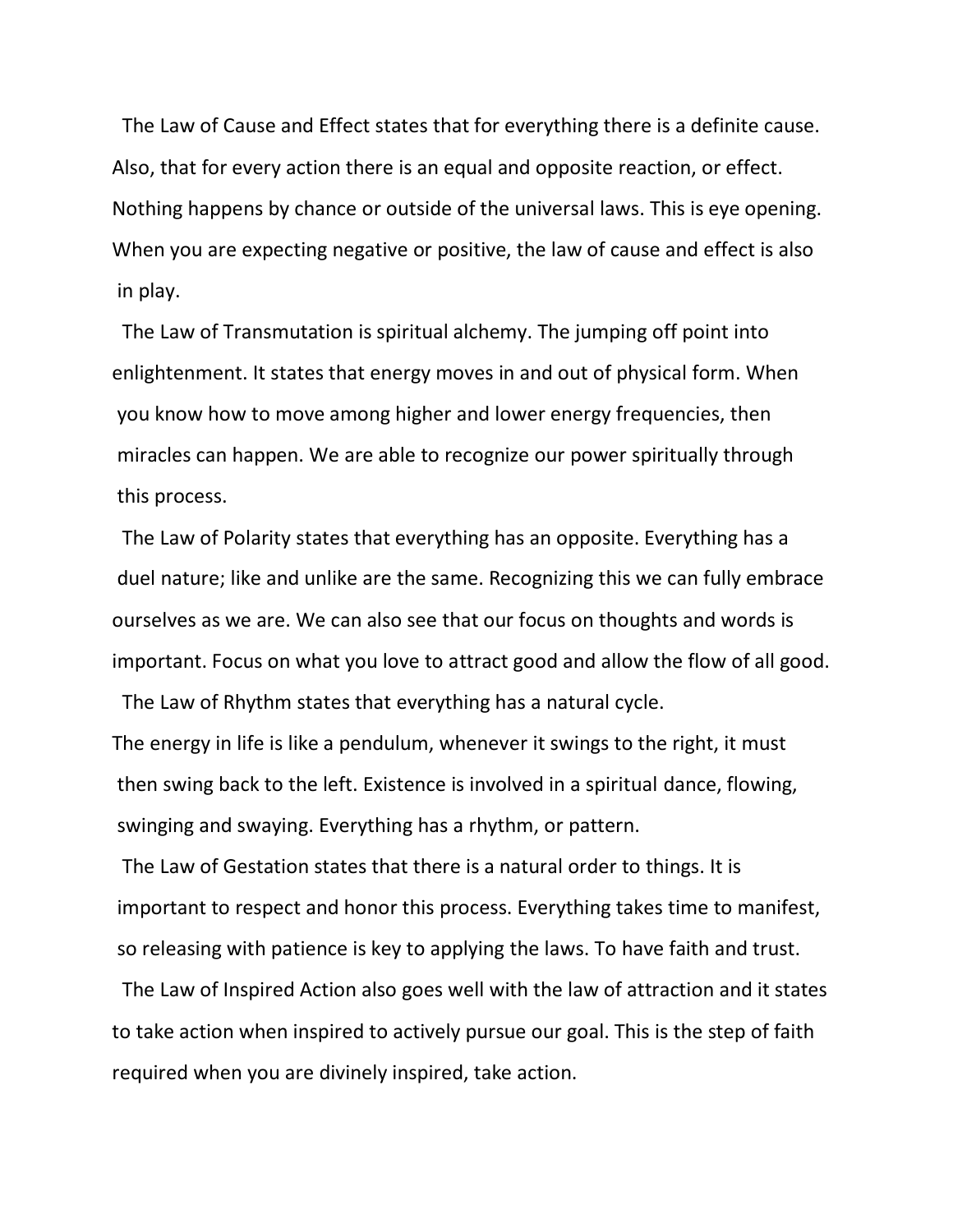The Law of Compensation states that you will receive what you put out, similar to the law of attraction but focused on that compensation can come in many forms. Good deeds are rewarded by the Universe - also that we reap what we sow. You will be compensated what you are due for the energy you have put out. The energy that you put out naturally manifests back to you in many ways.

 These laws are so fascinating and interconnected. The laws themselves are beautifully woven into the spirit of life. There is so much to study and understand about these spiritual laws and how they affect our life.

Living intentionally and aware is your place of power.

#### This week begin to notice your thoughts and feelings.

When you think thoughts that feel good, then you will feel good. When you are not feeling good, happy, positive and blessed- take a look at your thoughts. The feelings are designed to let us know what is happening within us.

Self-talk is so important as you are always listening, even when you do not realize it! Researchers say we have sixty to eighty thousand thoughts in a day! Think good thoughts and you will feel good! Feeling good and happy sure feels great! Bonus, this will put you on track to attract all that you love!

We all have deep beliefs, thought patterns based on all we have experienced up until this point and learned behavior. What you have seen, heard and felt has been part of shaping who you are, as well as how you live your life.

Clearing blocks spiritually and emotionally is key to being able to open up to the teachings and apply them in your life. Become aware of your thought patterns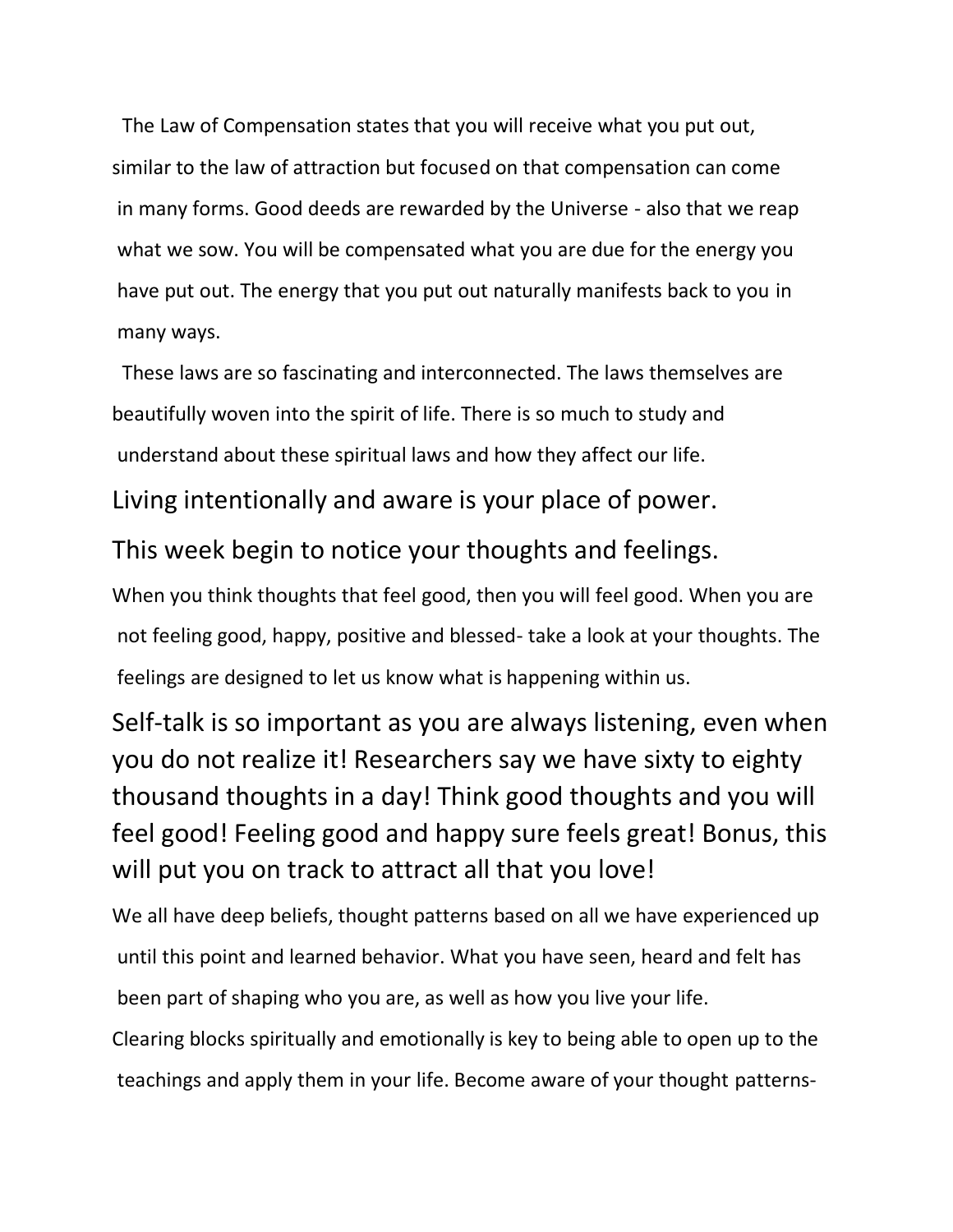limiting beliefs, old stories, past hurt and pain you may still be holding on to.

Clearing, healing and releasing the old is powerful. It can

## prepare you to open up to receive the new.

Renewing your mind and embracing new thought patterns that support you will empower you to live a life you love. New thoughts, next level faith, living through gratitude and love will super charge the ability to attract your desires, seeing requests manifest, dreams coming true!

# To take control of your thoughts and choose them is

empowering. Positive present tense is the most powerful statements we can make. It taps us into the feeling of having it now. There are so many ways to reprogram your mind to think and believe in a new positive way.

- The most important part is to start thinking good thoughts
- Thoughts that empower and uplift you spiritually, emotionally, mentally and even physically
- Thoughts that are supportive, nurturing and loving
- Let any negative, thought of doubt or fear come, flow and go. Then tell yourself the truth with a positive statement.
- Practicing positive repetitive thoughts will reprogram your mind to think better thoughts more naturally. It will become second nature and your new thought pattern will have formed.
- When you are triggered, or feel off, take a look at your thoughts. Examine the situation and how you are feeling to the root.

It is sort of like riding a bike or starting a gym membership. If you try it out and give up to quick you will never see results. It takes commitment and dedication. It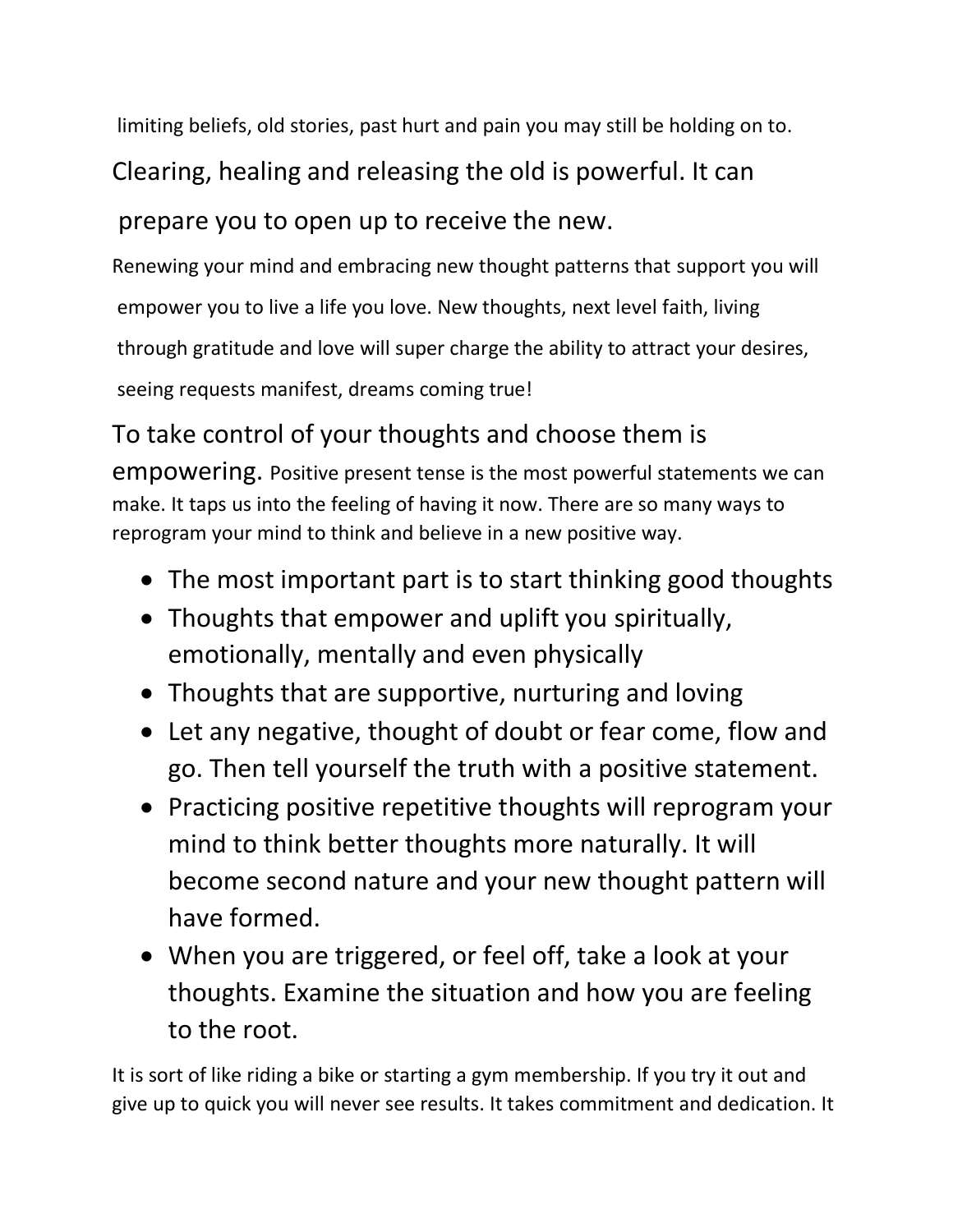takes focus and effort, at first. Then it just becomes habit at some point and you are riding along or pumping away- Feeling Great!

There are also real-life experiences happening, you respond or react and this is all part of living. The experiences that we attract that do not feel good and we see as contrast to what we desire are actually opportunity. They offer a chance for self-reflection, discovery, growth, understanding and to know what you really do want.

Give yourself the grace, compassion, space and unconditional love through these times. It does not mean you are failing if doubt comes, you react and forget to be intentional. It means instead as you notice that you are aware and still on the right path! Release control, observe, release and tune back in to feeling good.

Practice the pause – acknowledge, aware, reflect and redirect We are spiritual beings having a human experience. You always have a choice, to tune back in to better thoughts that feel good, embracing faith and gratitude again.

Gratitude and excitement for personal growth, feeling good, as well as better with every intentional thought. Trust that as you learn, grow, expand and open up it will happen quicker, as well as easier.

Think about what feels good to feel. That is where we all desire to be. To feel good, and happy now.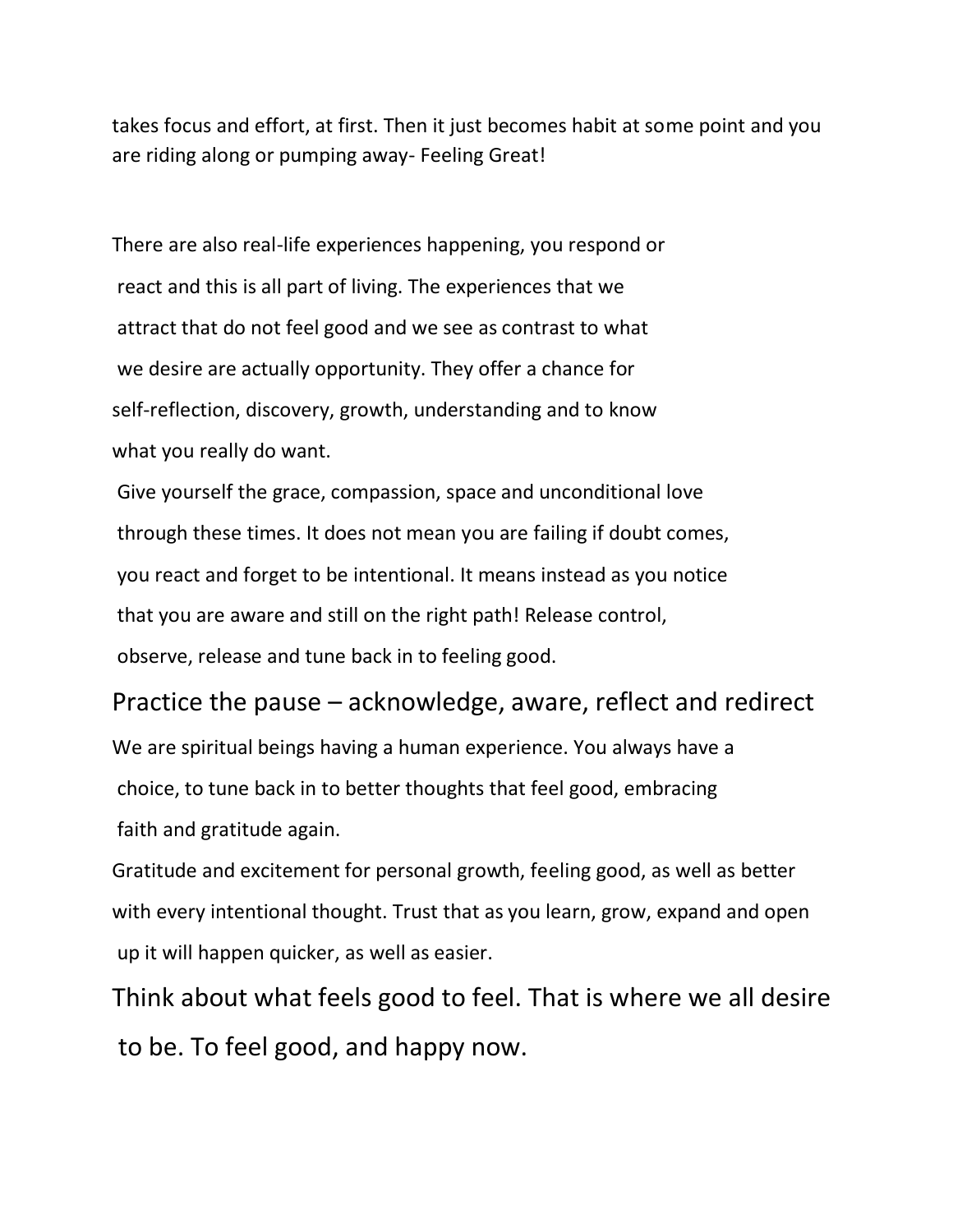Get super crystal clear about what you desire.

Source says yes!

Ask and you will receive! Ask in power, simply ask.

Believe in full faith.

To believe in faith is a powerful way to shift to experiencing life the way you desire it to be. It is not looking at circumstances, situations and the world around you. It is focused on possibility.

To imagine it as Possible. To see it in your heart and mind before seeing It in your life.

### Do you believe you can have what you desire?

When a thought of doubt or worry comes

Let it flow and go. Reaffirm your powerful faith statements And affirmations. To reprogram your mind with repetition to expect good, believing you deserve it, can have it and you are worthy.

Anticipating when you ask, it is as good as done! When you can tap in to that next level of faith, really believing, spiritually tuned in and connected, you can see the requests manifest.

You can see requests answered and faith is what activates - Ask in power, expecting, anticipating and believing without resistance. Feel good in the asking, excited and high vibe feeling. When you do this, release the ask in full faith and not attached to the outcome, full belief is activated.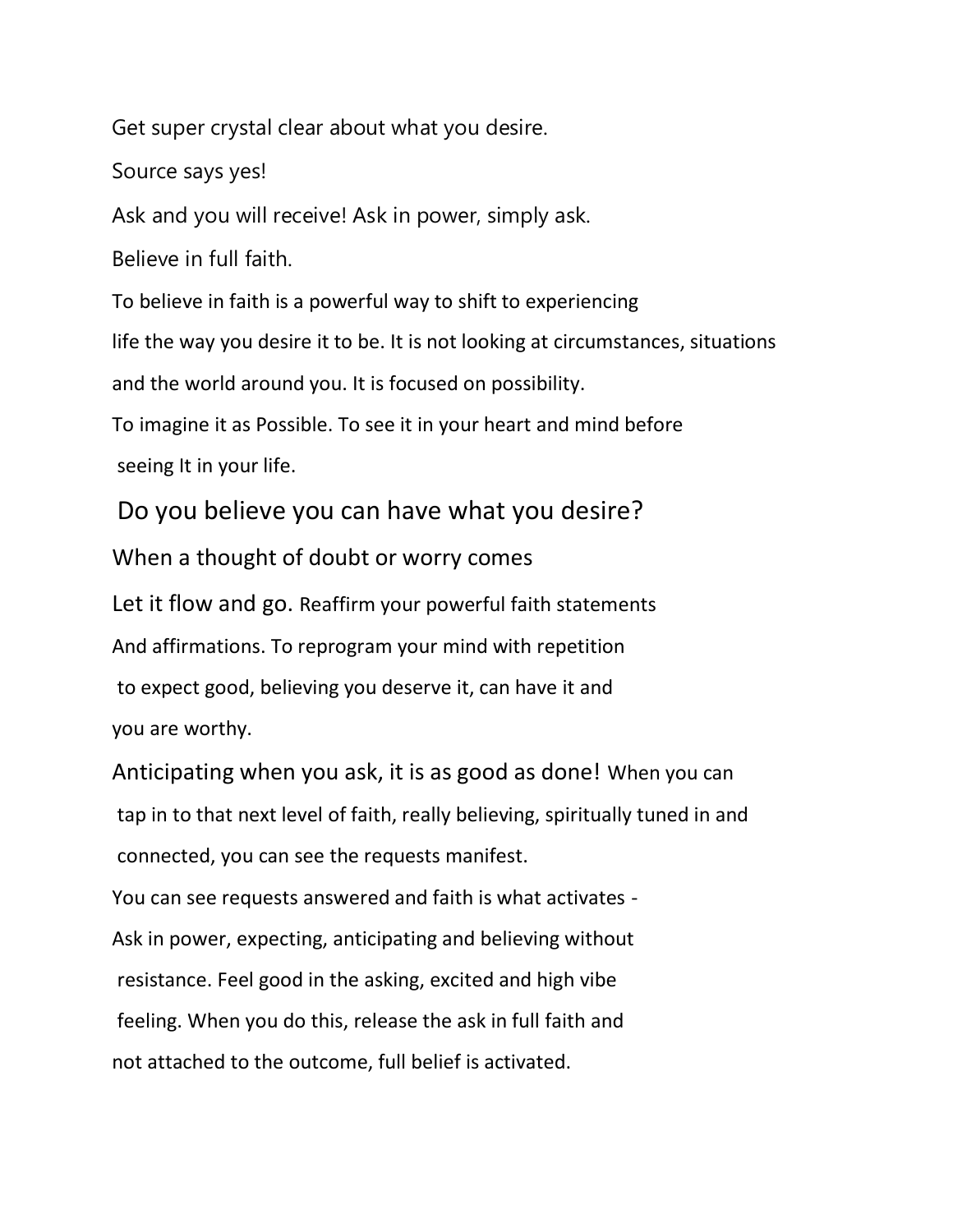## How does that feel?!

Get excited to receive! Get excited knowing your requests are being answered. Make a joyful noise, clap, and shout THANK YOU! Super charge your faith and dance! Get excited!

Positive present tense is powerful faith statements or affirmations. The key is to believe and feel them as if you have received!

Focus on having joy now, living life happy, feeling blessed and so grateful every day! What a great way to feel and live - through love and gratitude! This also raises your spiritual vibration and frequency of energy. How beautifully designed is that! Feel good and happy now to attract more to feel good and happy about!!

We were created to live life abundant in all areas.

Explore your purpose. The reason is checking off a list of things to

acquire will be nice, but may not bring complete or lasting fulfilment.

To live a life you really love can involve passion with purpose. This

means to connect to who you are, stir your passion and follow your heart.

What is your why for what you desire? Is there a business you would like to

start, a book you would like to write, a Service you feel destined to provide?

Powerful questions can help you to fully connect within, get clear on

what you really desire and to live Your life intentionally.

Living your purpose can feel like a gift, instead of I have To, it will feel like I get To!

It is important to bless the income now and the job or source of financial flow now, to be open to more. There are unlimited possibilities in the universe for wealth and financial abundance to come. Get super clear what would bring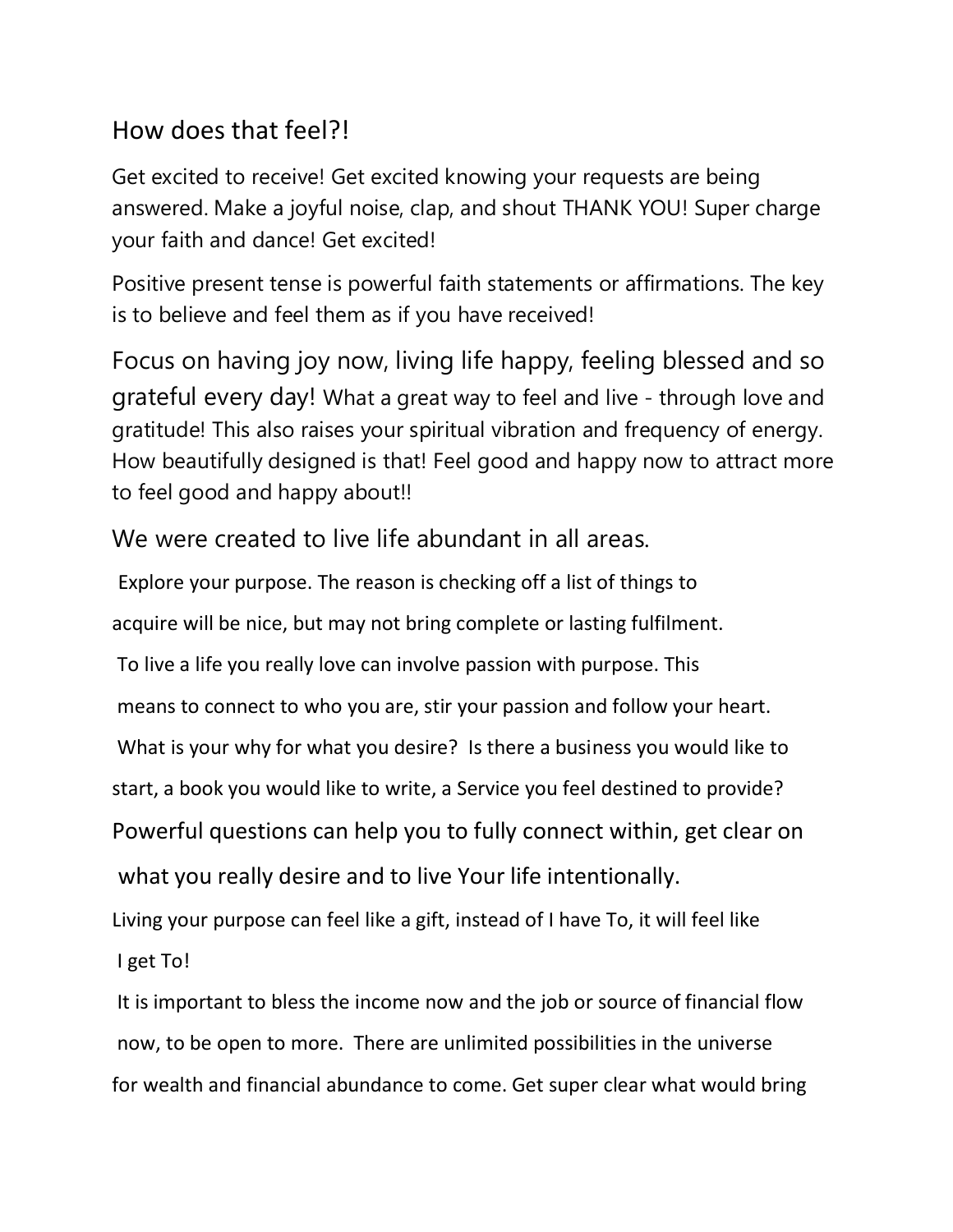you Fulfilment and feel great as your life purpose. If it does not come To you right away release and know the answers will come. Play with it a bit from time to time, ask for clear inspiration and expect to receive the answers or guidance.

All of the answers you seek are within and all of the greats have said it!

So often many are living life on autopilot not tuned in to their being. Just going through the motions repeating patterns, learned behavior and recycling old stories. Press Pause! What do You really desire?

There are unlimited possibilities in the universe for wealth and financial abundance to come.

Dreaming of a life you love is a fun exercise for getting clear about what you really desire. Get really specific about each desire in great detail. What sights, sounds, tastes and smells are there in your house and car. Where is your house and can you see the car in the driveway? What do you feel like in the relationship? Describe the person in full detail, looks, morals, values, beliefs and what your lifestyle will be like Together. If great wealth is what you desire, how much? What will it feel like to have and what will you do with it? Details!

 There is so much to explore around details for each subject of your true inner deep desires. Write them all down! Then imagine yourself with all the desires of your heart. Visualizing and daydreaming are powerful tools to boost attracting it. The big question is what will you feel like when the dream comes true, you attract the life you love and it is your new Reality? Bliss, love, freedom, joy, excitement, grateful and overflowing?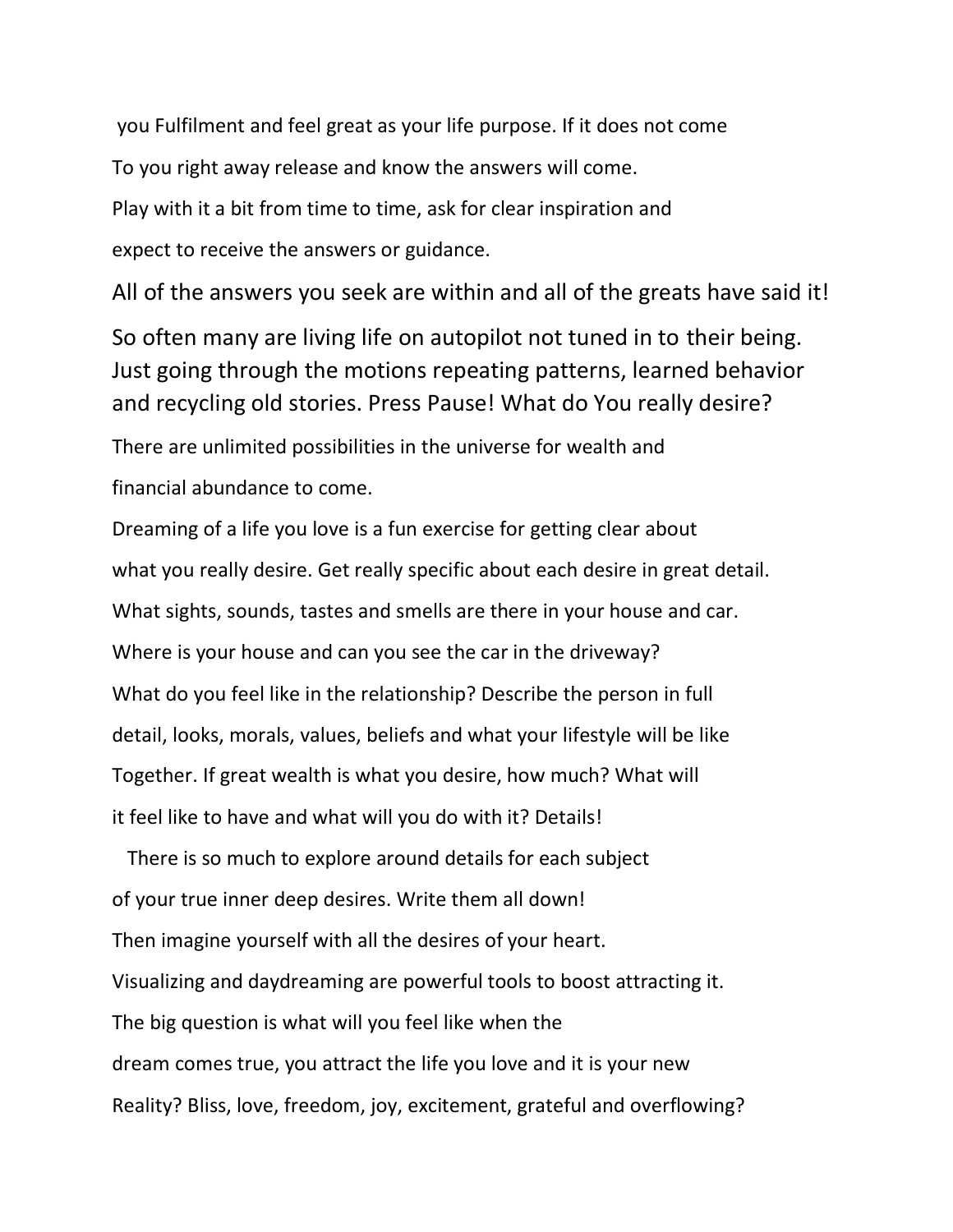Which feelings can you tap in to now, already? Tap in to love and gratitude, living every day in this state. This is the most powerful part of the LOA teachings for me. You can be happy now, tap in to bliss, pure joy and gratitude. You can even get excited when you fuel your next level faith! This can be the biggest blessing from following the teachings to Living intentionally, in tune spiritually, pure vibrations of love and Gratitude, so happy now. This is attracting a life you love. It is not dependent on outside and purely a state within. Attracting the rest, Such a bonus! The desires manifesting will only add to the life you already love. You are love- tap into that!

Love and know who you are. Then step in to your power! Once you have asked it is time to release in faith - having patience is part of the process. Patience = not worry, obsessed or constantly giving our attention to the request. Trust means releasing in faith once you have asked. Get back to living joyful now. Full of gratitude and love! This is when the magic happens and our requests are answered!! This is the place to be to become a Spiritual Super Manifesting Master! Where you think it and so it becomes!! You speak it and then see it happen!

Relax into the spiritual flow and believe the Divine loves and supports you. Divine Source is loving a nd desires to bless you.

Allow the flow being open, in a place of being ready and aware. Feed your spirit!! Connect with others to encourage, and uplift each other.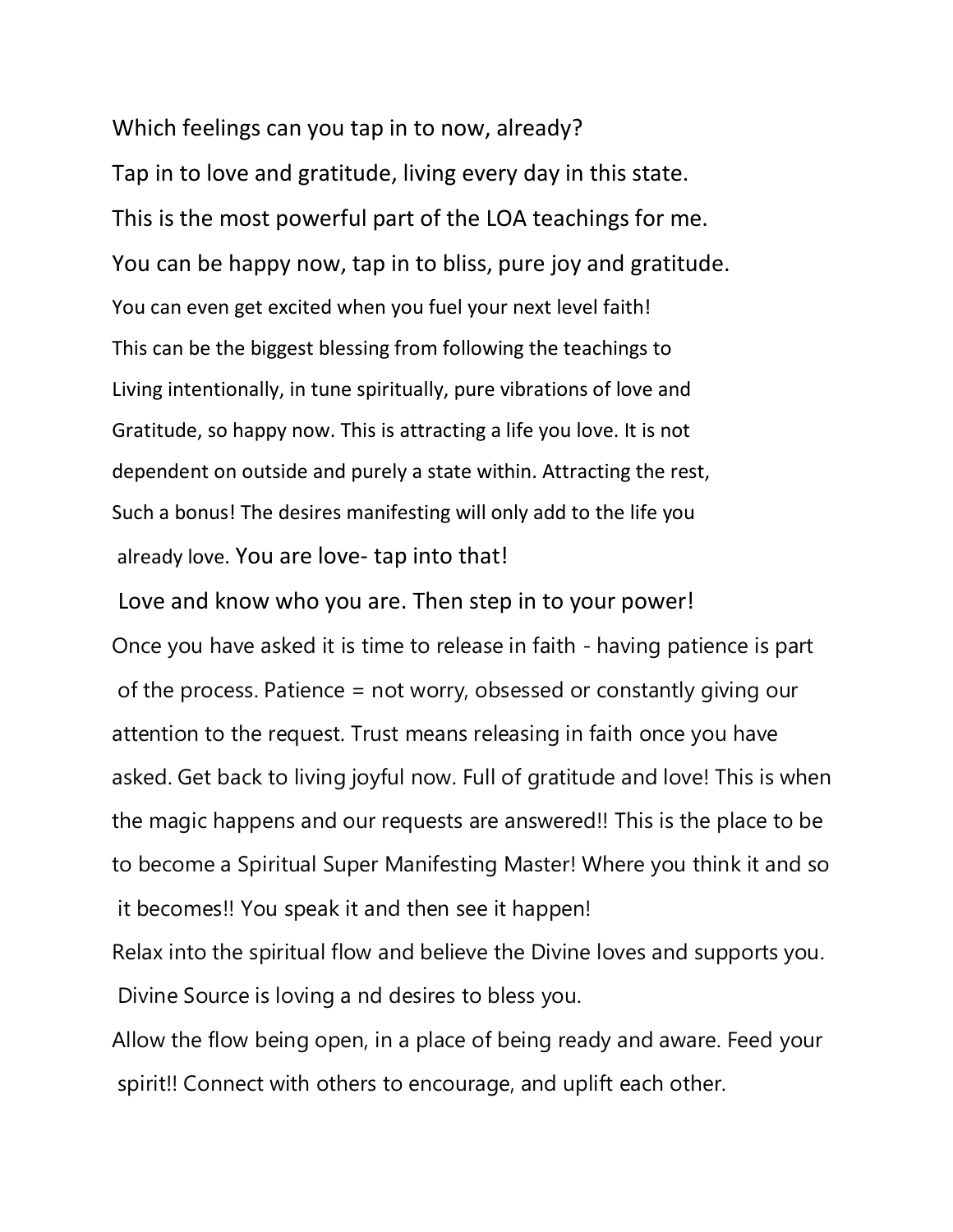When you are living life spiritually tuned in and aware – spiritually sensitive- opportunity will come. You will be called to take a step of action in faith!! Inspired action will feel in the flow and spiritually in harmony. It may take courage and faith. Trusting and believing. It may take lots of feeding your spirit, raising your faith levels and lots of positive self-talk. Taking action is part of the process.

- Start a gratitude journal spend time each day being grateful for everything from the smallest to biggest thing. your mind will start looking for all there is to feel grateful for naturally.
- Affirmations retrain your brain with powerful positive statements. Positive present tense is most recommended. The idea is not to lie to yourself; it is to make statements in next-level Faith! To tap into belief, it is possible and embrace it in such faith as if it already is. It is also harnessing the power of speaking positive into existence
- Listen to positive songs, mantras, audio books, videos, podcasts and empowering talks.
- On that same note- be careful what you listen to! Everything you see and hear you are taking in to your spirit. It is your spirit and your life- just be aware it does have an effect. Choose things that feed your spirit, feel good and lift you up.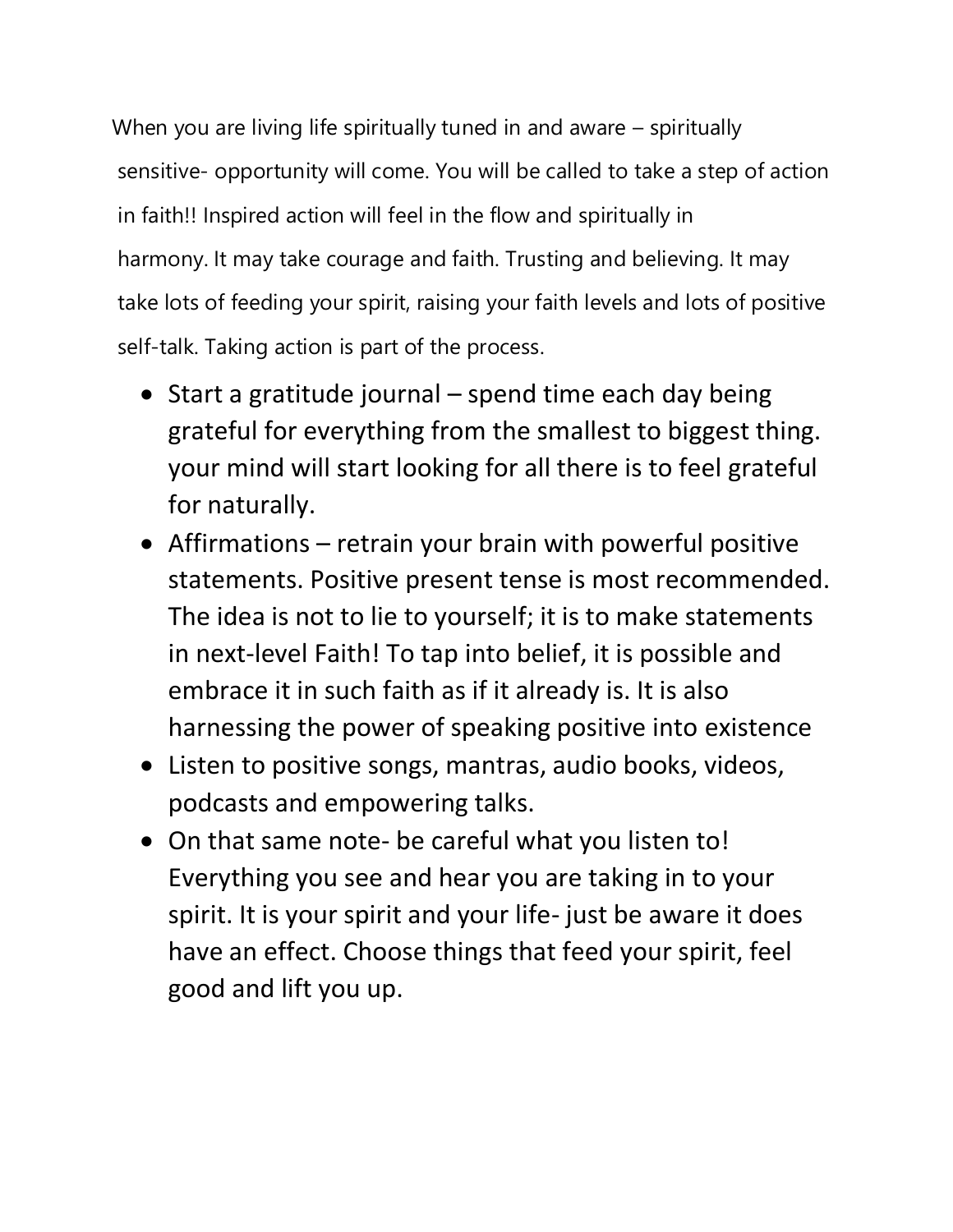- Read books on important topics such as spiritual, emotional and mental wellbeing. Self-help, empowering, educational and inspirational books.
- Yoga, meditation, and exercise is great for the mind when it is done as a form of self-love or self-care.
- Be mindful of your self-talk and talk nice to yourself!

## Allowing Love

Love is our intended natural state and The Divine Source is the source of unconditional love. As you go within to connect to the Divine Source allowing the flow of unconditional love you open up to allowing the flow of all good! Mind, body and spirit connected in a state of love. You are perfect, whole and complete in this state of being. As you give and receive love of the Divine Source you are fully connected to the source of all good in abundance. Allowing the love to flow through and to you, radiating out from you. You are made in the image and likeness of the Divine! Love the Divine, love others as you love yourself and all is in perfect harmony.

Where there is struggle or lack the flow of love is blocked or pinched off. Discover within what thoughts or beliefs are causing this block and then look through new lenses for divine truth. Always remember you are love. The Divine is pure unconditional love and your soul is calling you to come home within your being to reconnect.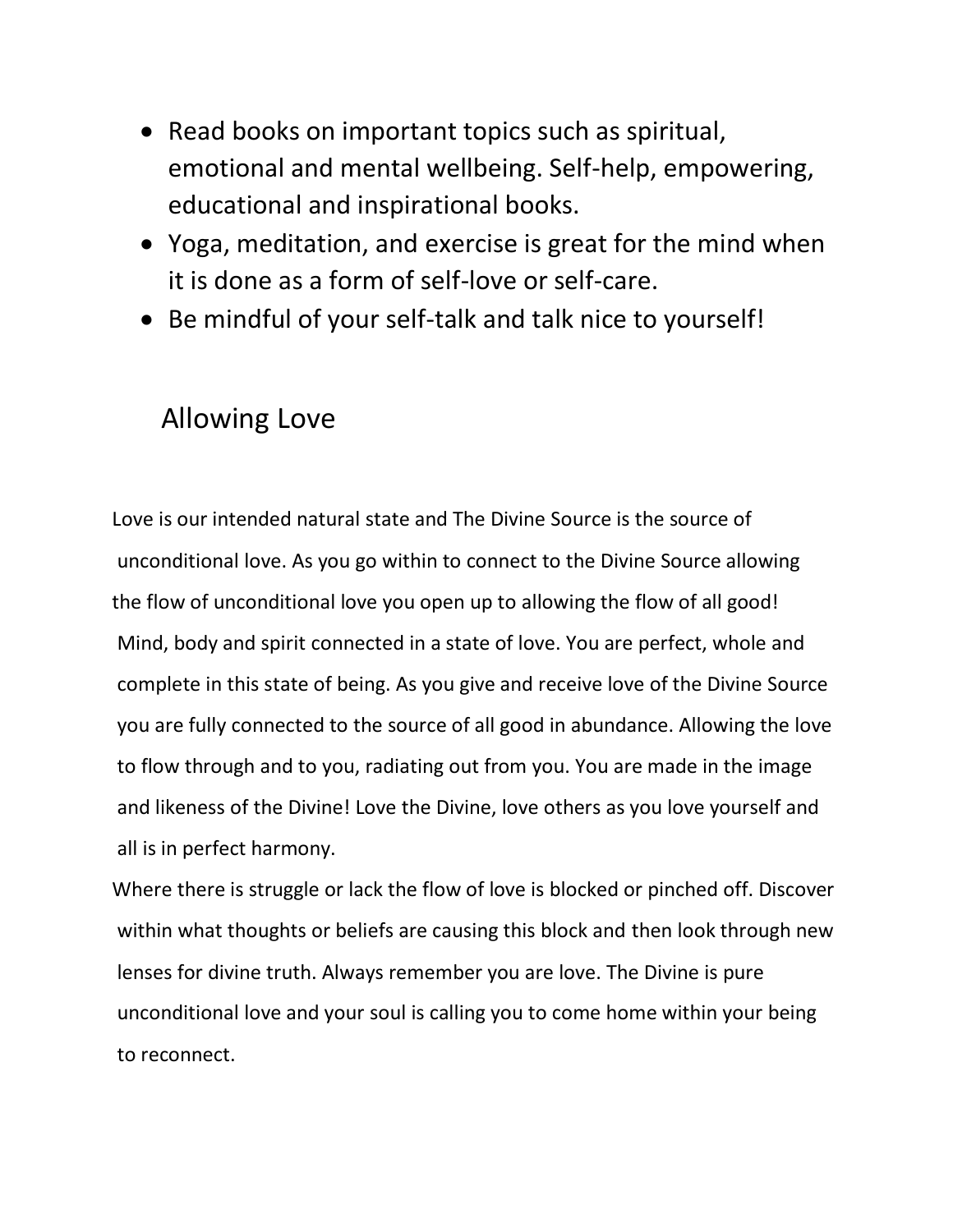The Divine says yes and loves to bless you. Always. Everything in physical reality is a reflection of what is going on within. Do not give the situation the power of your attention but instead shift to love and gratitude within. Everything happens through your state of being and from your heart state. Life and love flow from your very heart felt energetically in your being.

Examine your beliefs about life, love and the Divine. There is so much predownloaded data in your being and so much of it does not support your wellbeing. Love does not hurt. People feel struggle when there is a perceived absence of love or they have blocked love. Love is always available. Love from the Divine and from the deep well of love that you are already. Give yourself all of the love you desire and love yourself unconditionally. As you fully open the flow of love in your being you can see the experiences of life completely shift! Your relationships will improve, the partner you are desiring will show up and your sense of inner wellbeing is the best gift of all.

Desiring a partner in life is natural and you were designed to desire. There is an abundance of love and all good already in existence in our world! There are about seven billion people in the world! Your perfect partner exists right now and is looking at the same moon making their request for a partner also! Imagine them right now with great detail, feeling how you will feel when you are with them and what your life together will be like. As you get clear on what you desire and put in your request the Divine Source always says yes! Release in faith expecting your request to come physically into your life! Then begin to live your joy now and celebrate all that is good about every day!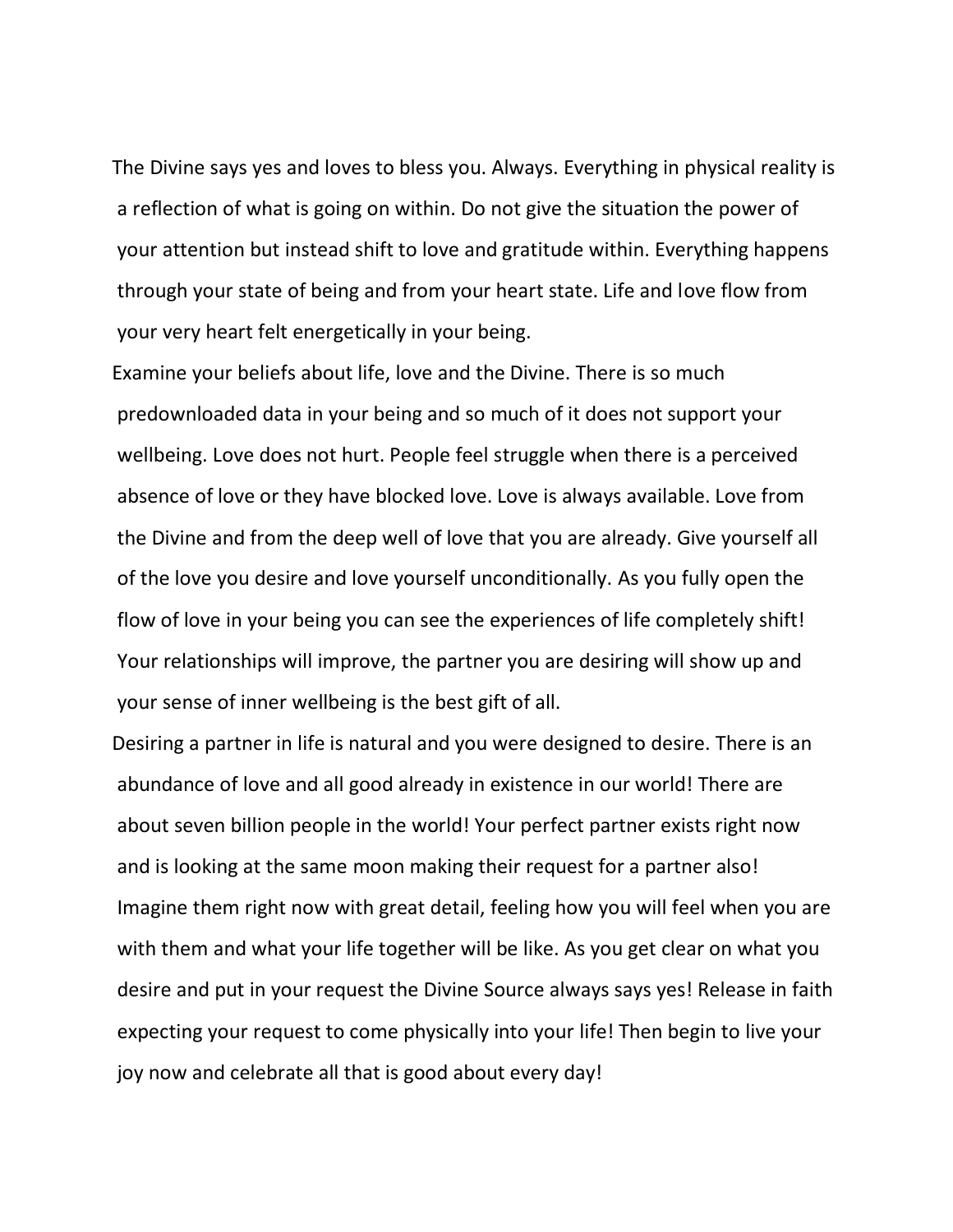This world is full of an abundance of all good. It already exists. The possibilities are unlimited of all good. Your life can be as amazing as you desire in every area! To open up to an abundance of money and wealth begin to examine your thoughts, feelings and beliefs about money. Life is all about the stories you carry in your thoughts, feelings and also energetically in your being. The thought patterns and deep-rooted beliefs from all you have experienced up until now. You have observed, felt, heard and absorbed through all of your life experiences up until now.

Begin to examine them all as you explore your thoughts and beliefs about money. As you currently think and feel about money, the idea of wealth and abundance financially. Common thoughts are that money is the root of all evil, you have to work hard for money and money does not grow on trees. Begin to write all that comes to mind on the subject of money.

 When I discovered the Law of Attraction teachings, I could see how they were already working in my life. Often when I was thinking negative, such as when it rains it pours or even worrying, I was anticipating bad things happening. Sure enough, more bad things did happen. It felt like bad things were always happening to me back then.

I was not feeling in control of anything in my life, which left me on high alert. My feeling was intensified by thought. So, the cycle continued and escalated.

 Good things also happened for me. One memory that stands out is being in my early twenties and looking in the newspaper for a car. I found an ad for a car costing exactly the amount of money I had saved. I had expected to pay that amount. I went to test drive the car, paid cash for it and drove it home that day!

 There was a thrill within me and it was not just because I had bought the car. As I was driving home it suddenly dawned on me, I was driving my dream car from childhood. You see, I was twelve years old and loving a car I saw every day.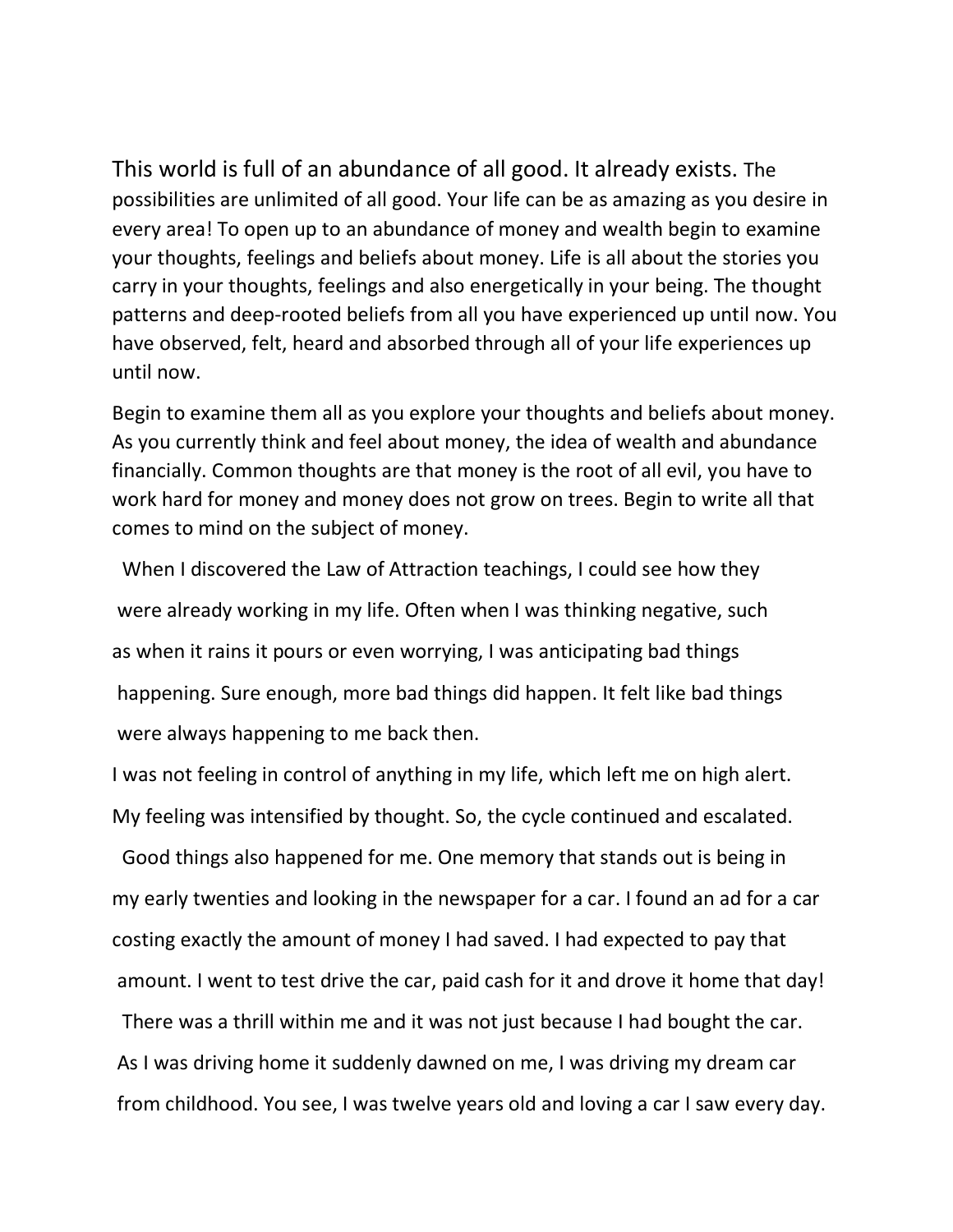I remember thinking to myself someday I will have a car like this! It was a red Firebird and it was beautiful. I had just purchased my dream car, only it was white! The power of that moment stayed with me through the years.

 I had anticipated things happening exactly as I intended and they did! That is Powerful! When I expected good and had set my intentions for good, then things had worked out. When I was negative, fearful and worried, then bad things were attracted into my life. Before I learned of the teaching's life felt like a complete mess. I was on a rollercoaster and I could not see anyone at the controls! If you have been having a tough time in some way you may know the feeling.

No matter what is going on around you, you can begin to change how you think. Just changing your thought pattern, a better experience of life is possible for you! You can heal and experience a joyful existence. It can feel almost magical!

Reprograming thought patterns can sound like a lot of work, but it is all a matter of perception. For me knowing the power of thoughts had me super excited to tap in to better thoughts. There are many tools and resources available to help with the process. It will take some effort and the benefit will be immediately available. There are videos on affirmations, motivation and power thoughts. It is as easy as listening and absorbing them. Becoming aware and making a choice to think better thoughts. To think thoughts that feel good.

 In the midst of pain, it can be hard to imagine being happy. Healing and emotional freedom is possible. On the other side of healing and spiritual growth there is an amazing life waiting for you to start living!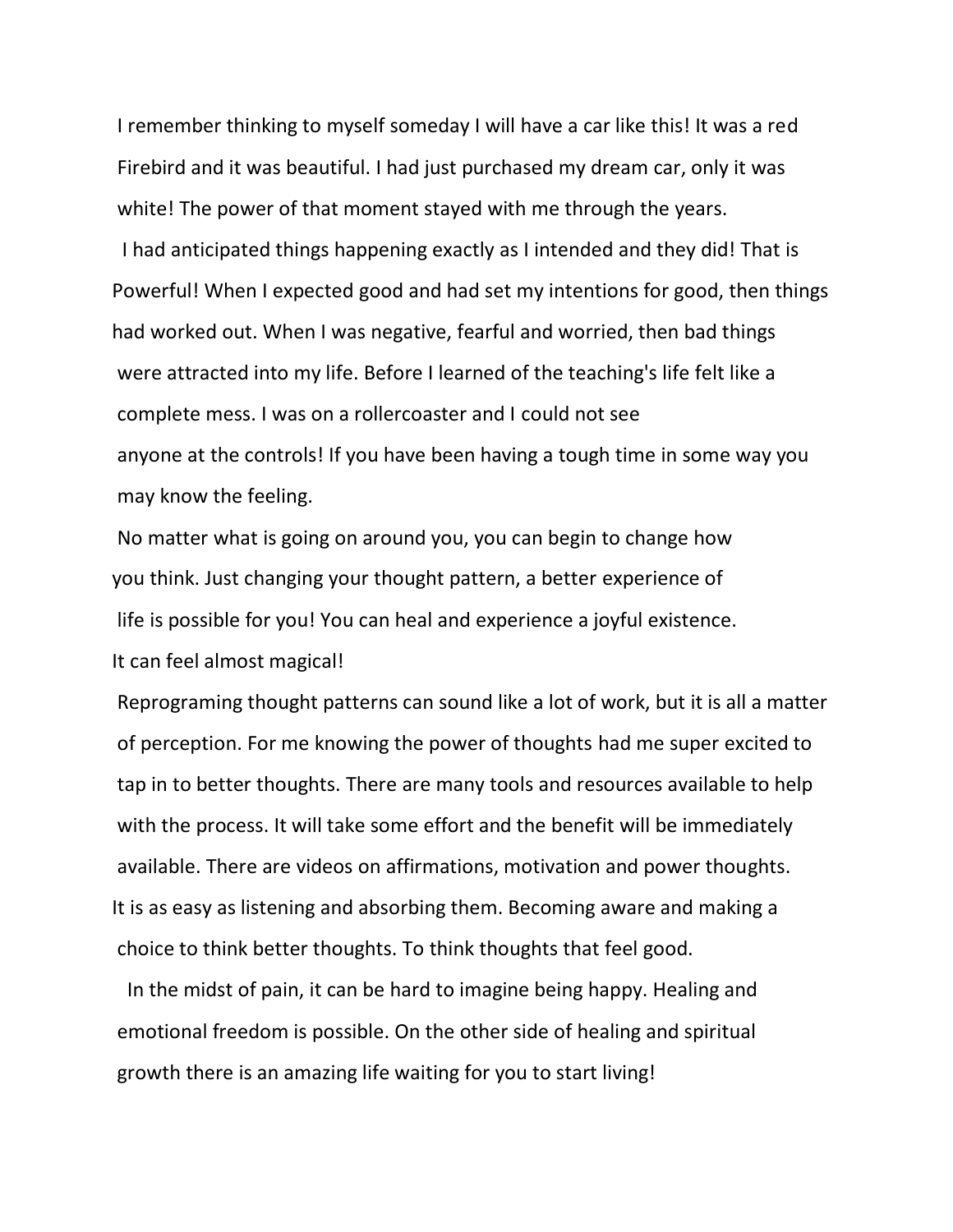When you become aware of your thoughts and feelings you can learn how to claim your power. This is an amazing gift within us.

 It is important to find your spiritual connection. If you block, resist or do not have a spiritual connection then you are blocking part of your being. To really connect and belong to the Divine Source is to really find your power connection. Love is the Source. The purest spiritual state of love and bliss. For life to flow easily and beautifully; become aware, open, giving, receiving and allowing. This is a spiritual experience and state of being. This is not about religion, religious practices or man-made ideas of God and spiritual connection. It is about the experience within your heart. A true spiritual connection and relationship within, a spiritual state of being. So many may be closed off to this because of certain life experiences. There are so many misconceptions about God, Christianity and spiritual connection in General. Open your mind to explore what connecting spiritually can be for you. A big part of fully embracing your journey is to question, understand and know what you really believe. To examine this for you and find your spiritual connection within.

Do you believe there is something greater than you? Exploring this for yourself happens within. There is an important part of your being needing to know, believe, tap in and feel this connection. Find your source and connection. This can feel good and be a very personal enlightening experience for you.

 Loving yourself and knowing your worth is important to empower yourself to become your best self, living your best life. It is also a very spiritual experience to allow the flow of love. Spiritually in your spirit it is your intended natural state.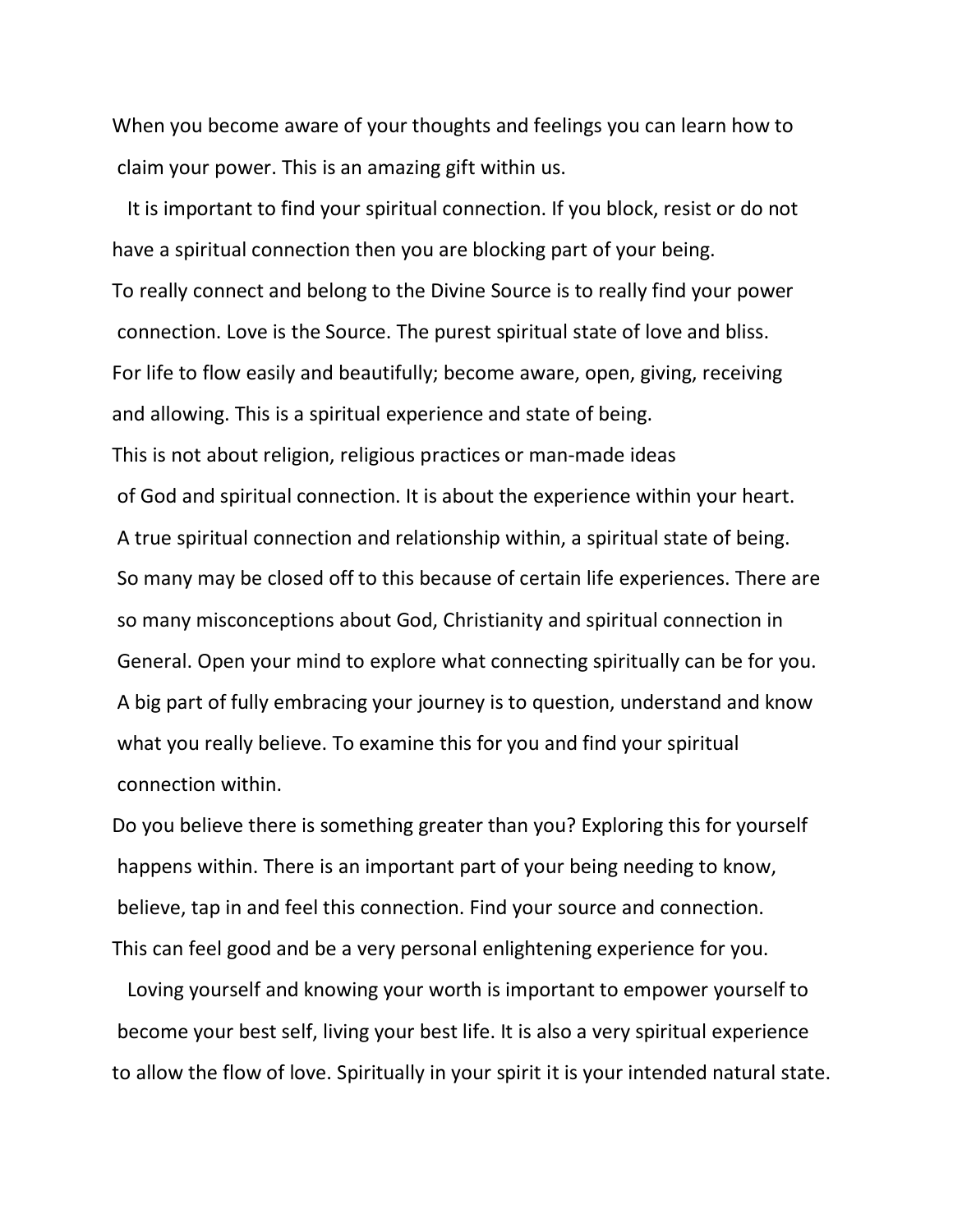It is how we were created to be, loving others as we love ourselves, our natural state of being is Love. Caring for, valuing and appreciating who we really are. Our true authentic self and who we are becoming, living intentionally. Spiritually tuned in and tapped in to love, allowing the flow.

 The Divine Source is love. Love is the highest frequency. We are designed to live tapped in to the power of love. To live having self-hate, or feelings of unworthiness is not the divine plan for your life!

You are enough and complete just as you are. When you see and feel that, it will show in how you present yourself in your life. How you feel about yourself and your life can shift as you show up to love yourself unconditionally.

 Self-reflection is a great opportunity to evaluate who you have been, your story up until now and the choices you have made. There have been thought patterns, deep rooted beliefs and outside influences that have all contributed to the person that you are now.

 This can help you to step in to the new person you desire to become. Letting go of the old you, doubts and negative beliefs, you are now free. Decide who you really want to be now. To release the old, you can fully embrace the new! For things to change, you need to make changes.

 There is still the unknown. This is where faith and trust are of value. To live a life you love and become your best self, you must release the old. The old attracts more of the old. You repeat the pattern. You stay stuck in the cycle. It is familiar, it is what you have known and what has been "normal" to you- learned behavior through life's experiences. To fully connect and come into your power is to open up, fully in faith, believing and ready to receive.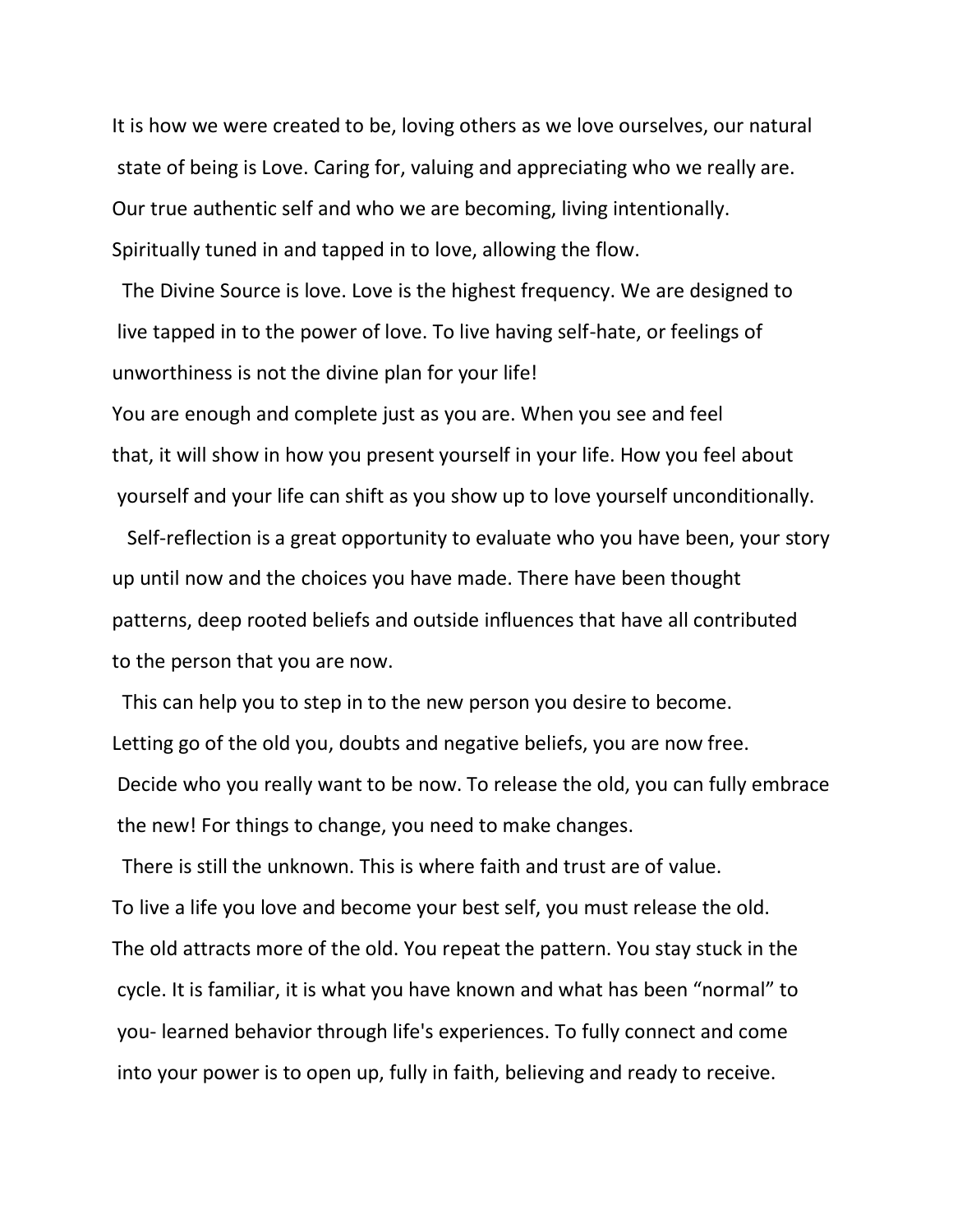If you do not love yourself you will not feel worthy or believe deep within that you deserve it. You will not be able to fully receive love from anyone else. The truth can set you free if you are open to embracing it.

Researchers say we have 60,000 – 80,000 thoughts a day.

how many thoughts are you having tied to your deep-rooted beliefs,

Subconscious old patterns and self-talk? If you have

70,000 thoughts in a day that would be 2,100,000 thoughts in a month. Wow! This really drives home the importance of self-care, self-love, reflection, healing and releasing! Also getting clear on what you believe, desire to be, do or have. Journal and take the time to do the work. You deserve it, you are worth it and your inner connection will be so much stronger! Connecting to yourself fully, authentically and loving yourself enough to clear out the old can set you free. You can open up to believe in new powerful ways, receive and love in abundance. Grow through it in unconditional love, forgiveness and faith. Focus on creating the new. Get clear on how you wish to think, feel and live the rest of your story.

 The body needs good care, just as your car or house need certain maintenance. You would not be able to drive your car without power, some form of fuel. Your body needs good nutrition, exercise, hydration, rest and balance. Mind and spirit also play a big part.

 When you are emotionally and mentally well, this will have a positive effect in your body. Some things lift your emotional wellbeing and some are depressants. Pay attention to what you are putting in your body and why. The music, shows or movies, books, social media, conversations, food and drink you consume all have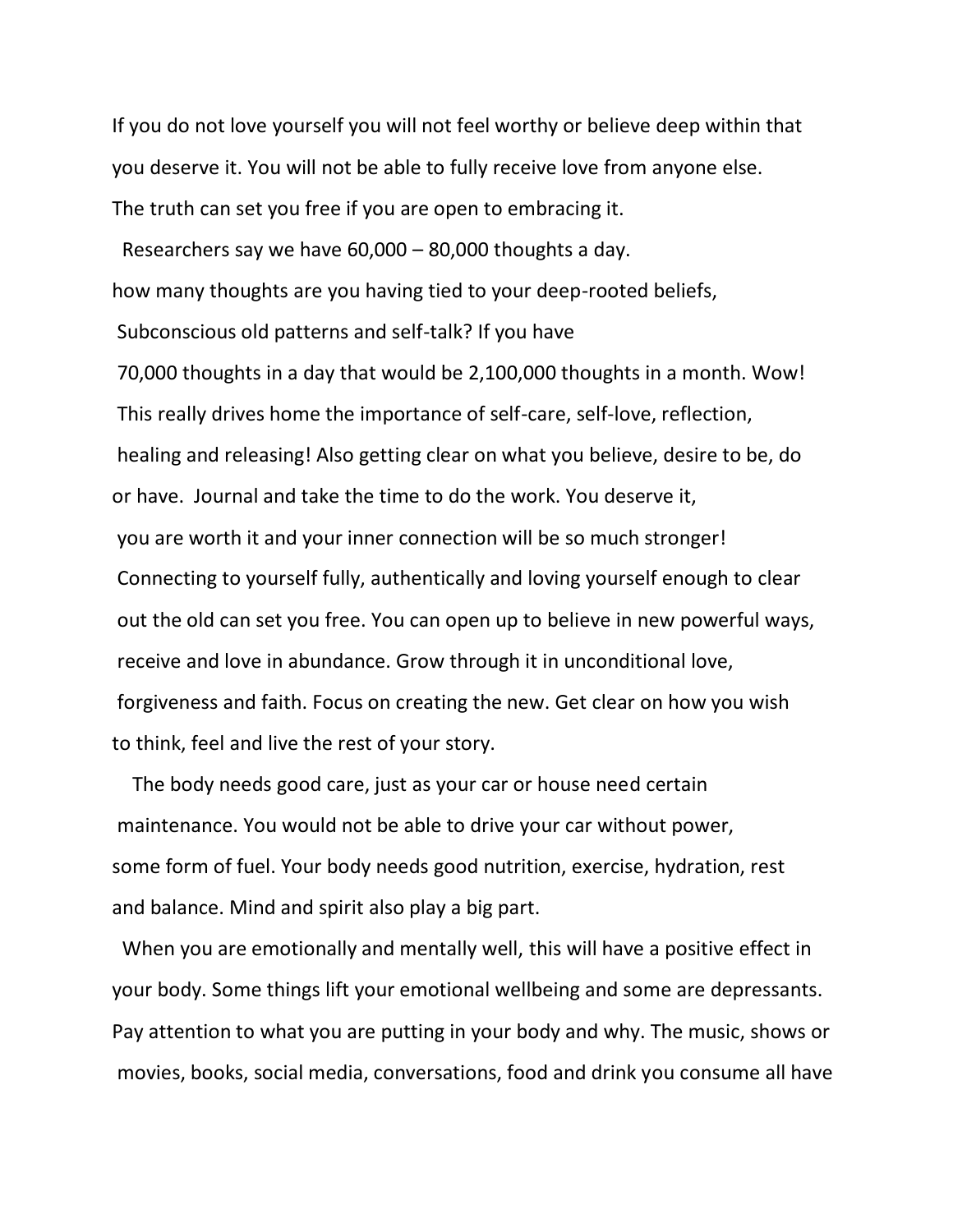an affect. Study health and wellbeing to learn more if this is an area you wish to improve for your life.

 When I first learned about The Law of Attraction it was as if I was waking up for the first time in my life. I began to read and study the teachings. Fully awake I was taking in every word and eager to learn more. I began to base my life on the teachings and my whole world changed, because I was forever changed.

 The law of attraction is always in action when we know of it or not. Now I understood how and why things had happened though. I understood my part in it all and how this law had applied in my life. I had been in a negative cycle of constant inner turmoil. Focused on negative thoughts based in fear. My childhood was different than most. Some of it was good and I also faced many challenges. I grew up in a small church that controlled people with fear. There was so much negative energy and I was severely depressed by age twelve. As I reached the teen years, I knew this was not where I belonged. My spirit did not agree with how it felt to be there. I knew somewhere within I was destined for more and there had to be better than this.

 I became a waitress at age eighteen. I was a shy young girl, naive and afraid. Fear was what I was used to. I went through years of constant change, struggling and searching. I was in a horrible relationship and saw no way out. I was trapped by fear. I had attracted more fear into my life, repeating the negative pattern. I was unintentionally attracting life experiences that produced similar feelings I had been used to feeling over and over .

I had never heard of self-worth, self-love or positive thinking. I was living life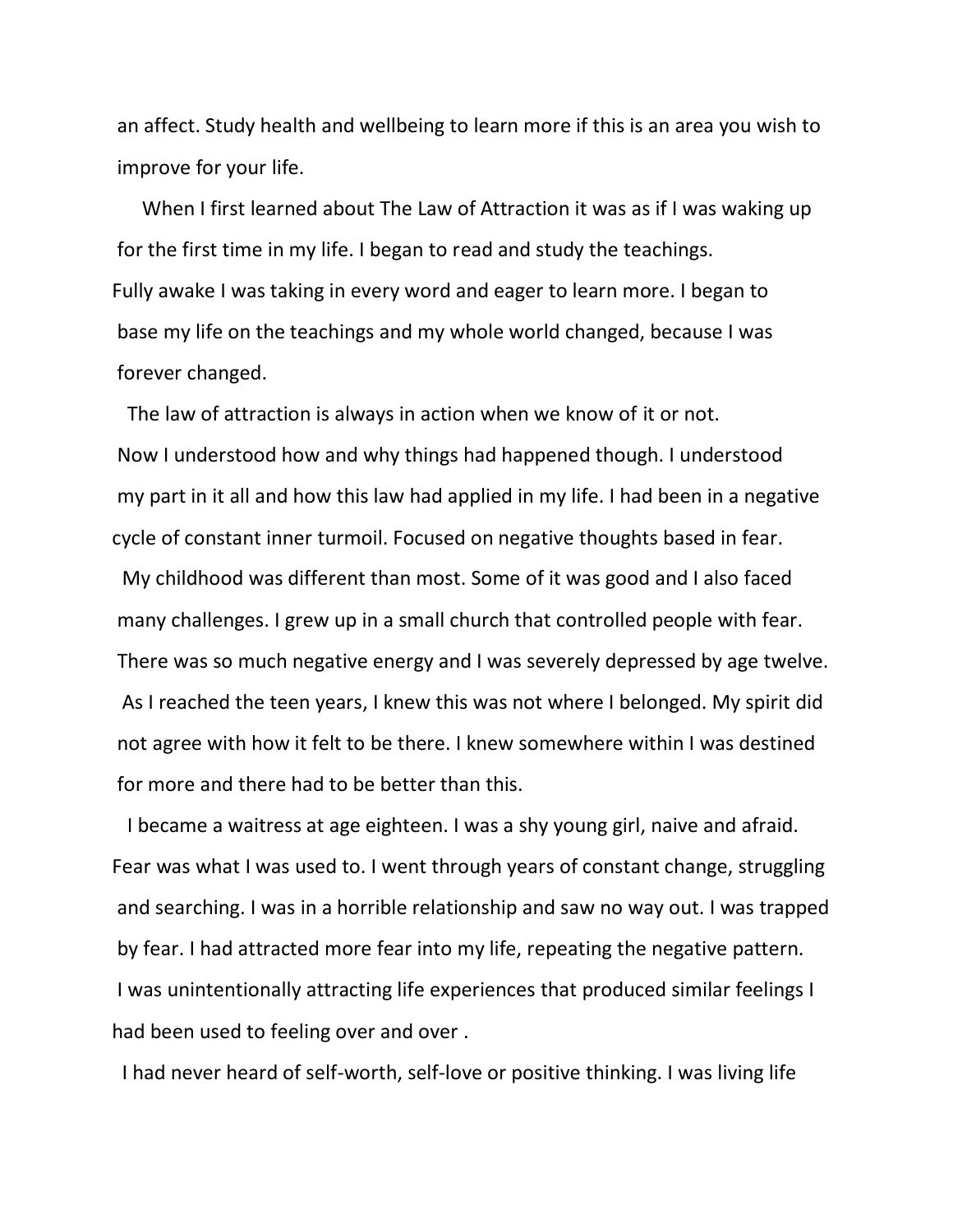just getting by and every step in the right direction I tried to take somehow failed. I found myself with nowhere to go, sleeping on friend's couches and Trying to numb the pain.

 I had moments or short times of happiness, but even those were sabotaged by my negative patterns. Nothing made sense in my life.

 Somewhere deep within I knew I deserved better than the life I was living. I had no idea where I was going wrong or what was wrong with me. I remember one night serving as a waitress in particular, looking at families, couples and friends dining. I watched their connected exchanges, laughter and chatter.

 I did not feel connected to myself, my life, or very many people- despite being surrounded by people. I wondered to myself as I watched them, what is it they have and what do they know that I do not? That night observing patrons was a turning point for me. My truth is, I had hit bottom many times over the years but this was different. Instead of asking why everything was happening I finally asked a powerful new question.

What can I do to change my life?

 I went to the library and started to read every self-help book I could find that interested me to study wellbeing. I stopped dating, hanging out with friends and unhealthy choices. I was obsessed with finding the answer.

In searching for how to be happy and discovering so many amazing books I reached my point of no return. Somewhere deep within I would never be the same, whether I knew it at the time or not.

I made a commitment to myself then and there to figure it out. I began some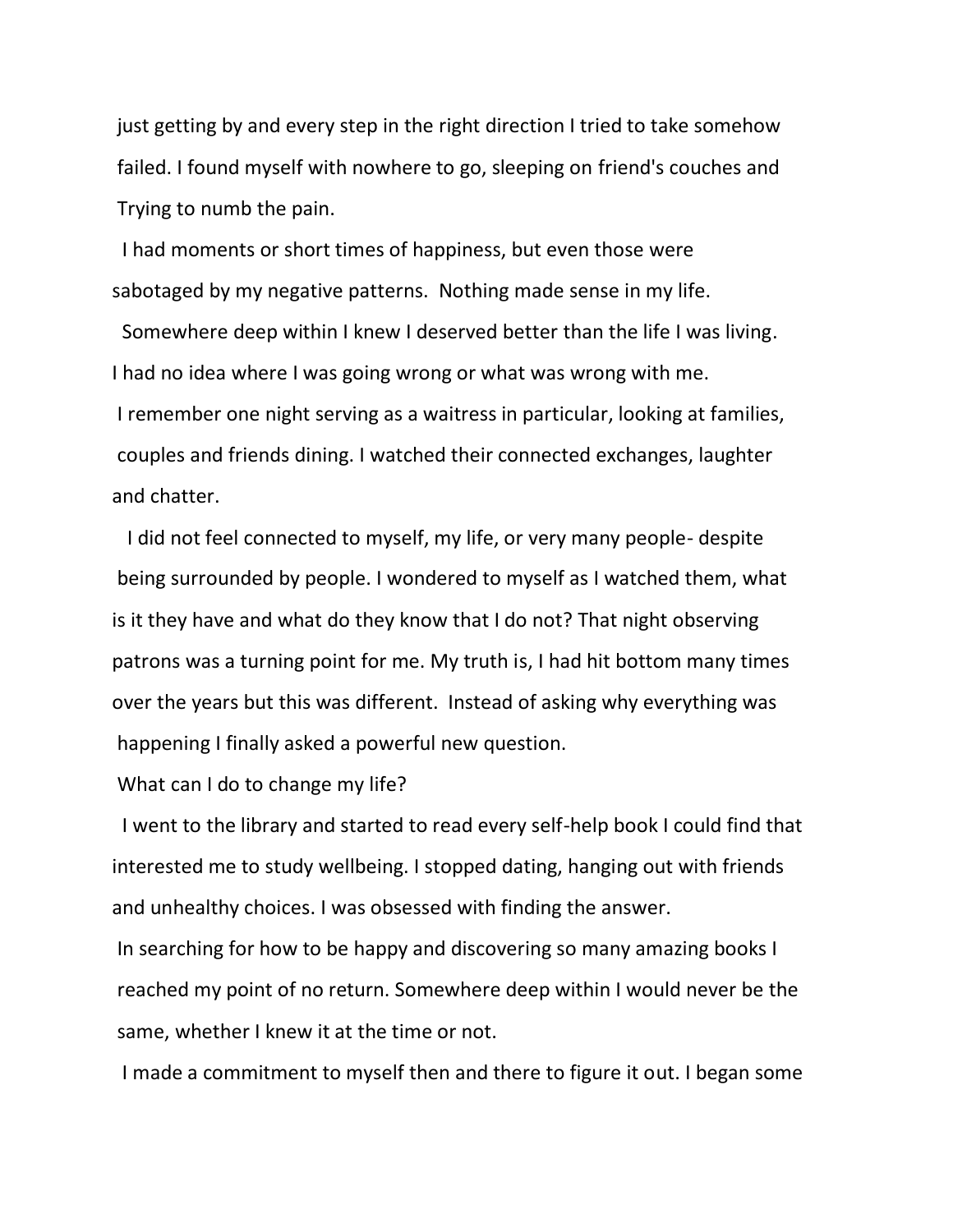deep inside work, processing my past, childhood, pain, discovering negative patterns and why they were there. I sat with that pain I had clung to for so long. Realizing my identity as a victim I had created for myself.

I was expecting to be victimized. I was recreating past feelings in new Experiences!

 As I read self-help and healing books, it was so great to see I was not alone. The things so many authors shared in these books I read were similar to all I had experienced. The bad things that happened in my relationships, the financial struggle and feeling so down about myself, they had been through too. The steps to see the issues inside, feel, heal and release were so liberating. I never even knew it was possible to be free! But it all began with me imagining what if I can... Beginning to ask the right questions set me in a new direction.

 The magnitude of that I am eternally thankful for!! I became my own therapist with the help of some amazing authors. I read so many books and they became my new best friend. I laughed and cried through the process, feeling connected, as well as less alone.

 Then I discovered the Law of Attraction teachings. My whole world changed. I finally understood how I could be happy and create a better life. I saw so many of my choices and where I was going wrong. I now understood what was going on in my life and the world around me. It was all clear and my eyes were open. That was just the beginning of my life transformation! When I read and reread the teachings, I put every exercise they talked of into practice. Finally, I was excited for my life! I felt free to enjoy life and looked forward to each day. It was necessary to experience the time of healing before reading about the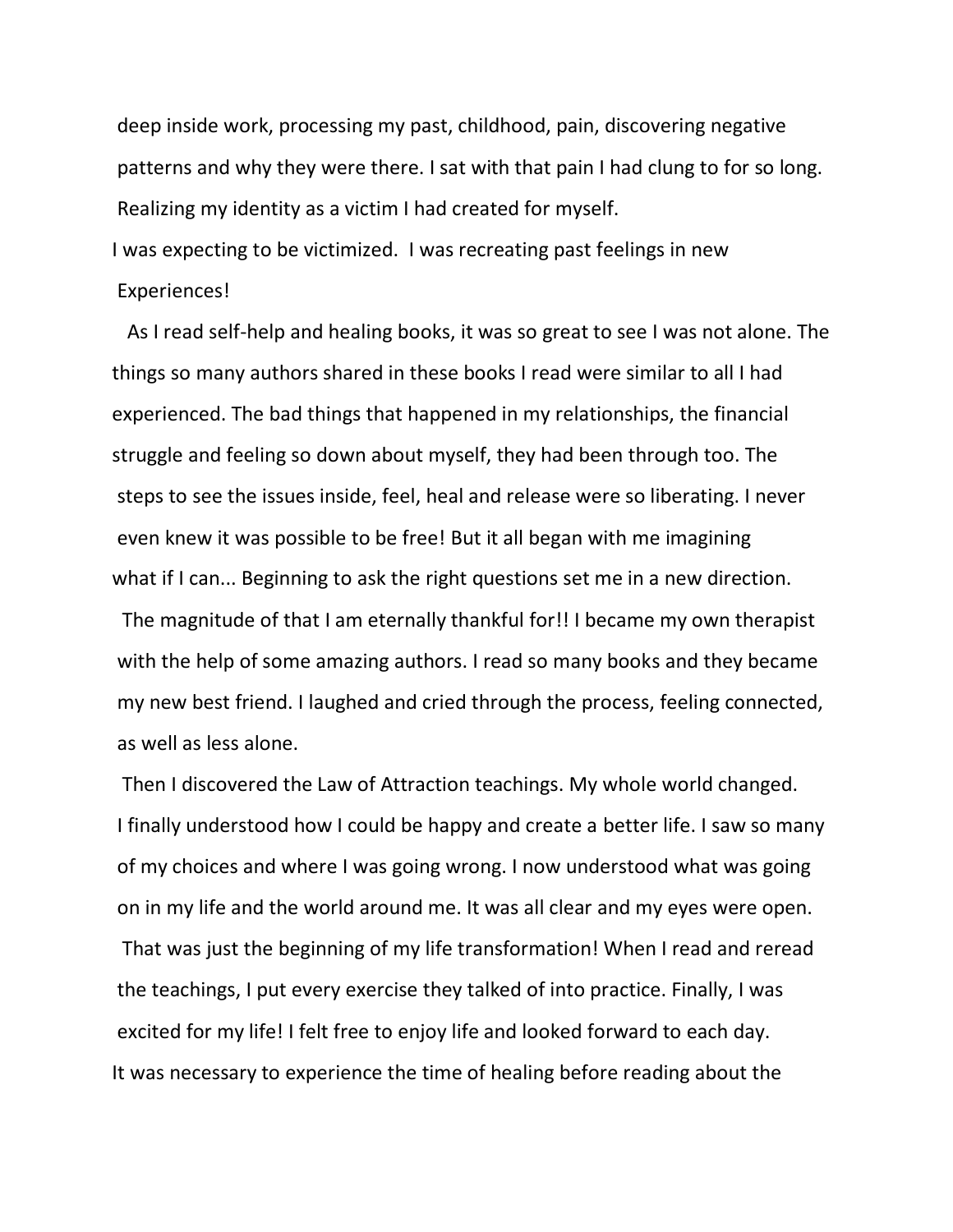law of attraction, as it prepared me to be ready to receive the teachings.

 No matter where you are in your journey, I believe anyone can create a life they love. Anyone can change their life, if they really want to!

I believe you have the power within to find your happiness. You can find healing, freedom and peace. Begin where you are now. We are all like sponges as we grow through childhood, absorbing everything we see and hear. We begin Learning what we see and receive from the time we are born. It is all stored into our brains as our memories of life experiences.

 Our thought patterns are part of our learned behavior. There may be many mixed feelings at the thought of facing all that is with in you, exploring past hurt and pain. It takes a strong desire for your life to change. To want a better life no matter what and more than anything. It takes opening your mind and heart to see only truth. Observe from safe in the present with non-judgement.

 It is important to acknowledge that pain, sit with it a bit, but do not stay there. See where it stems from, the situations, words and actions that led to this pain. See how others had affected your experiences and also take responsibility for your part into consideration. We may not think we had a part and it may take being completely open- raw honesty - to see the truth.

 We all make choices, in thoughts, words and actions. When we see the truth, and face the truth, it is only then we can be free. Some things I allowed. That is the truth. Forgiving yourself and others is a huge part of the release of it all. Do not wait for someone to come save you, heal you or make it all better! Identify pain, hurt, anger, disappointment, negative thought patterns and choices you have made up until now. Then release it all.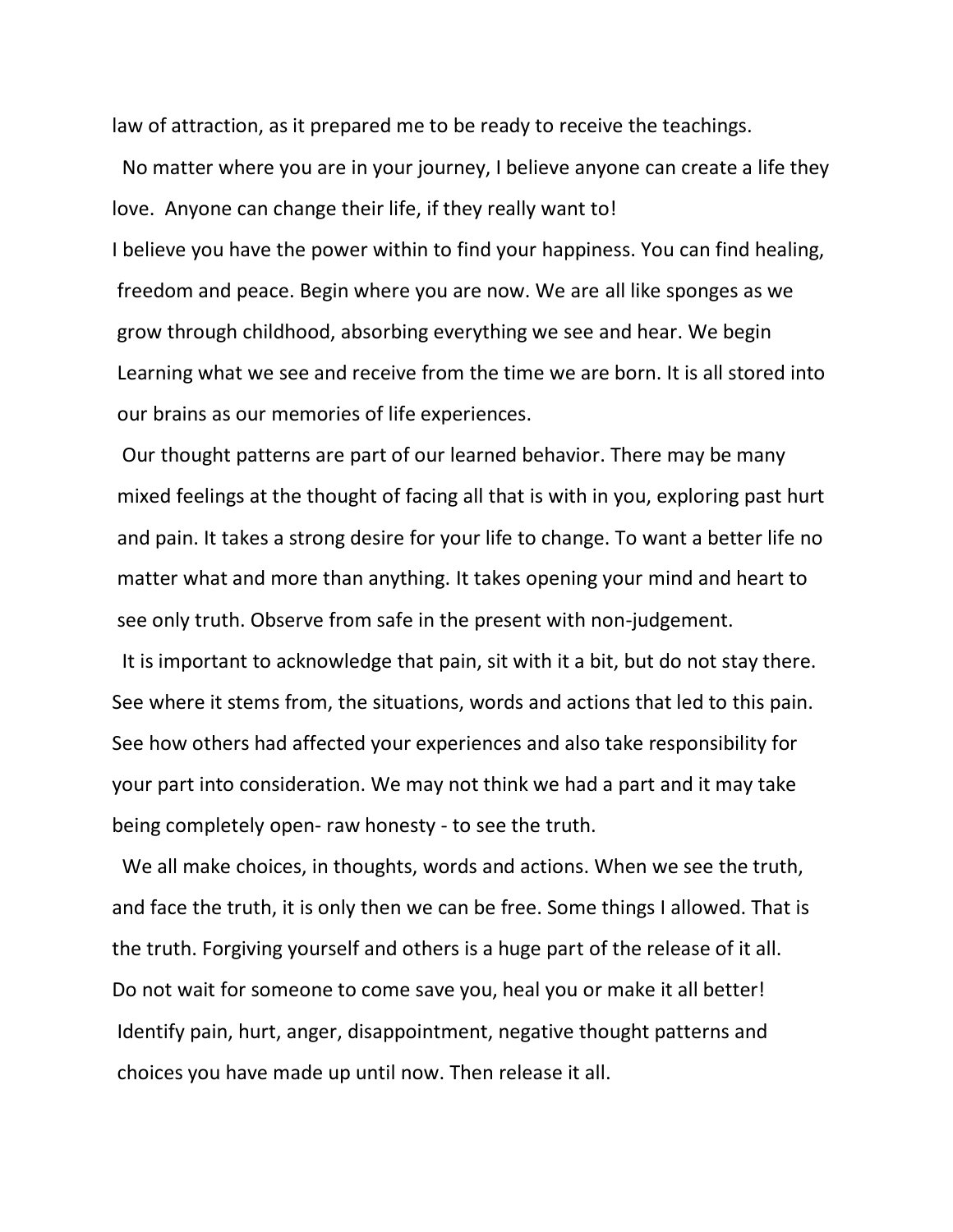Sometimes seeing and understanding the why can be healing in its self. Start only telling the truth. Forgive yourself and others. Forgiveness does not mean it is ok things happened. It means you are no longer going to carry and let it weigh you down. Forgiveness is the gift of freedom you give yourself.

 The only good thing to do from the hurt is learn. Then release to the Divine all that past and hurt that is not bringing you good. There are so many resources to help with this process and if it is too much to go through on your own, I suggest getting a licensed therapist or doctor. It is ok to reach out for help and it takes courage. There are mentors, counselors and life coaches who can also offer support through this process.

 The next part of the process is learning who you really are, learning to take care of and love yourself. This is not being selfish but instead it is learning self -care.

I began to pay attention to my thought process and give myself all the love I was searching for. All the love and encouragement I had always craved. So, to you I say- love yourself! You deserve your love. You are worthy of love. It feels a little weird at first and this may stir lots of different thoughts. It is ok.

Let the thoughts come and flow, then go if there is resistance. Feel the warm glow of healing as you allow love to flow.

Become your own best friend and companion. Have fun with you and be someone you would want to be with. As you love yourself and feel secure in yourself you can open up to all that is good about you. Become someone now that you can depend on. Show up empowered in your life from a place of love.

You have the rest of your life to spend with you! Do nice things for yourself!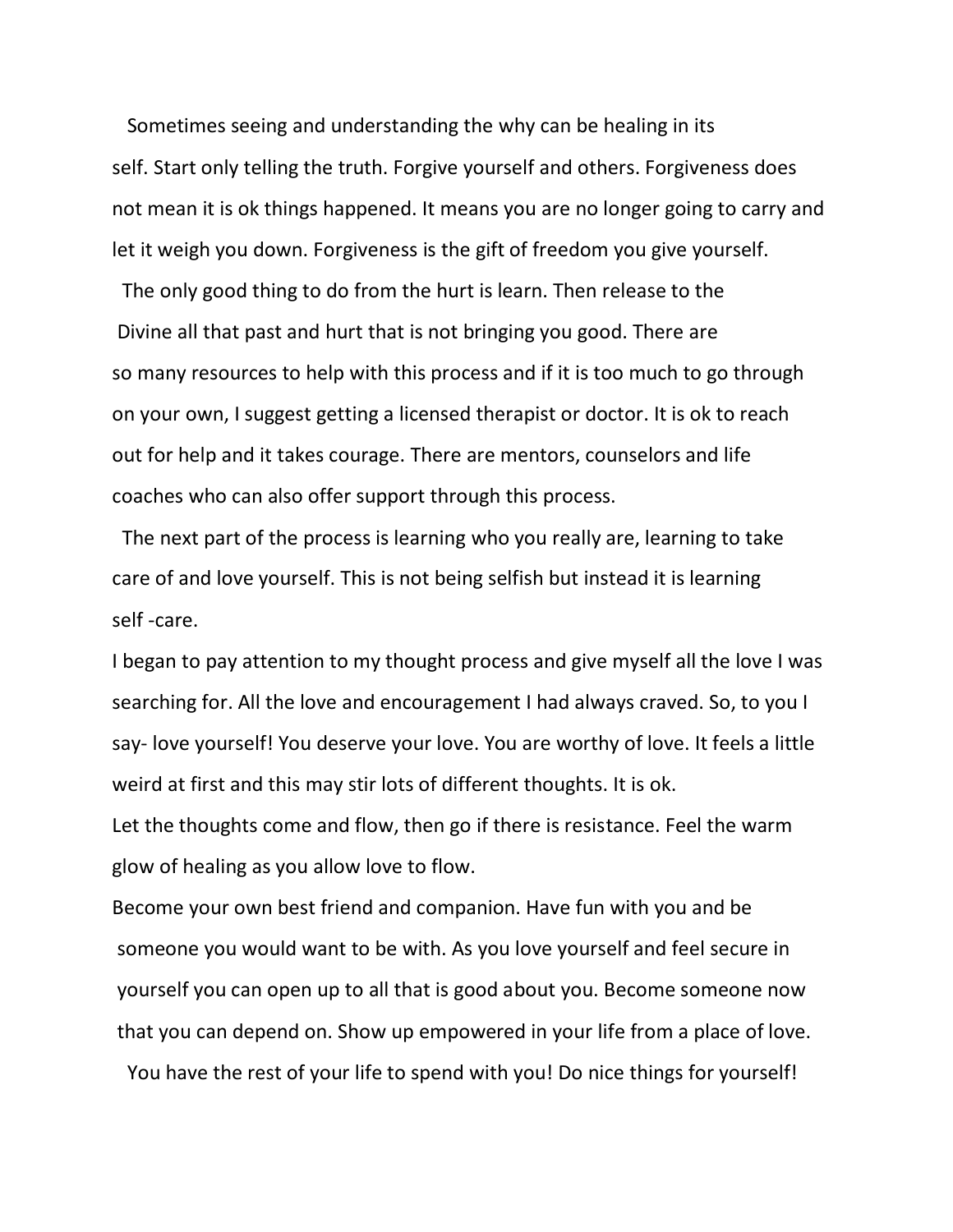Do not sit waiting for someone to buy you flowers, take you out to dinner or treat you to something nice. Take that sunset walk and soak in the beauty of it! Take yourself out shopping, to dinner and a movie! Enjoy your own company! I love to find ways to treat myself. I took myself out to a fancy dinner or lunch, a movie, massage and a spa day. I would sometimes light candles and put on Affirmations with music. Come up with fun and creative ways to do nice things for yourself! Take a cozy nap, curl up with a great book or start that hobby you have been thinking about! Create a healthy and happy relationship with yourself, as it sets the tone for how others will treat you also.

We live this whole world within us that we may never show or share parts of. Some researches state we have about 60,000 to 80,000 thoughts a day! That is a whole separate life we live on the inside. The day I began to change my self -talk is the day I started to really feel different. Instead of a war within and complete disconnect, I was now finding my core or center.

 There is no fixed person in us, or bottom to us, as we are always learning and growing. We are in a constant state of becoming who we are in each moment, but also, who we want to be, when we live life fully aware.

I was finding the core of who I wanted to be and feeling my wholeness.

 This journey into the use of the spiritual laws is all about connecting what goes on within us, to what we are experiencing in our life on the outside. If we think positive and feel-good inside, then that has a huge impact on what we attract to our lives. That is how powerful our thoughts and feelings are! When you are using the teachings of the spiritual laws for your benefit, you can see rapid action. It feels good to feel good, this is the fast result.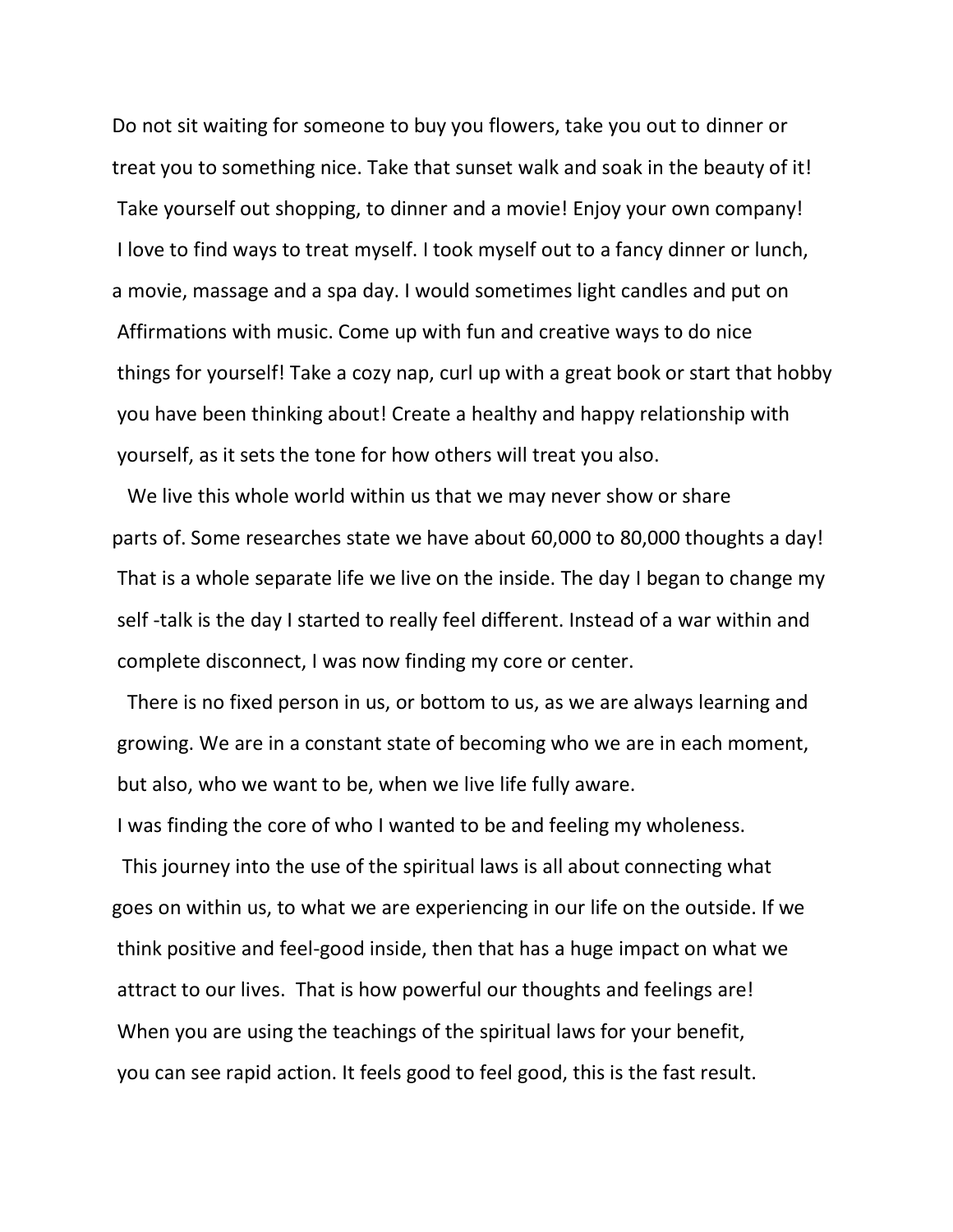To love yourself is the basic step to creating a life you love. It all begins in and through you, after all it is your life. Observe your thoughts and feelings through any given day. See what thoughts are leading your day and adding good. Notice also what brings you down and examine how you can change that. Journal what lifts your spirits, helps you feel happy, good and excited. Being honest with yourself will bring clarity. Taking responsibility is super empowering. If you are able to take responsibility then you can change things. You must be ready to do whatever it takes, wanting to be happy and feel good more than you want anything else.

 This means releasing drama. This means releasing any negative energy in the story of your life that may have become such a big part of who you are. Hopefully by now you are starting to realize more of who you really are and want to be. The victim label and sad story must be released. You are so much more than that and you have so much potential! It is easier for people to blame others. Taking responsibility takes courage and acceptance of your part.

 Learning to heal, release and move forward is the beginning of the next part of your story. You can design a life you love and manifest your hearts desires. Enjoy the journey and experience of the process! Find your center, your purpose and passion. When you know who you are and dream of the life you desire, then you will know what to ask for.

 Scriptures say that all things are possible for those that believe. Also to "Ask and it will be given to you, seek and you will find, knock and the door will be opened...."

When we ask, we must believe we can have it and be ready to receive.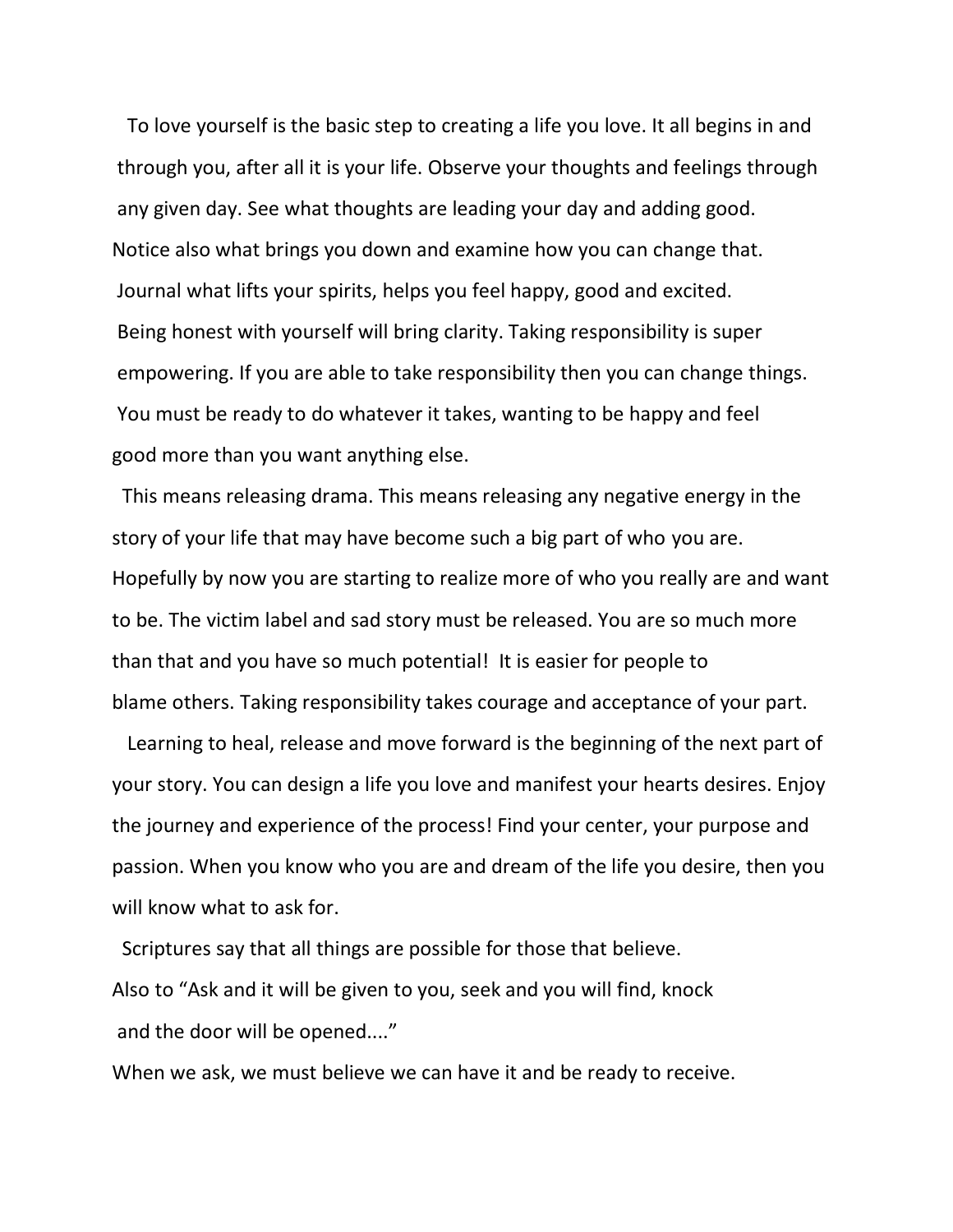The next step is getting ready to receive. Believe you are worthy and deserving. You were meant to have an awesome life. You were meant to live in abundance. The flowers grow gracefully, they do not struggle or strain to grow. Believe as if your requests are already granted and on their way to you.

 Living in this next level faith is key to actually believing. Will you have thoughts of doubt, sure. We are spiritual beings, having a human experience. Release the doubt and fear thoughts, reaffirm your new truth. Do this as many times as it takes. I remember times when I would speak an affirmative statement and how excited I would feel! I sometimes would clap saying thank you over and over in super charged faith! I would even feel goosebumps as I felt the excitement!

 I had so much fun with this part and I still do. Get excited and tune in to feelings of feeling good. That feeling of knowing it is on the way, whatever it is you are affirming. Feel the joy of having your requests granted. If you placed an online order you would then release knowing it is on the way in expectation.

 This is an important part of using the law of attraction teachings and putting a request in to the Divine! It involves having faith in releasing the request and trust. Know that you are loved and the Divine wants to bless you like a loving father.

Be happy now, find your joy now in new hobbies, discovering your passions, feeding your spirit, volunteering, connecting with friends and family. (even if virtually through this social distance time) Do things you enjoy. As you go about your day incorporate gratitude in to your daily habits. Feeling gratitude helps us to feel happy now. When we feel good by the law of attraction, we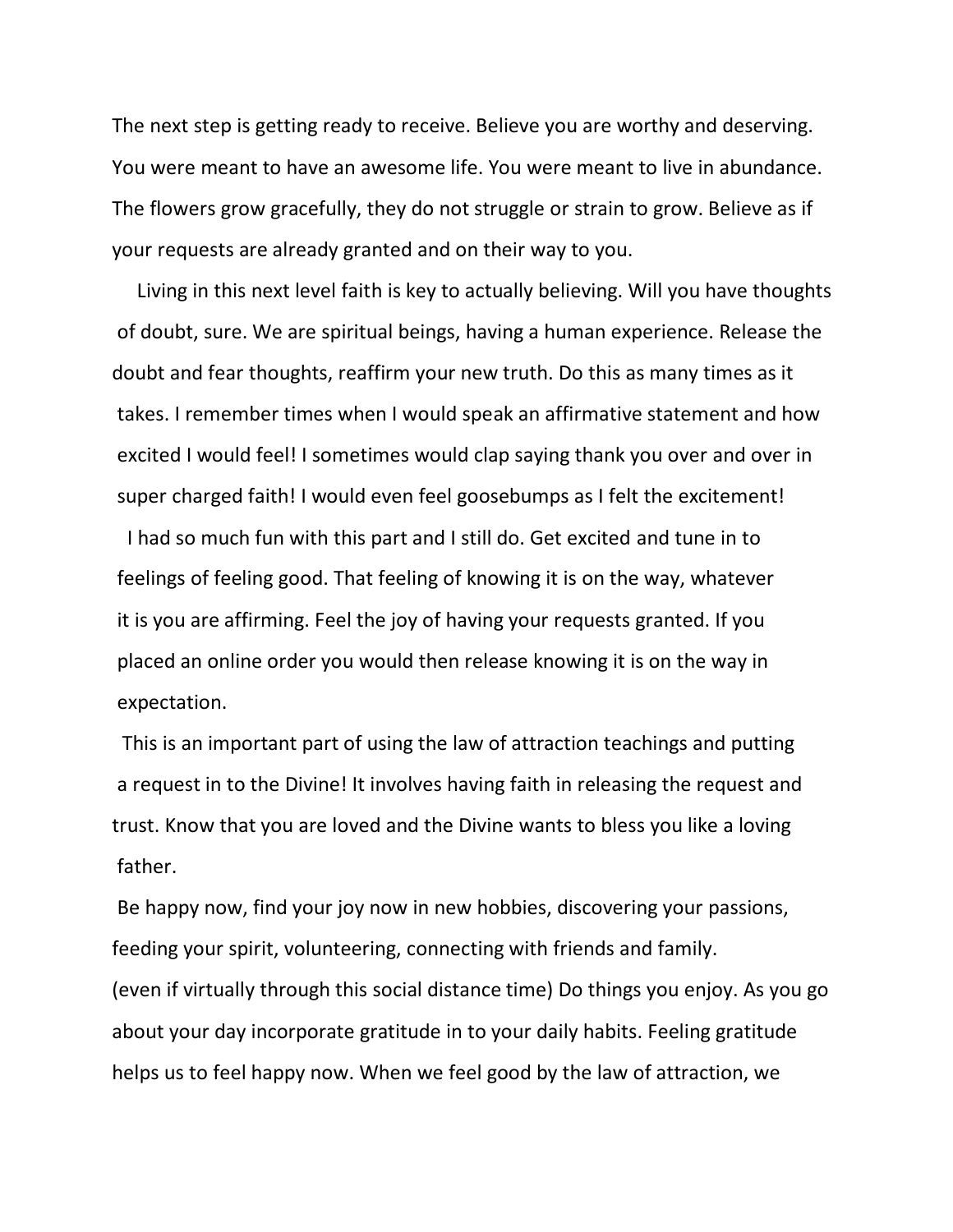naturally attract more things to feel good. Look for the good and you will find it. Life is meant to be abundant, joyful and fun. "Whatever things are good, lovely... think on these things..." is another part of scripture.

 Do not stay focused on what you desire in the waiting. Just release and be so busy really living! Find the fun and be the fun. Sing, dance, laugh, and create. Explore your talents, creative ability and even if it feels silly. Paint, draw, sketch, bike, hike, take up a new hobby or class to learn something. Check out some local churches, get involved in real life and meet new people doing something positive. Open your mind to opportunity and inspiration. You can add daily routines or habits that help to feed your spirit and keep you on track. Start a gratitude journal, make a vision board, listen to or read daily affirmations, study faith, deep dive spiritually, practice positive self-talk and keep up on your study of the spiritual laws. Start a wish box, take a small empty box and write your wishes or intentions to place inside. Then release them.

 It is always exciting to discover new passions, purpose, desires, give back to life, dream and realize a greater purpose. Organize your goals and plans. Begin to make any steps you are able to get closer to making your dreams a reality. If there are classes you can take, volunteer positions, studies you can do on the subject and people you can begin to connect with, take those steps.

 There are so many amazing people sharing about the law of attraction and spiritual laws. There are books, videos, programs, podcasts, groups and websites to help, just to name a few resources. Connect with others on this journey that are like-minded.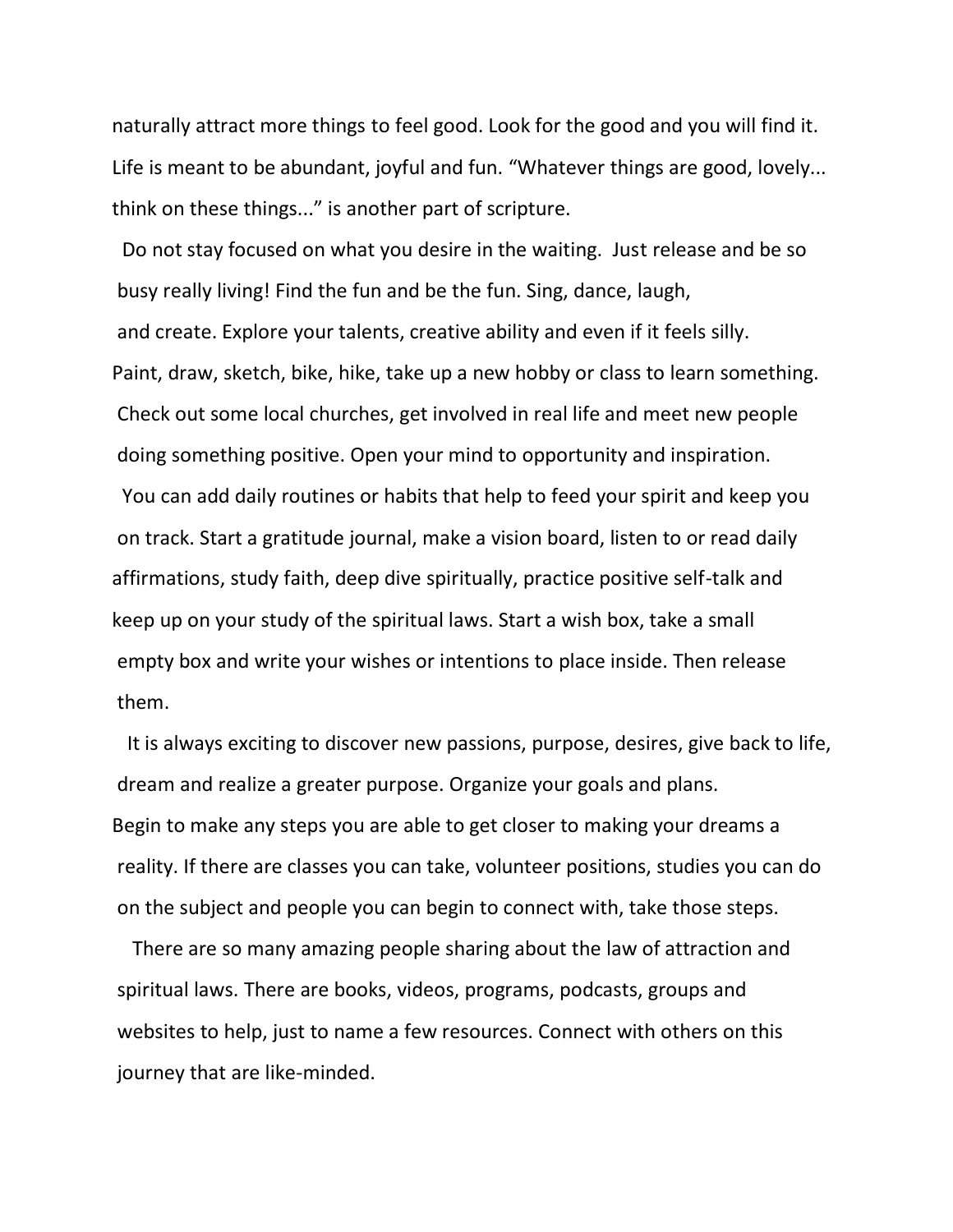Taking inspired action is part of the process of using the universal spiritual laws & teachings. When we believe and get ready or open to receive, the opportunity will come. When the opportunity comes and feels right, take the leap of faith. Being able to see true opportunity with clarity when it presents itself is a gift. This is why it is important to be present and aware, open to possibility. Living through faith, we can relax and flow with our life in harmony. You are responsible for your happiness, no one else. You can easily live the life of your dreams by aligning your spirit to receive. With ease, gracefully in flow and tapping in to full faith.

 When money is an issue in your life, study money management. It is important to explore your thoughts and feelings around money. Where do these thoughts and feelings stem from? When you have positive thoughts and feelings around money then it opens you up to receive. You may start to see new opportunities, receive offers for a position you would like, get a raise and even receive random checks in the mail. You may attract your dream job, or new business opportunities.

 Realize what your true desire for income is and what career or business would feel good for you. Then, be grateful for all you have now! Make sure to love yourself, appreciate all you are and have. Set up a realistic budget for where you are financially now. Make sure if you have debt to explore the options of the best way to pay it off.

This is part of taking responsibility for where you are now. This is exactly what I did and it worked for me. I made a budget, with a clear plan. Then I released thoughts on it. I focused on joy and gratitude for all I have. Bless the money you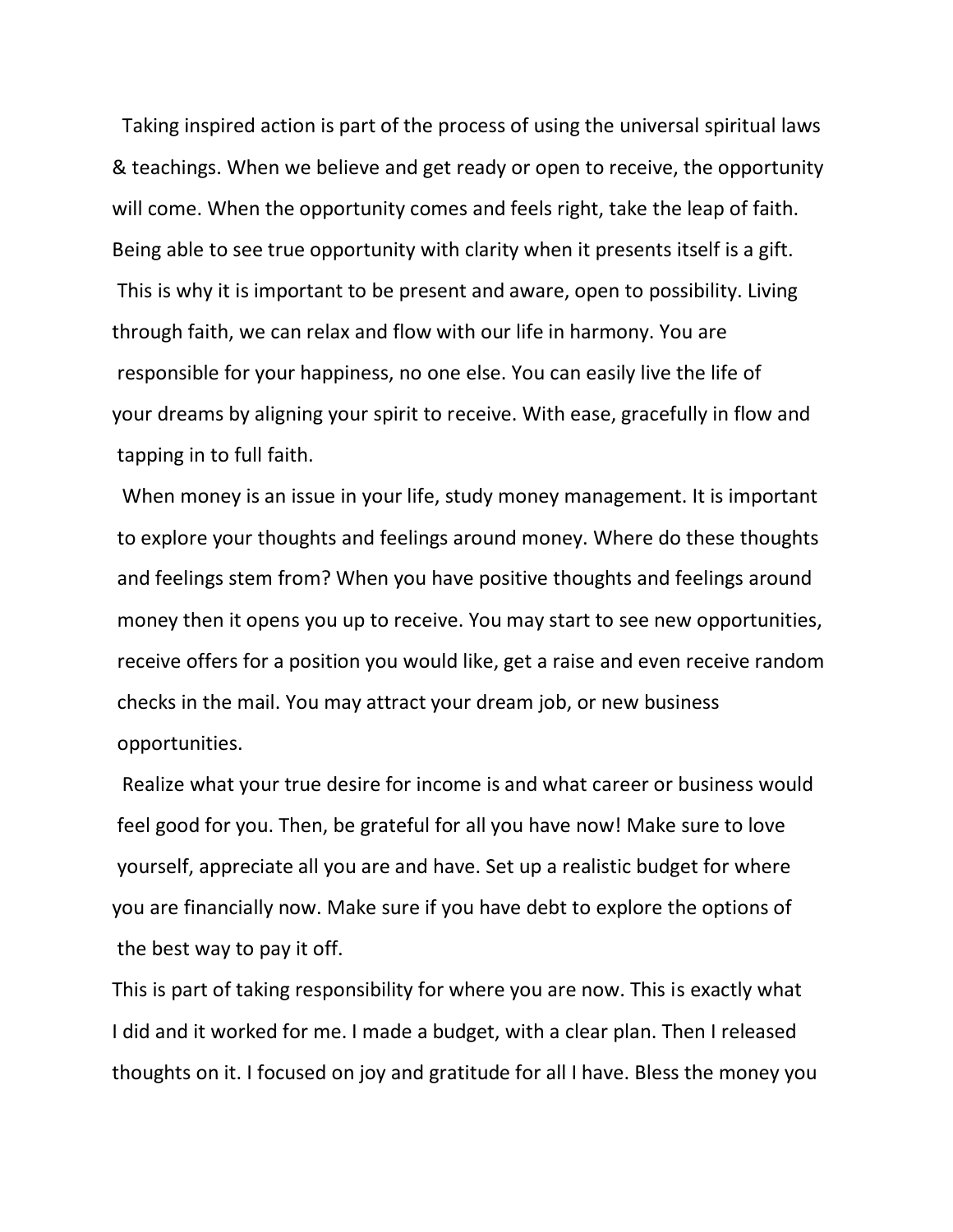have and all money you receive in thankfulness.

 Be open to new opportunities for income. I had been a waitress for so long and I was ready for a change. I began aligning within around receiving a new opportunity and one came along! If you focus on what you need, do not like or do not have, that is focus on lack. This is negative and attracts more negative. Focus on loving and blessing all that is good.

 Giving joyfully to a good cause, no matter the amount, can help to bring abundance. If your budget only allows for a one -dollar donation then start with that. It takes faith, believing money flows and getting comfortable with money. Money is fun and you can use it for good. Trust the process while taking responsibility, doing your inner work, taking inspired action and having full faith. Choose thoughts and beliefs that feel good. Examine your money mindset and cultivate a good relationship with money.

 To have change in our life we must be willing to do something different. Making changes to your thoughts, routines and habits can better your life. I went from financial struggle, counting change to buy a coffee, to feeling abundant! I did this by applying the teachings of the spiritual laws, saying and feeling affirmations, while doing my inner work around money.

 I attracted my dream of owning a small restaurant! I was looking in some online ads and saw a small restaurant business for sale that I loved.

I put my request to the Divine and had released it years before. When I found the ad for the restaurant, I actually did not have all of the money to buy it. So, I put out my request for that and believed it would work out, so it did! I loved our little corner spot and all the wonderful patrons! I enjoyed my dream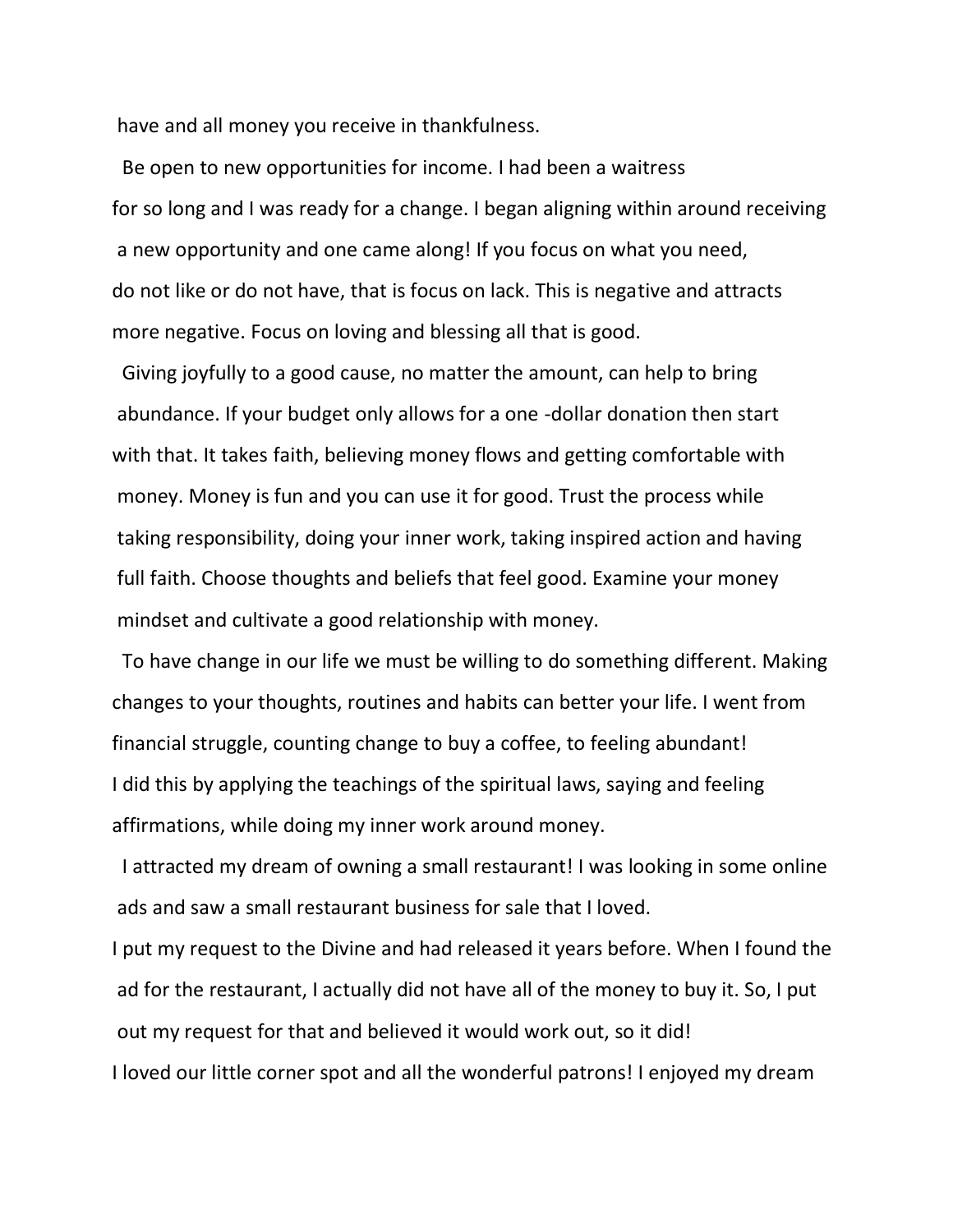for two years, then my husband and I decided to sell to make a profit, as well as pursue other dreams.

 I have attracted my dream cars, random checks in the mail and I have also seen financial flow improve in my life, as well as people around me! It all started with changing the limiting beliefs, opening myself up to possibility and taking inspired action. The ripple effect just like the spiritual laws state have worked.

 We are all connected in ways we have yet to realize! We can encourage, inspire and lift each other up with the energy we put out! Our thoughts and words have power. You exchange energy all of the time with everything and everyone. There are little ways to boost your visual of money and money feelings. Use screen savers with piles of money. Always keep some money in your pocket, or on your dresser, this way you always feel the actual feeling of having money. Record every financial blessing, check and amount of money you take in. One super fun practice is to read over the record of money and do a money dance every time you receive any amount of money. Celebrate it!

 When truly desiring a partner, you can also attract them with ease. Believe you deserve a partner and the perfect partner for you is also requesting you. Get clear on what you desire in a partner, ask and get excited to meet this person! Does it sound to easy? It really is and if you believe it will be easy, then it will be so!

Everything starts with loving yourself, believing it is possible for you, ask and expecting it to happen! Make up your mind it will happen and leave the rest up to the Divine Source. One tip is people are naturally attracted to happy people. Be someone you enjoy being around!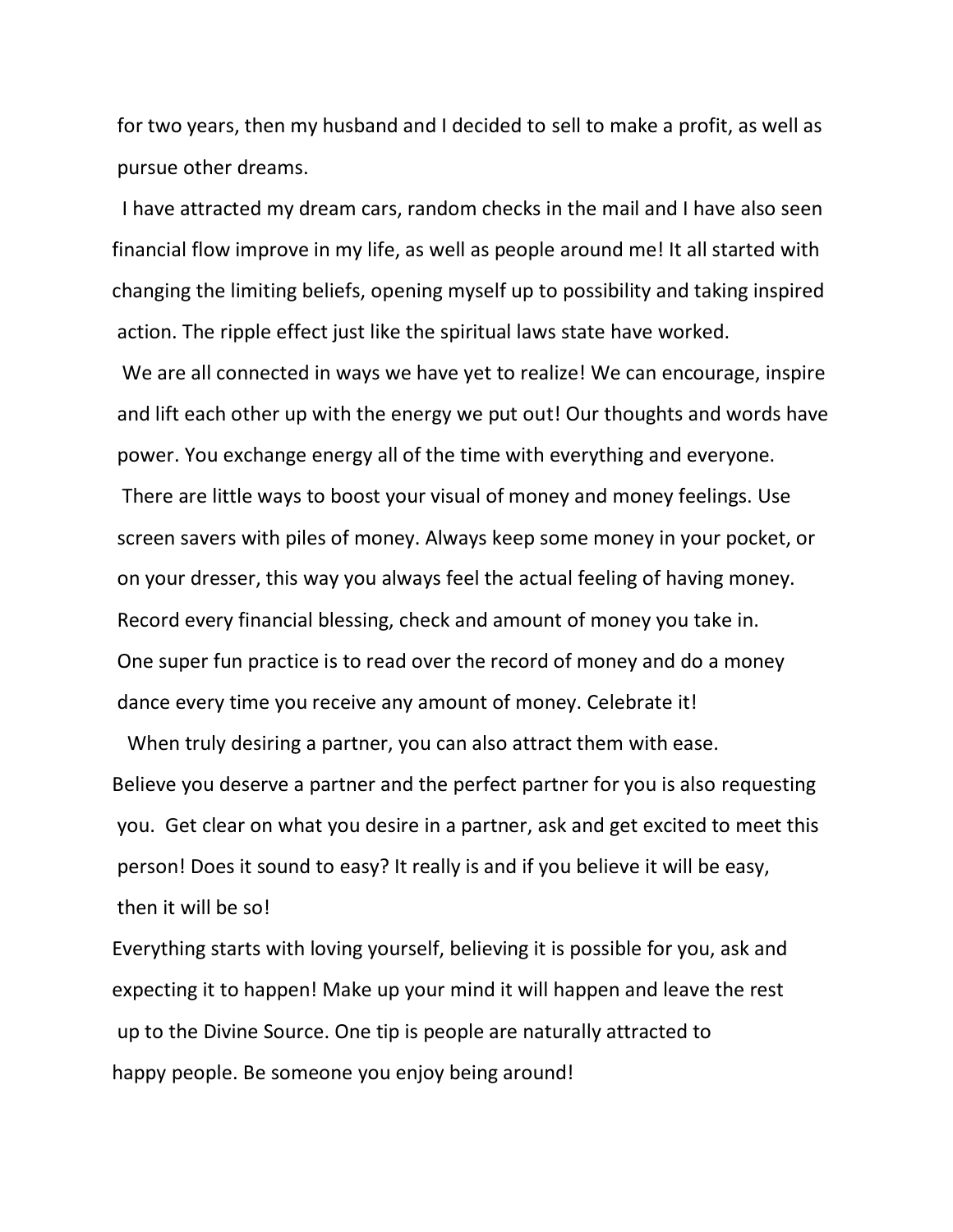Be in a place you are ready, open and willing to share your life. The ideal idea is two people who are well and whole adding love to each other's life. Meeting someone to share this journey with that has similar beliefs and morals is a great foundation to build from. Someone who would enjoy a similar life style to the one you desire. Intend these things to meet the perfect partner for you and enjoy great compatibility. Attraction is a natural element to having a healthy Relationship. Make your list of all you desire in a partner and be someone you would love to be with!

 I had so much fun and excitement for this part! I had failed relationships and so much to heal from that. I had so much inner work to do around my thoughts, feelings and beliefs concerning myself, as well as love.

Sharing life with a partner in true love was my greatest desire.

 I had dated after my failed bad relationships and in between them. Once I began my inner work, I made the commitment to myself, to love myself and fill myself with all the love I needed. I stopped dating just to have company, fill the void, feed the ego and truly focus on my wellbeing.

 Once my relationship with myself was good and I felt generally happy, then I believe I was ready to meet my true love. I practiced really feeling faith and became super excited for my future husband to show up!

 I had an actual dream and it was a tall man, dark hair, with a special sweet energy about him! In the dream I felt safe, love and peaceful. I would drive and shout to the Divine Source "Thank you for my husband! I am so grateful and blessed! Thank you!"

I had a detailed list of his qualities and I had imagined our life together,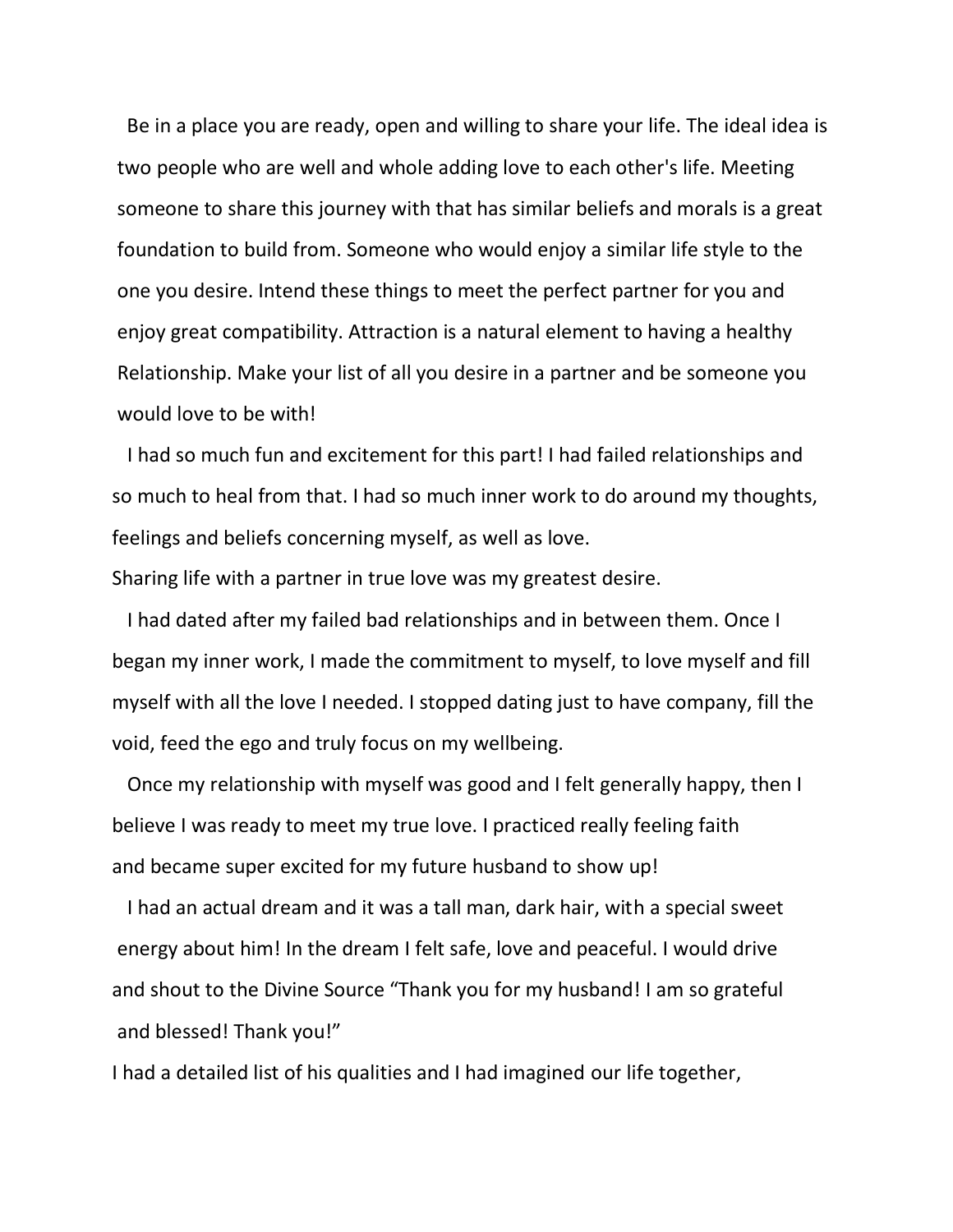visualizing it!

 He showed up at the perfect time and when he walked in to the restaurant where we met, I had a flash of the man I had dreamed about. I knew it was him, only now I could see his eyes and face clear!

I had met him in the exact way I had intended also! <3

 To allow love into your life or have healthier relationships you must first love yourself. Have faith and believe that the perfect person for you is on the way. The energy you put out will attract back to you what you desire. Then be happy now! Enjoy each day, celebrate life and being single! Fall in love with yourself and your life as it is now. Find the fun, create and be the fun.

Do not focus on not currently having a partner, feeling the lack or absence of a partner only attracts the state of lacking a partner. Believe in faith they are on the way! They are looking at the same moon you are and excited to meet you. When you are grateful and happy now then the desires will manifest! It only takes a moment and everything changes. You are walking through the store or into church and you spot them!

 When you are already in a relationship and wishing there was a better connection the spiritual laws also apply. To have a better relationship, love your partner. Think of all you are thankful for and grateful for about them! Show appreciation and affection for them. You will soon see more things to be grateful for in them and your relationship. Be more loving and you will see love flow. There will be times of withdrawal and times of intimacy. Remember to practice self-love, fill yourself up and take time to care for you! Relationships are about finding balance, mutual respect and showing love.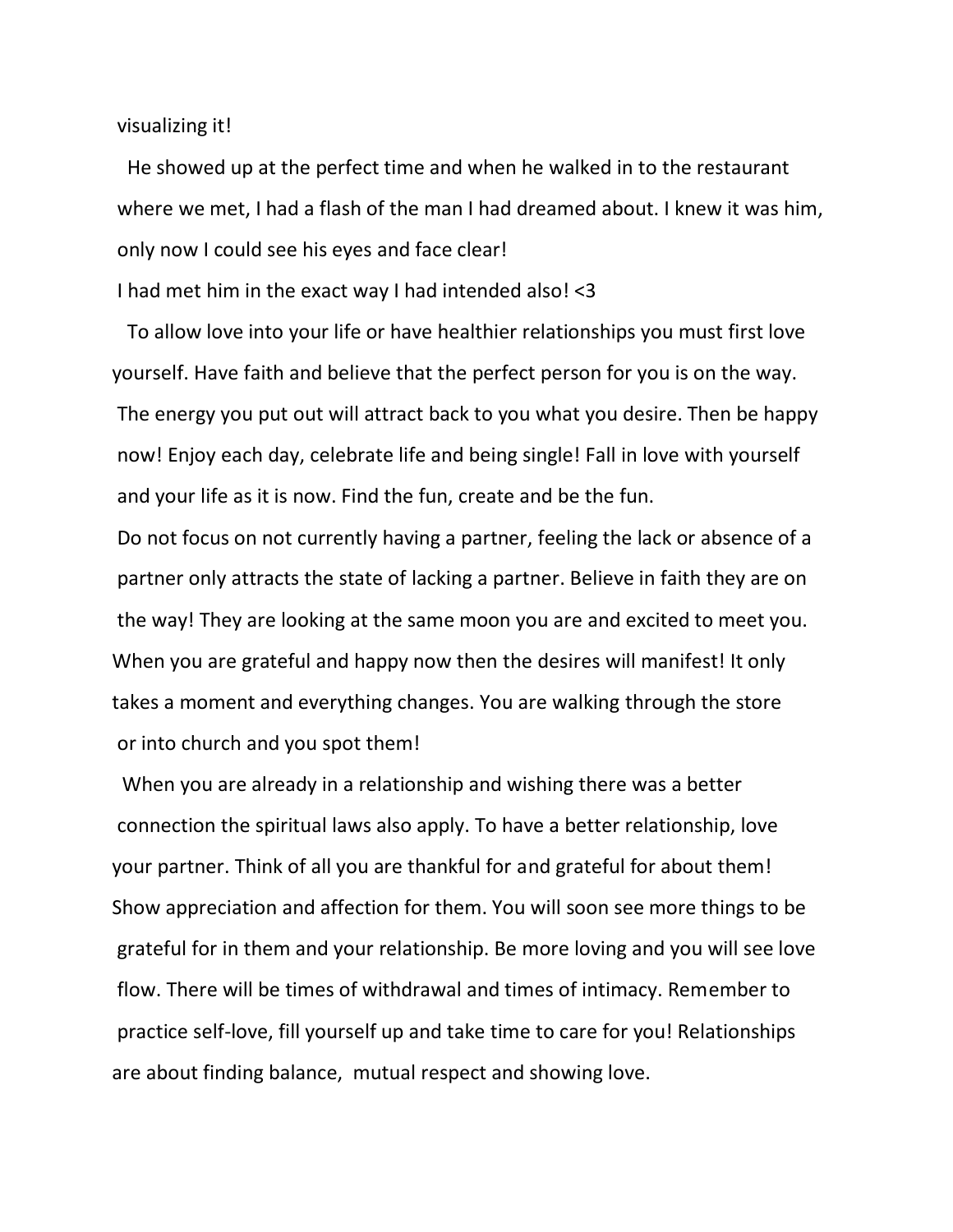Attract love by being loving. Allow love to flow by fully connecting within you.

 The rest of my story after two years of self-discovery, healing and discovering the spiritual laws' feels magical. I became a person who generally feels happy, blessed and grateful! I started to focus on my blessings and all that is good. I began to expect good things and good things happened for me! I envisioned driving my dream car, looking at it with love every day I drove by it. I drove it off the lot with no money down and loved that Camaro for ten years!

 Through the challenges having faith and using affirmations have carried me. Positive self-talk has been my inner super power. When I am present and in the moment, I find my balance. When I get distracted in the day-to-day physical responsibilities and start feeling off, I am reminded to get back on track. I feed my spirit and tune in to something positive, reconnecting within.

 When an opportunity for a small restaurant came, we took the leap in faith! In the early days of owning a small business fear tried to creep in. I switched my focus to believing it would all work out, the money would come and we would be successful. My husband would also affirm it was all going to work out. When we came to an unexpected financial need we just believed in faith. The money came in those times and it all worked out! We were able to succeed in business.

 In my marriage I have continued to put in the love and commitment. He has supported my dreams and helped me to make them come true one by one! I have learned what healthy love is in a relationship as he has shown me so much unconditional love. I am so thankful for my husband and our equal Partnership. I celebrate all of my blessings and the ability to share this with you!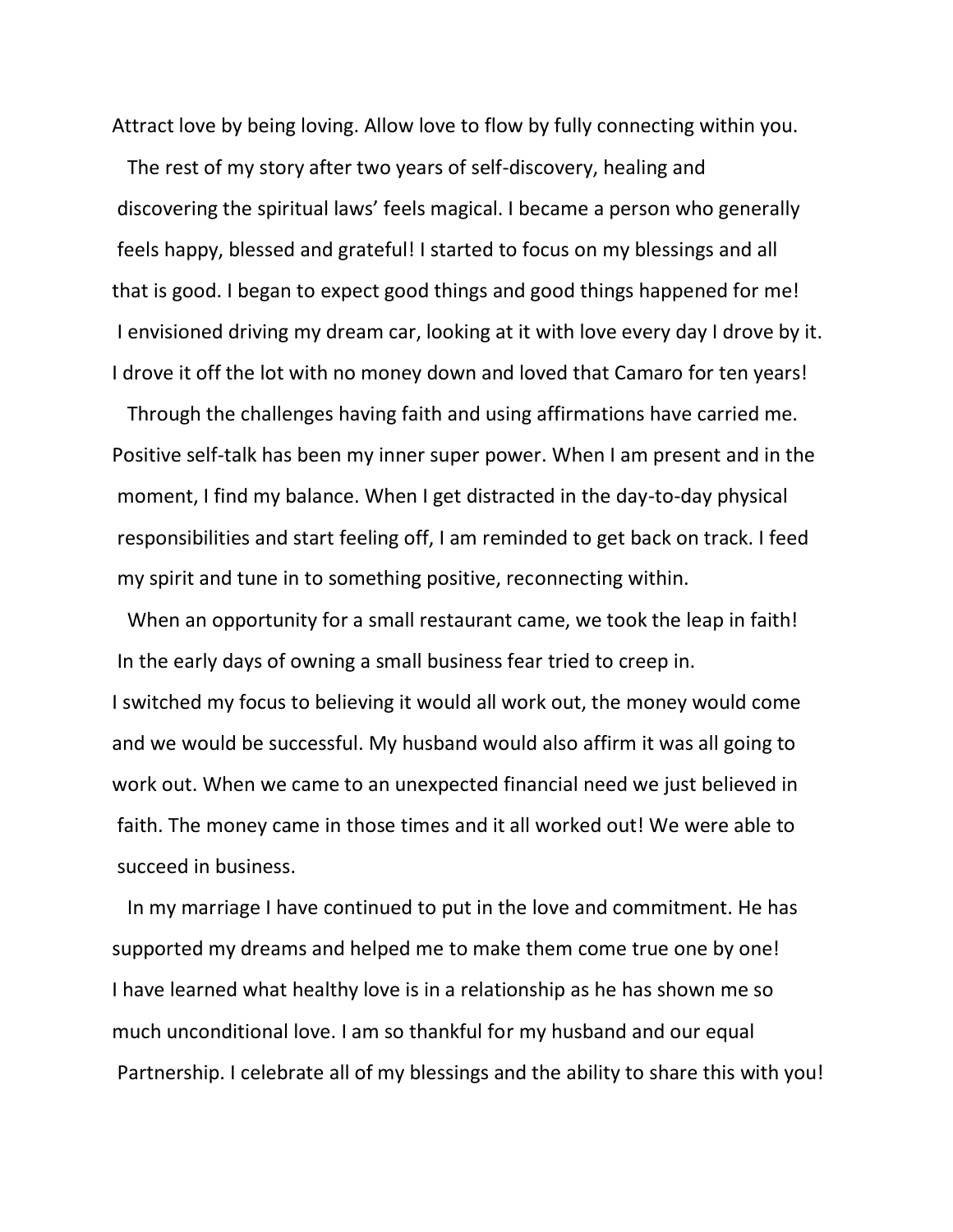My truth is so many Amazing things have happened for me! I am splendidly imperfect and I am still learning as an excited student of life. I embrace myself as I am and look forward to what is next. So many blessings and dreams have come true for me! I now sleep six or seven hours a night and I am excited for my life! I am celebrating all good and all to come!

Growing spiritually, feeding my spirit and dreaming new dreams!

 Awaken to the possibilities, become aware and take responsibility for your life. No one else determines who you are, your worth or who you become- only You! You can become your best self and fall in love with your life in the process.

 I hope my story encourages you to love yourself, empower yourself and connect within your very being! Mind, body and spirit connected in harmony allowing the flow of all good through and to you in great abundance!

I wish you so many blessings and so much love for your journey!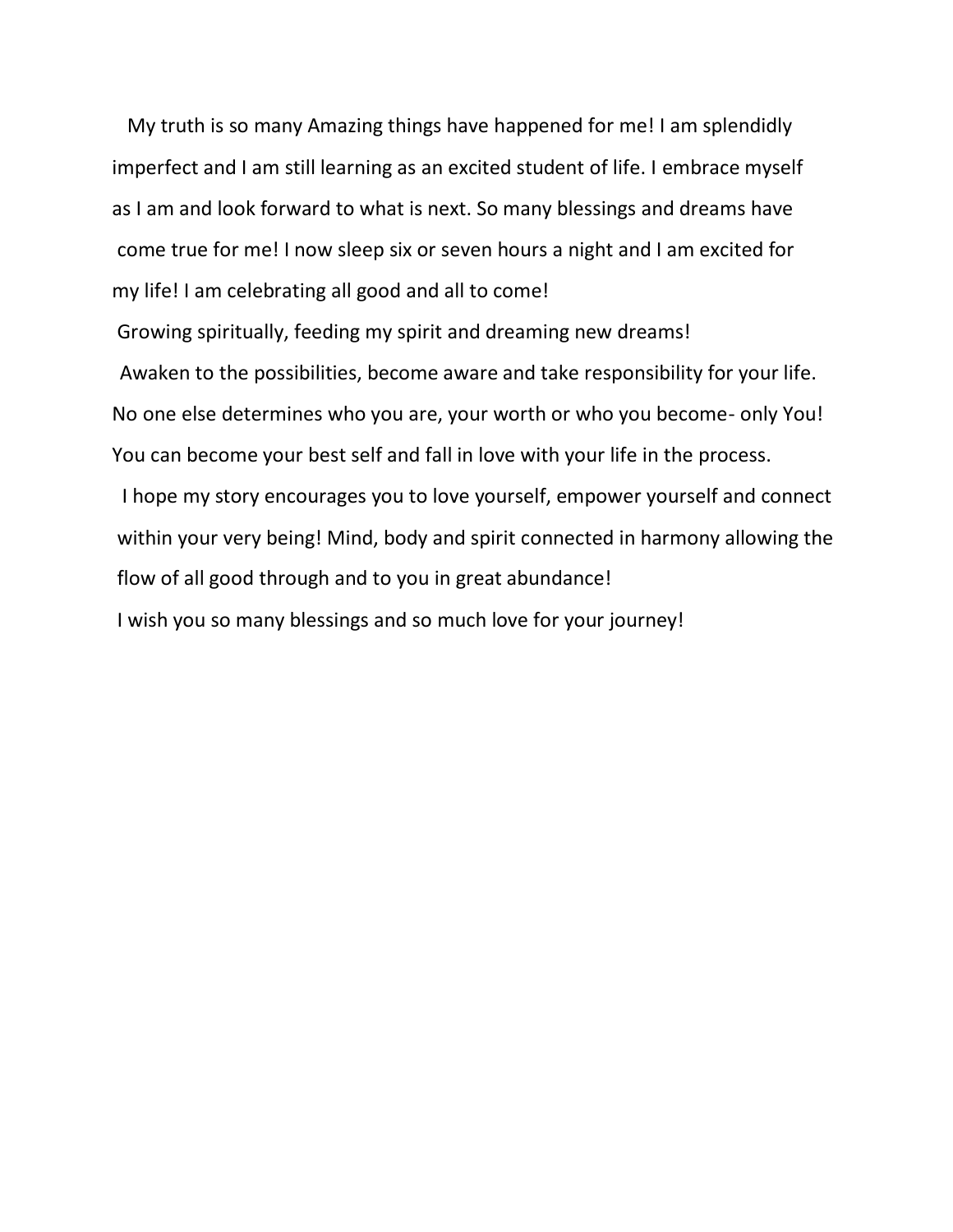I am grateful for this day and this knowledge I embrace myself exactly as I am and where I am I now give myself all of the love I need I forgive myself and all who have hurt me I acknowledge my mind, body, and spirit It is safe to breathe and feel my being I feel the energy and connect to my true essence I am grateful for the ability to explore my being I now take my power and claim it as mine I now embrace my self-responsibility I now show up for myself empowered I step into my enlightenment as I seek Source I am open to connect to Source and receive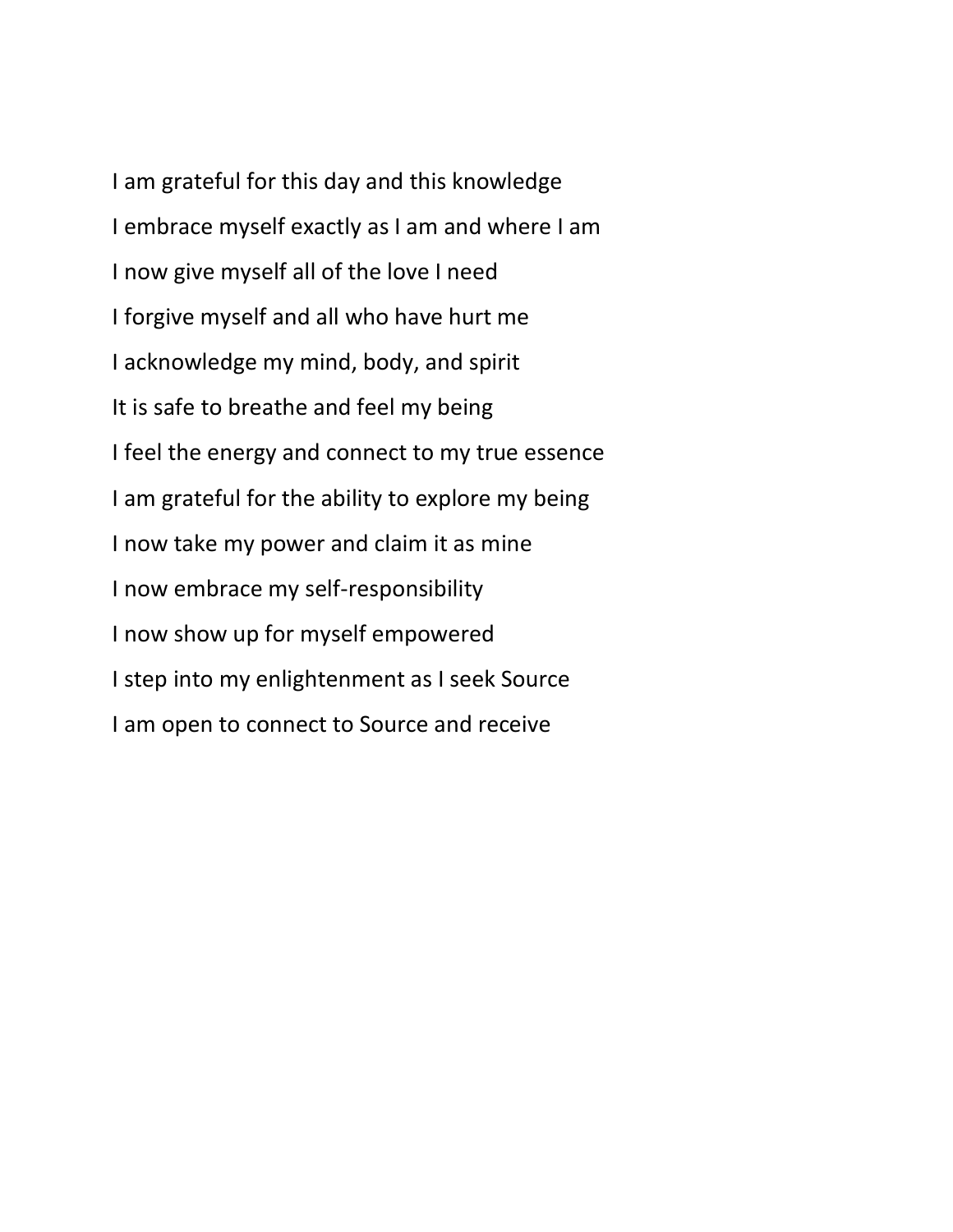#### Summary

This is a short outline of the basics of the Law of Attraction teachings. You are responsible for your thoughts, words, actions and self-talk. All we have is this present moment, the moment you are reading this is all there is and also where your power is. Thoughts have power. The spoken and written word has power. The Law of attraction is the belief simply put that thoughts are magnetic. Everything is made of energy. So, if you think on good things with positive energy, then good things will happen for you. If you are focused on fear, worry, doubt and miserable feeling then you may attract negative into your life. You will feel negative and how you feel has a big effect on your day. How you feel effects how you show up in your life. When you become aware and examine your thought patterns, you can identify which ones support you.

You can identify which ones are hindering or blocking the good you desire coming to you.

When you are not feeling good, happy, positive and blessedtake a look at your thoughts. Then shift your focus.

The feelings are designed to let us know where we are at in our thoughts. We all have deep beliefs,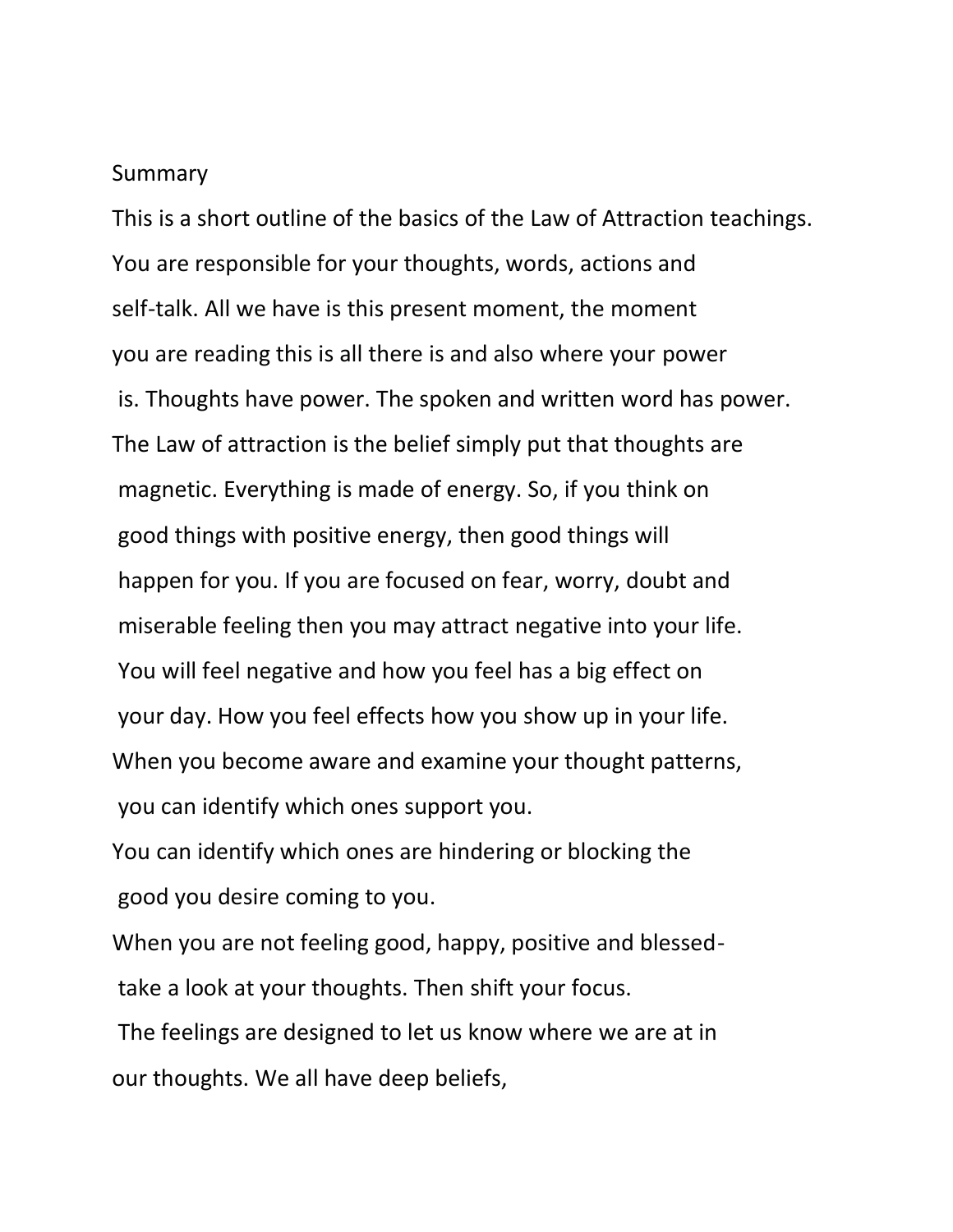thought patterns based on all we have experienced up until this point and learned behavior.

What you have seen, heard and felt has been part of shaping who you are, as well as how you live your life.

We are spiritual beings having a human experience. Mind, body and spirit are all meant to be connected in harmony. Feel your wholeness and embrace your being completely. Disconnect brings disharmony within and in life experiences. Good self-care and self-love are important. Loving the Divine, loving each other and loving our complete self is our intended state. Scripture tells us how precious we are for a reason. When we love and believe in our self we can get fully aligned with the next level faith it takes to live a life you love! Clearing blocks spiritually and emotionally is key to being able to open up to the teachings and apply them in your life. Become aware of your thought patterns- limiting beliefs, old stories, past hurt and pain you may still be holding on to. Set your intentions for healing and processing them through seeing complete truth. Find healing and release - letting it go. Get ready to step into your power as you do! Let love fill you. Renewing your mind and embracing new thought patterns that support you will empower you to live your best life.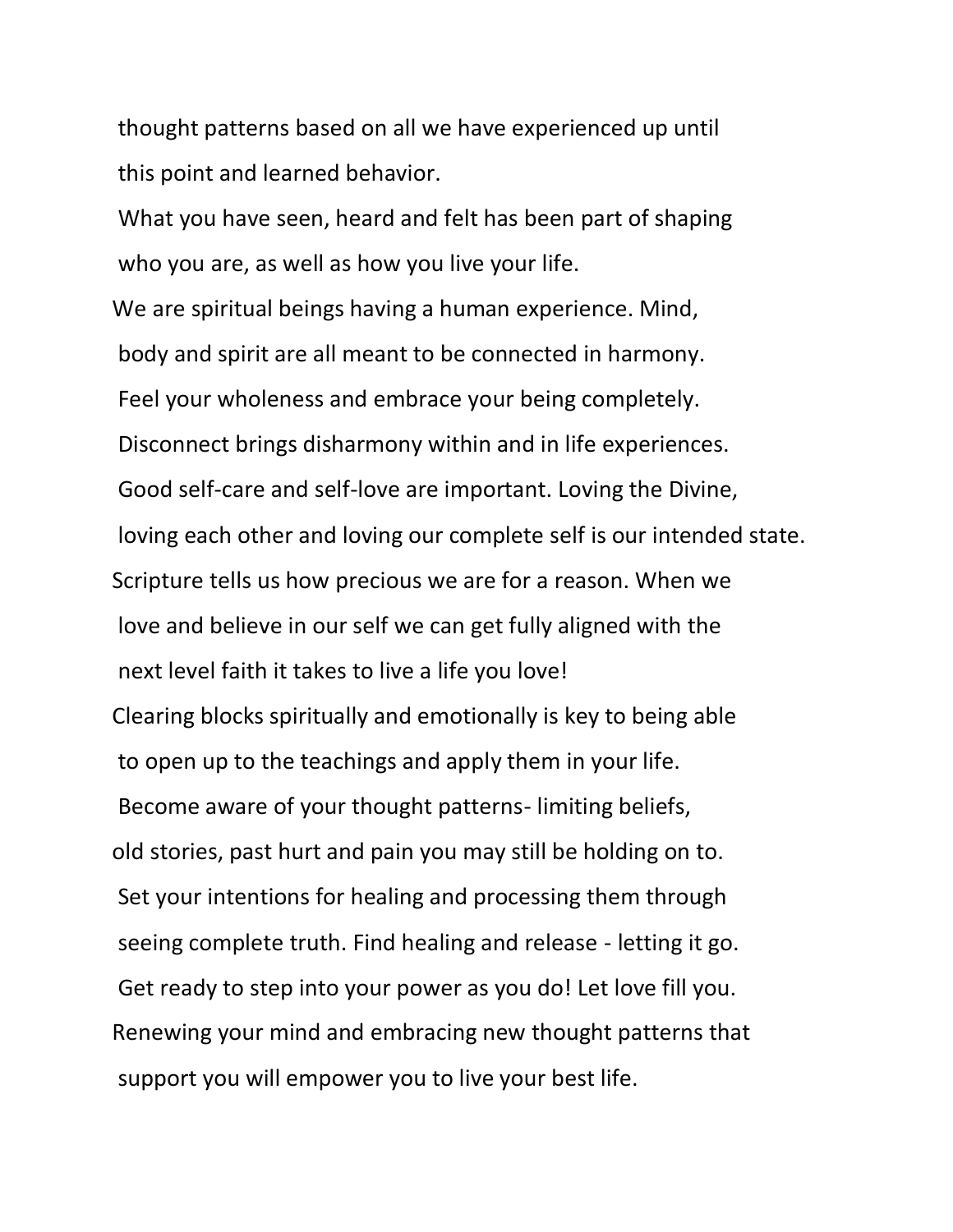New thoughts, next level faith, living through gratitude and love will super charge the ability to become your best self. You can fall in love with your life, seeing requests answered and dreams coming true! Get super crystal clear about what you desire. He will give you the desires of your heart! Ask and you will receive! Ask in power. Believe in full faith. Get excited to receive! Have fun with the process! Focus on having joy now, living life happy, feeling blessed and so grateful every day! What a great way to feel and live through love and gratitude! This also raises your spiritual vibration and I love to clap as I say thank you in excitement! I just had a powerful energy exchange with the Creator / Source and I feel the charge of that energy in full faith believing. There is Power in you! There is power in the ask. There is energy exchanging in the asking and believing to receive! I am celebrating that power! There is the supreme power behind the request being answered! Feel that and celebrate it! Faith moves His heart. What you desire already exists and is ready to come into your life!

Thank you thank you thank you thank you thank you thank you thank you thank you thank you thank you thank you thank you thank you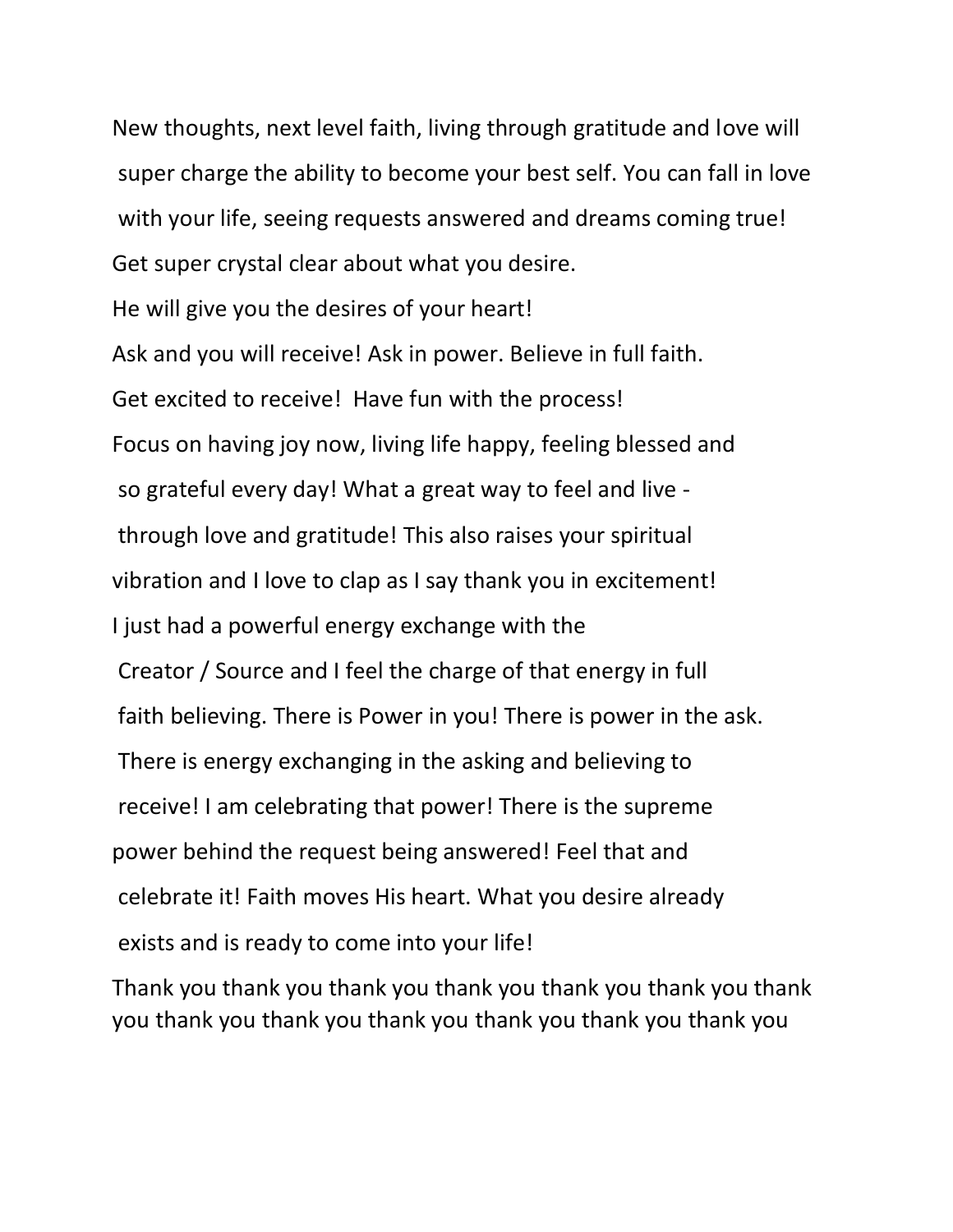Feel good and happy now to attract more to feel good and happy about!!

Have fun! Faith and living joyfully should be fun!

We were created to live life abundant in all areas.

Once you have asked it is ok to release in faith –

Having patience is part of the process.

Patience = not worried, obsessed, or constantly giving our attention to the request.

Trust the Divine Source and the timing, means releasing in faith once you have asked. Get back to living joyful now. Full of gratitude and love! This is when the magic happens and your prayers are answered!!

It is great to also do faith exercises to show you are ready. Relax into the spiritual flow and believe your loved and supported. He is a loving father that desires to bless His children, guide them and see them live their best life! Find your connection of spiritual unconditional love. Allow the flow being open, in a place of being ready and aware. Take action in faith as inspired!! Inspired action will feel in the flow and spiritually in harmony. It may take courage and faith. Trusting and believing. It may take lots of feeding your spirit, raising your faith levels and lots of positive self-talk.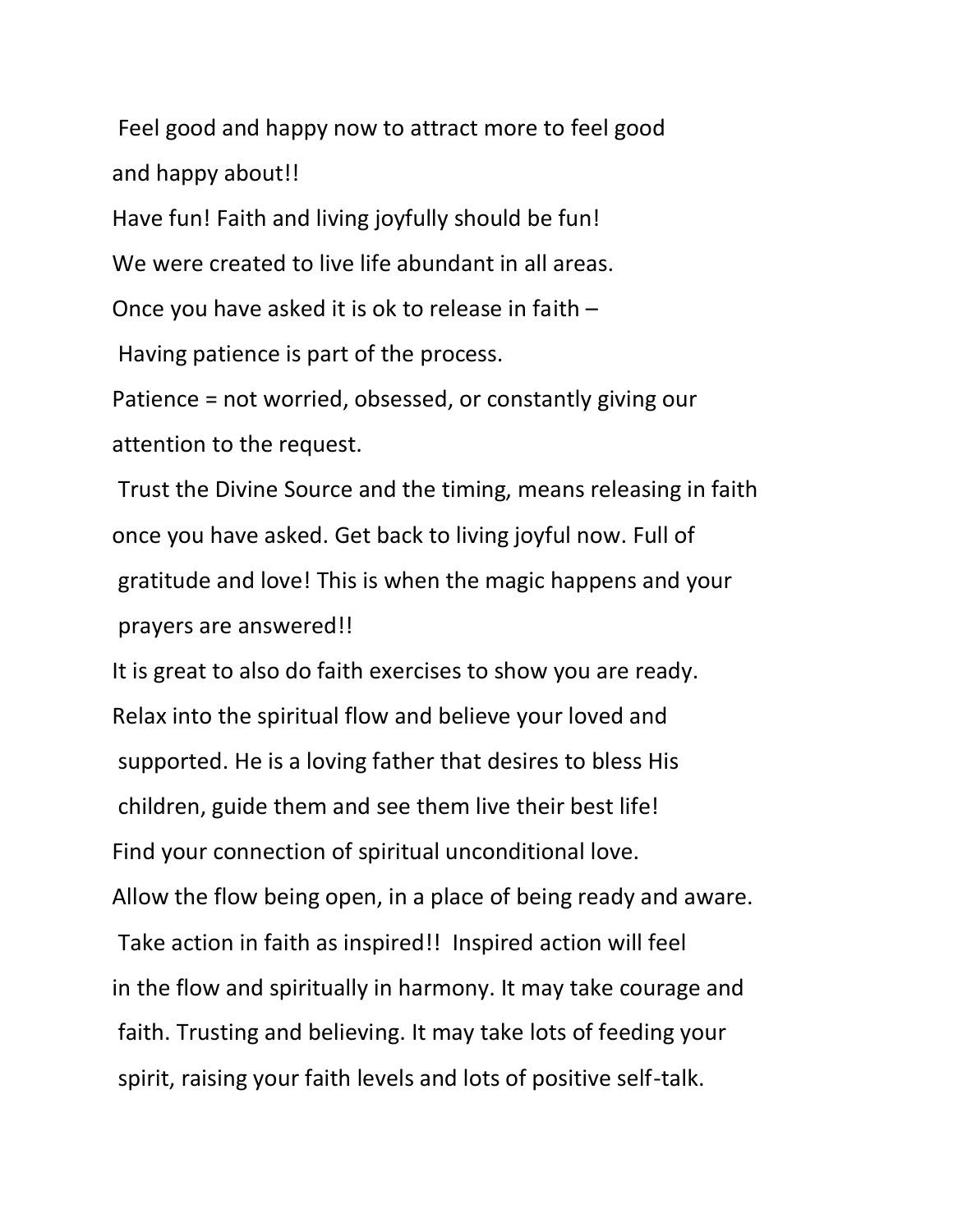Life is happening through and for you. Love flows through you and to you. Being open to the flow you can allow the flow of all good.

Take a journey of self-discovery, self-love and empowerment! As you love and believe in yourself you can show up for yourself in a new powerful way. Become your best self as you discover all the good already within you, unlimited potential and ability waiting to be discovered. As you show up for yourself in a new powerful way in love with a positive mindset your experiences of life can shift! Fall in love with your life on this inner journey and discover the abundance of your soul. You are meant to have an amazing life with an abundance of all good and the power to experience this is within you!

Much love and many blessings <3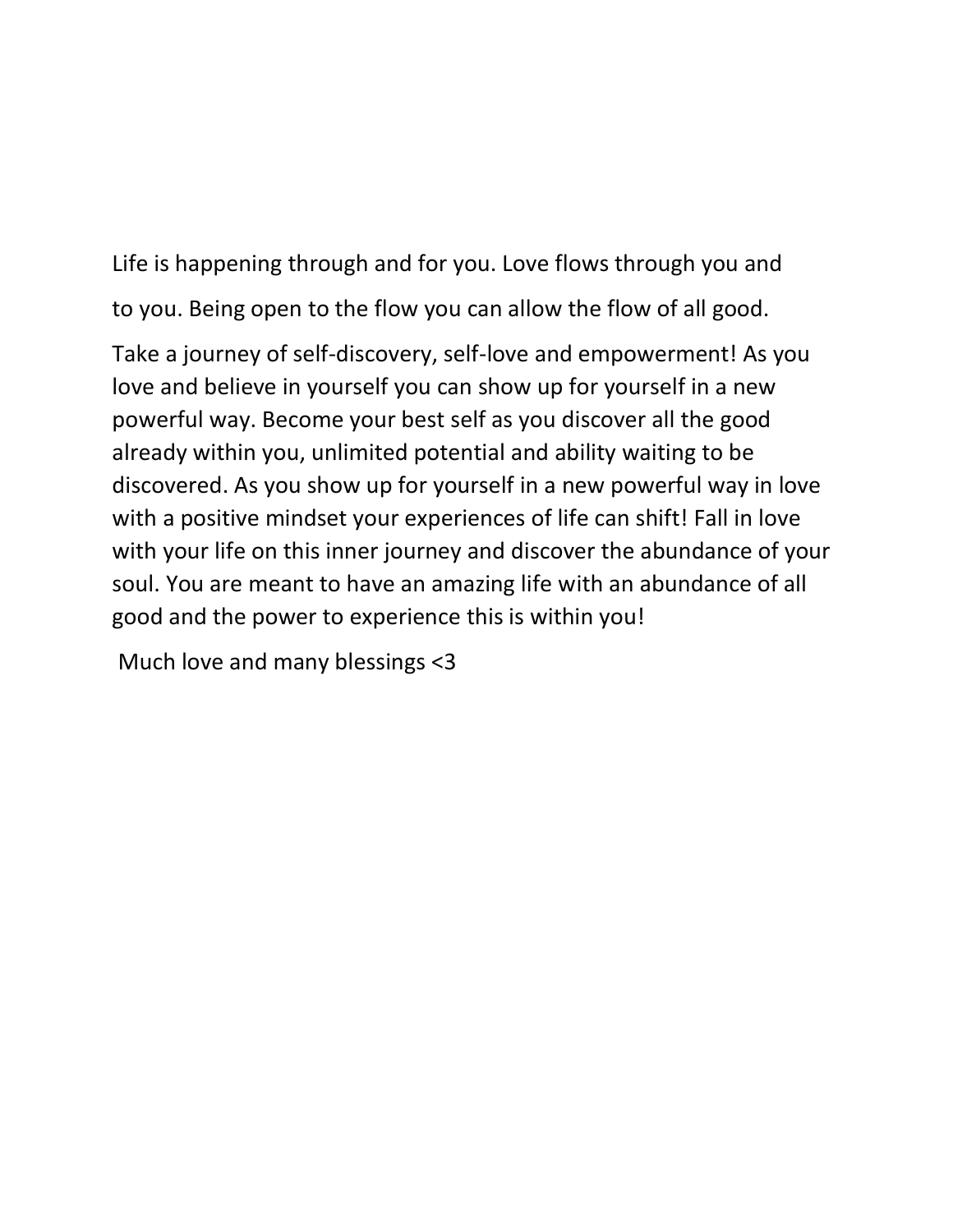#### Journal

How have you been experiencing life and feeling?

What do you believe about yourself, in every area?

How do you feel and think about life?

What do you feel success really means to you?

What ways or areas of your life do you feel have been successful so far?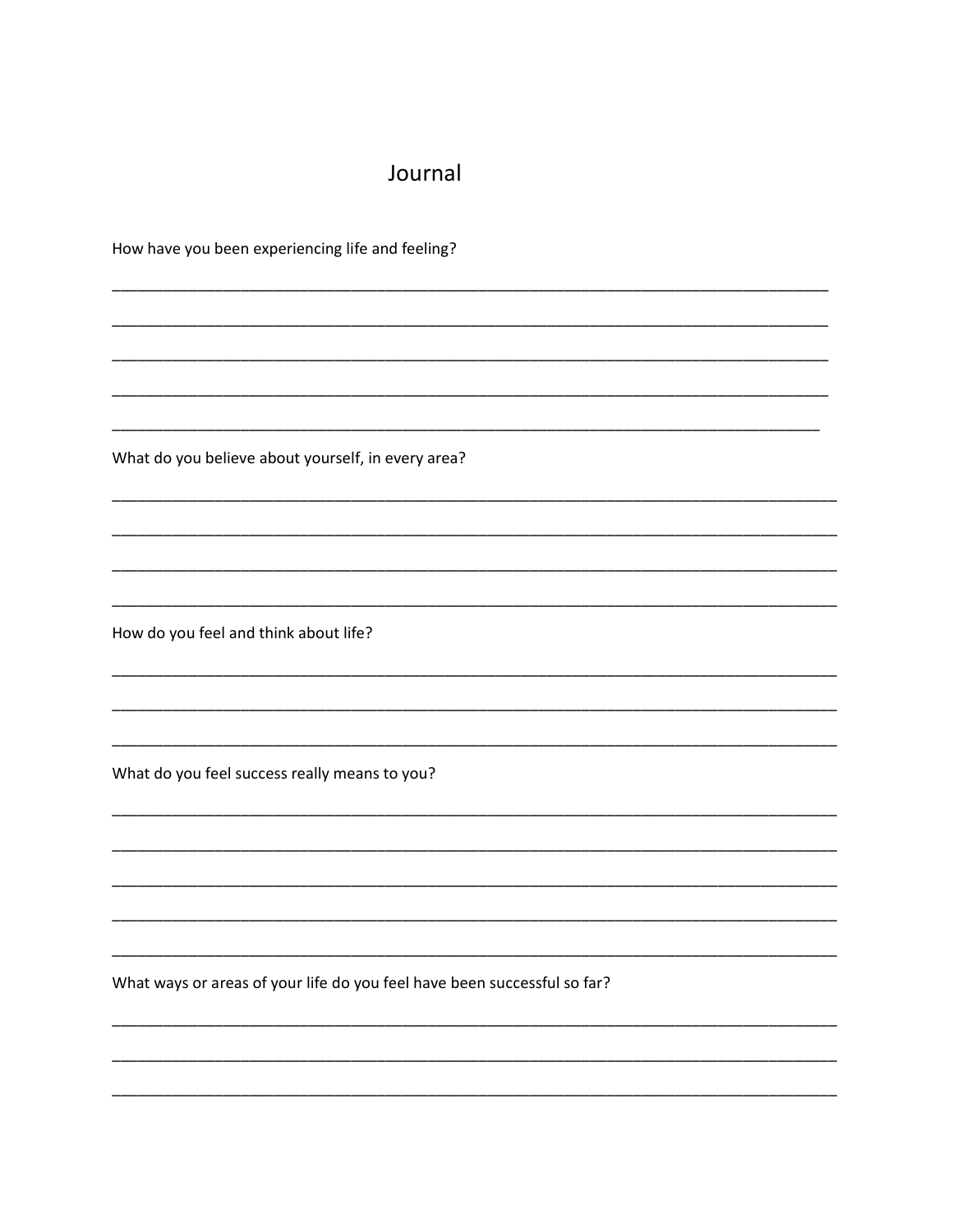What do you believe about love and relationships?

What are your morals and values?

How do you view material things?

What are your best qualities?

What do you love about how you look in appearance?

Are you generally happy?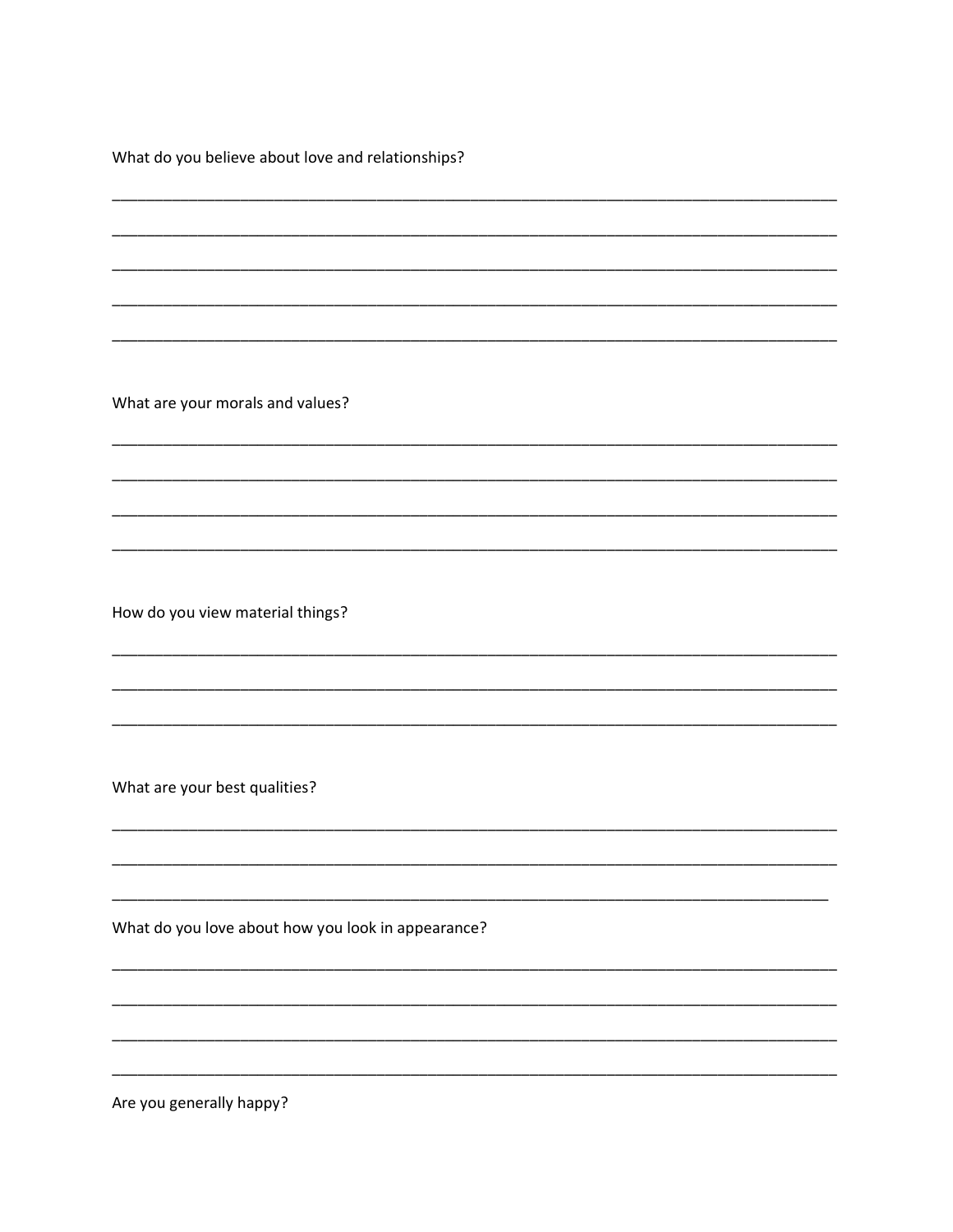| How is your social life and relationships? |
|--------------------------------------------|
|                                            |
|                                            |
|                                            |
|                                            |
|                                            |
| What are your passions?                    |
|                                            |
|                                            |
|                                            |
|                                            |
|                                            |
|                                            |
|                                            |
| Do you have hobbies and interests for fun? |
|                                            |
|                                            |
|                                            |
|                                            |
|                                            |
|                                            |
|                                            |
| What do you believe about money?           |
|                                            |
|                                            |
|                                            |
|                                            |
|                                            |
|                                            |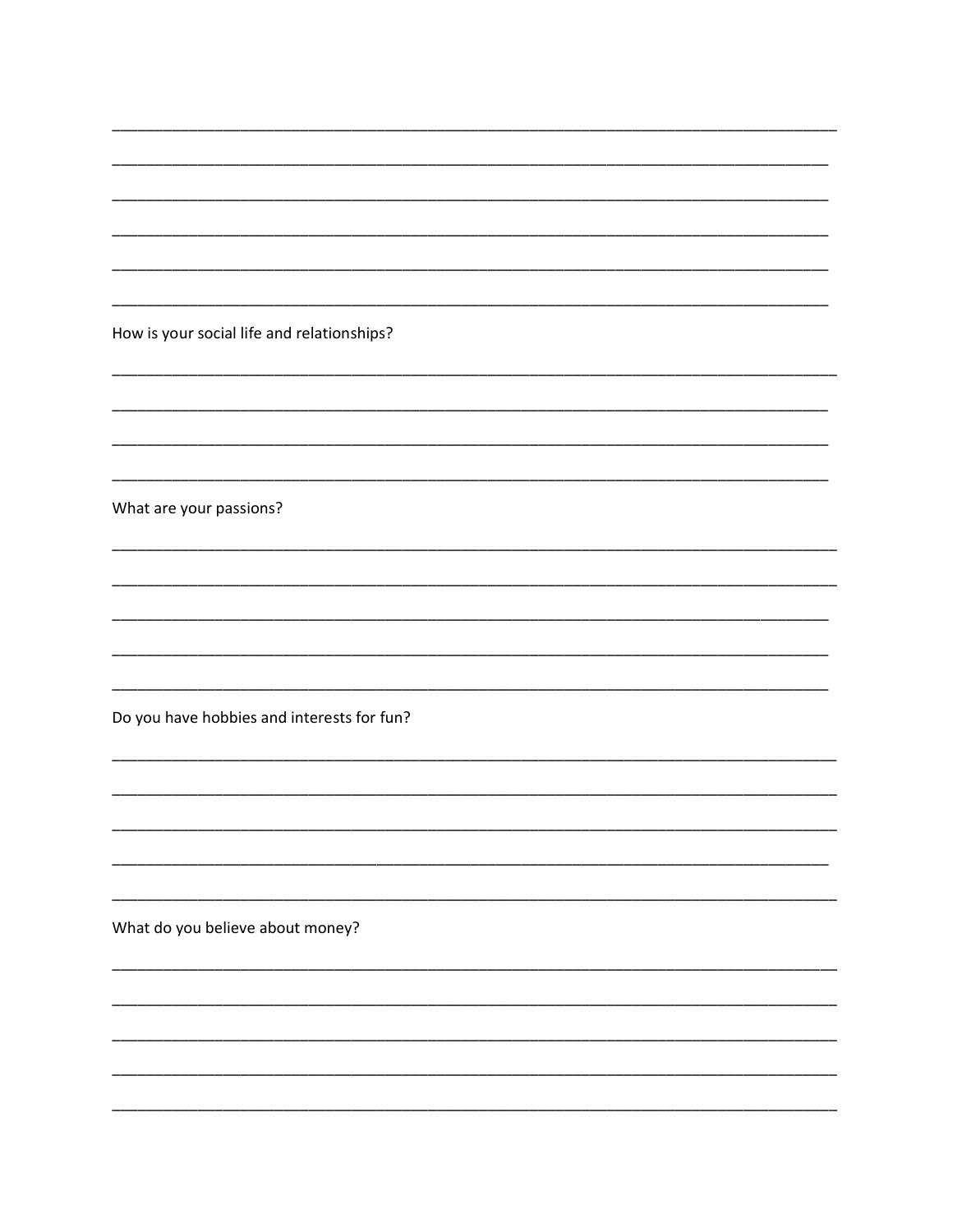What are your hopes and dreams, goals or plans? Write in great detail.

One year

| Five years          |  |
|---------------------|--|
|                     |  |
|                     |  |
|                     |  |
|                     |  |
|                     |  |
|                     |  |
|                     |  |
|                     |  |
|                     |  |
| Ten to twenty years |  |
|                     |  |
|                     |  |
|                     |  |
|                     |  |
|                     |  |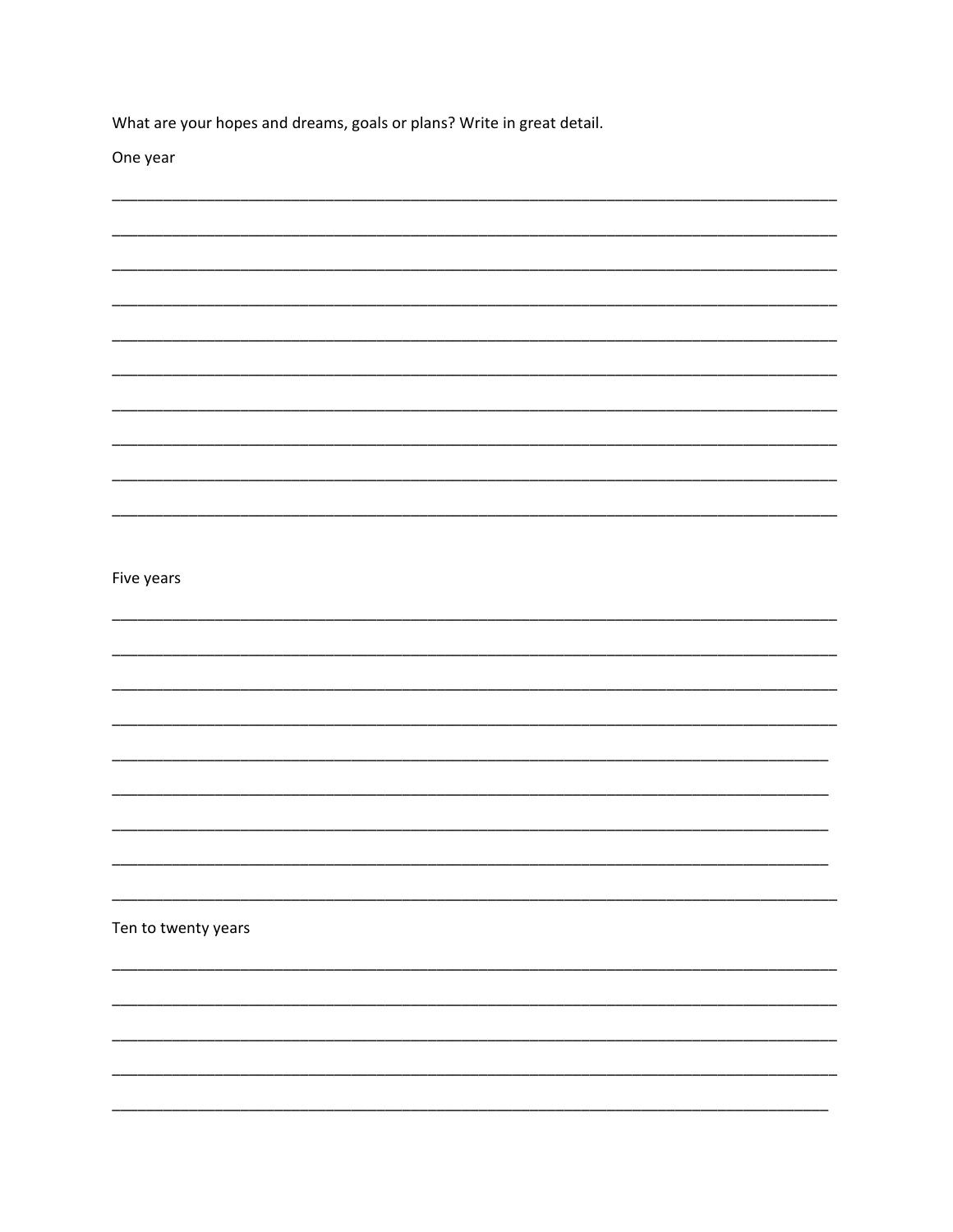Are there any negative beliefs or thought patterns you are ready to release? Write down the new thought pattern you wish to have in positive present tense. For example, If you think "I need money" often, you may want to change that to "I always have more than enough money, an abundance of money flows into my life " If you have been thinking "No one will ever love me" then you may want to change that to "I am a magnet for my true love!" "My perfect partner is on the way" "I am so blessed and grateful now that my perfect partner is in my life" What new positive thought patterns do you want to have!?

\_\_\_\_\_\_\_\_\_\_\_\_\_\_\_\_\_\_\_\_\_\_\_\_\_\_\_\_\_\_\_\_\_\_\_\_\_\_\_\_\_\_\_\_\_\_\_\_\_\_\_\_\_\_\_\_\_\_\_\_\_\_\_\_\_\_\_\_\_\_\_\_\_\_\_\_\_\_\_\_\_\_\_\_\_

\_\_\_\_\_\_\_\_\_\_\_\_\_\_\_\_\_\_\_\_\_\_\_\_\_\_\_\_\_\_\_\_\_\_\_\_\_\_\_\_\_\_\_\_\_\_\_\_\_\_\_\_\_\_\_\_\_\_\_\_\_\_\_\_\_\_\_\_\_\_\_\_\_\_\_\_\_\_\_\_\_\_\_\_\_

\_\_\_\_\_\_\_\_\_\_\_\_\_\_\_\_\_\_\_\_\_\_\_\_\_\_\_\_\_\_\_\_\_\_\_\_\_\_\_\_\_\_\_\_\_\_\_\_\_\_\_\_\_\_\_\_\_\_\_\_\_\_\_\_\_\_\_\_\_\_\_\_\_\_\_\_\_\_\_\_\_\_\_\_\_

\_\_\_\_\_\_\_\_\_\_\_\_\_\_\_\_\_\_\_\_\_\_\_\_\_\_\_\_\_\_\_\_\_\_\_\_\_\_\_\_\_\_\_\_\_\_\_\_\_\_\_\_\_\_\_\_\_\_\_\_\_\_\_\_\_\_\_\_\_\_\_\_\_\_\_\_\_\_\_\_\_\_\_\_\_

\_\_\_\_\_\_\_\_\_\_\_\_\_\_\_\_\_\_\_\_\_\_\_\_\_\_\_\_\_\_\_\_\_\_\_\_\_\_\_\_\_\_\_\_\_\_\_\_\_\_\_\_\_\_\_\_\_\_\_\_\_\_\_\_\_\_\_\_\_\_\_\_\_\_\_\_\_\_\_\_\_\_\_\_\_

\_\_\_\_\_\_\_\_\_\_\_\_\_\_\_\_\_\_\_\_\_\_\_\_\_\_\_\_\_\_\_\_\_\_\_\_\_\_\_\_\_\_\_\_\_\_\_\_\_\_\_\_\_\_\_\_\_\_\_\_\_\_\_\_\_\_\_\_\_\_\_\_\_\_\_\_\_\_\_\_\_\_\_\_\_

\_\_\_\_\_\_\_\_\_\_\_\_\_\_\_\_\_\_\_\_\_\_\_\_\_\_\_\_\_\_\_\_\_\_\_\_\_\_\_\_\_\_\_\_\_\_\_\_\_\_\_\_\_\_\_\_\_\_\_\_\_\_\_\_\_\_\_\_\_\_\_\_\_\_\_\_\_\_\_\_\_\_\_\_\_

\_\_\_\_\_\_\_\_\_\_\_\_\_\_\_\_\_\_\_\_\_\_\_\_\_\_\_\_\_\_\_\_\_\_\_\_\_\_\_\_\_\_\_\_\_\_\_\_\_\_\_\_\_\_\_\_\_\_\_\_\_\_\_\_\_\_\_\_\_\_\_\_\_\_\_\_\_\_\_\_\_\_\_\_\_

\_\_\_\_\_\_\_\_\_\_\_\_\_\_\_\_\_\_\_\_\_\_\_\_\_\_\_\_\_\_\_\_\_\_\_\_\_\_\_\_\_\_\_\_\_\_\_\_\_\_\_\_\_\_\_\_\_\_\_\_\_\_\_\_\_\_\_\_\_\_\_\_\_\_\_\_\_\_\_\_\_\_\_\_\_

\_\_\_\_\_\_\_\_\_\_\_\_\_\_\_\_\_\_\_\_\_\_\_\_\_\_\_\_\_\_\_\_\_\_\_\_\_\_\_\_\_\_\_\_\_\_\_\_\_\_\_\_\_\_\_\_\_\_\_\_\_\_\_\_\_\_\_\_\_\_\_\_\_\_\_\_\_\_\_\_\_\_\_\_\_

\_\_\_\_\_\_\_\_\_\_\_\_\_\_\_\_\_\_\_\_\_\_\_\_\_\_\_\_\_\_\_\_\_\_\_\_\_\_\_\_\_\_\_\_\_\_\_\_\_\_\_\_\_\_\_\_\_\_\_\_\_\_\_\_\_\_\_\_\_\_\_\_\_\_\_\_\_\_\_\_\_\_\_\_\_

\_\_\_\_\_\_\_\_\_\_\_\_\_\_\_\_\_\_\_\_\_\_\_\_\_\_\_\_\_\_\_\_\_\_\_\_\_\_\_\_\_\_\_\_\_\_\_\_\_\_\_\_\_\_\_\_\_\_\_\_\_\_\_\_\_\_\_\_\_\_\_\_\_\_\_\_\_\_\_\_\_\_\_\_\_

\_\_\_\_\_\_\_\_\_\_\_\_\_\_\_\_\_\_\_\_\_\_\_\_\_\_\_\_\_\_\_\_\_\_\_\_\_\_\_\_\_\_\_\_\_\_\_\_\_\_\_\_\_\_\_\_\_\_\_\_\_\_\_\_\_\_\_\_\_\_\_\_\_\_\_\_\_\_\_\_\_\_\_\_\_

\_\_\_\_\_\_\_\_\_\_\_\_\_\_\_\_\_\_\_\_\_\_\_\_\_\_\_\_\_\_\_\_\_\_\_\_\_\_\_\_\_\_\_\_\_\_\_\_\_\_\_\_\_\_\_\_\_\_\_\_\_\_\_\_\_\_\_\_\_\_\_\_\_\_\_\_\_\_\_\_\_\_\_\_\_

\_\_\_\_\_\_\_\_\_\_\_\_\_\_\_\_\_\_\_\_\_\_\_\_\_\_\_\_\_\_\_\_\_\_\_\_\_\_\_\_\_\_\_\_\_\_\_\_\_\_\_\_\_\_\_\_\_\_\_\_\_\_\_\_\_\_\_\_\_\_\_\_\_\_\_\_\_\_\_\_\_\_\_\_\_

Write some positive affirming self-statements. Ex. I am beautiful. I am handsome. I am rich. I am fun.

Etc. Things that you actually are and things you would like to become, as if they already are.

What is your dream job, business or career?

What about that appeals to you?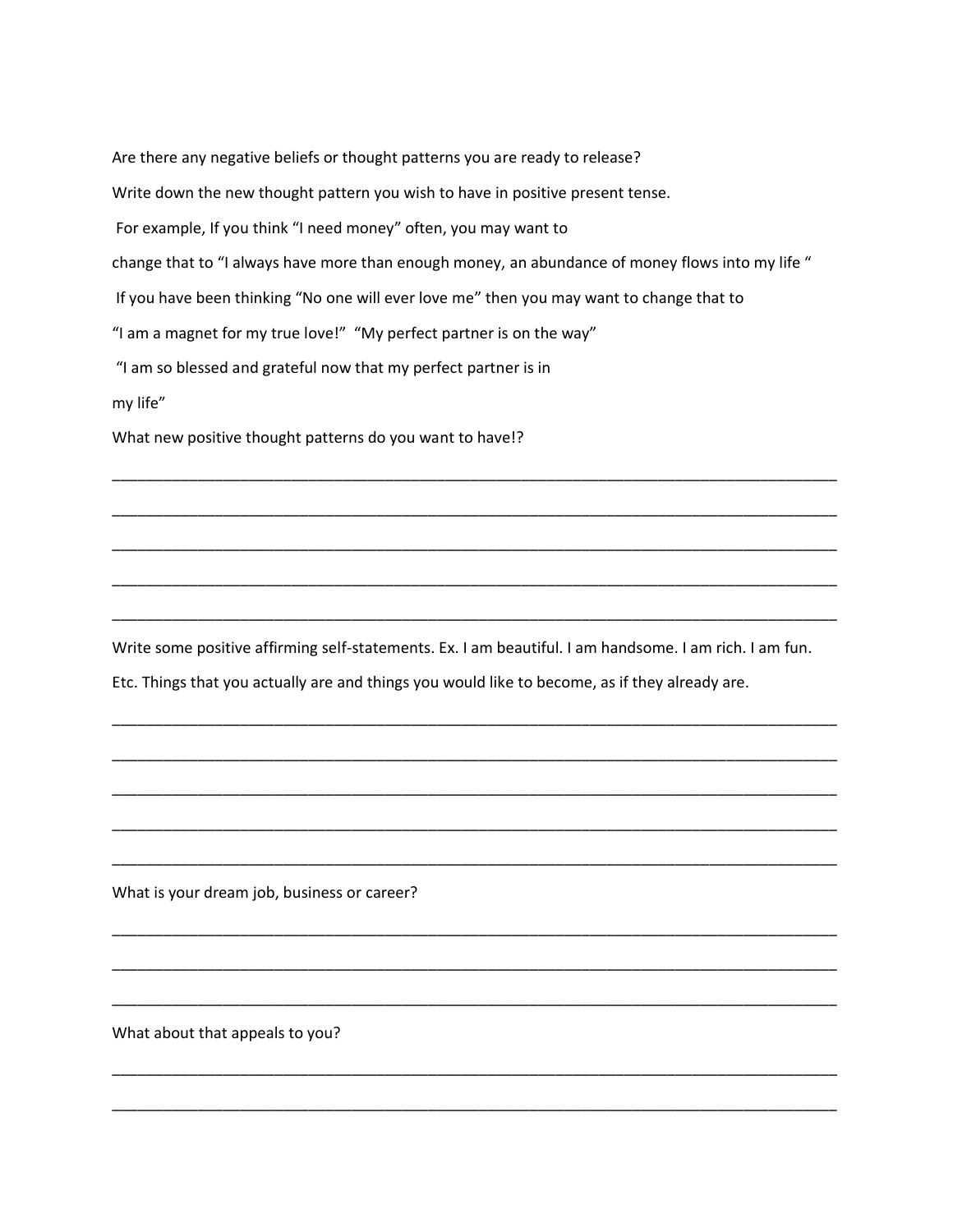If you are not living that dream now, then what steps toward your dream can you take? What does your dream house look like? How does it feel living in your dream house with your dream profession? What is your dream or ideal partner? Describe them in great detail. Imagine your life with them, in your dream house. Where you live, what your relationship & life is like?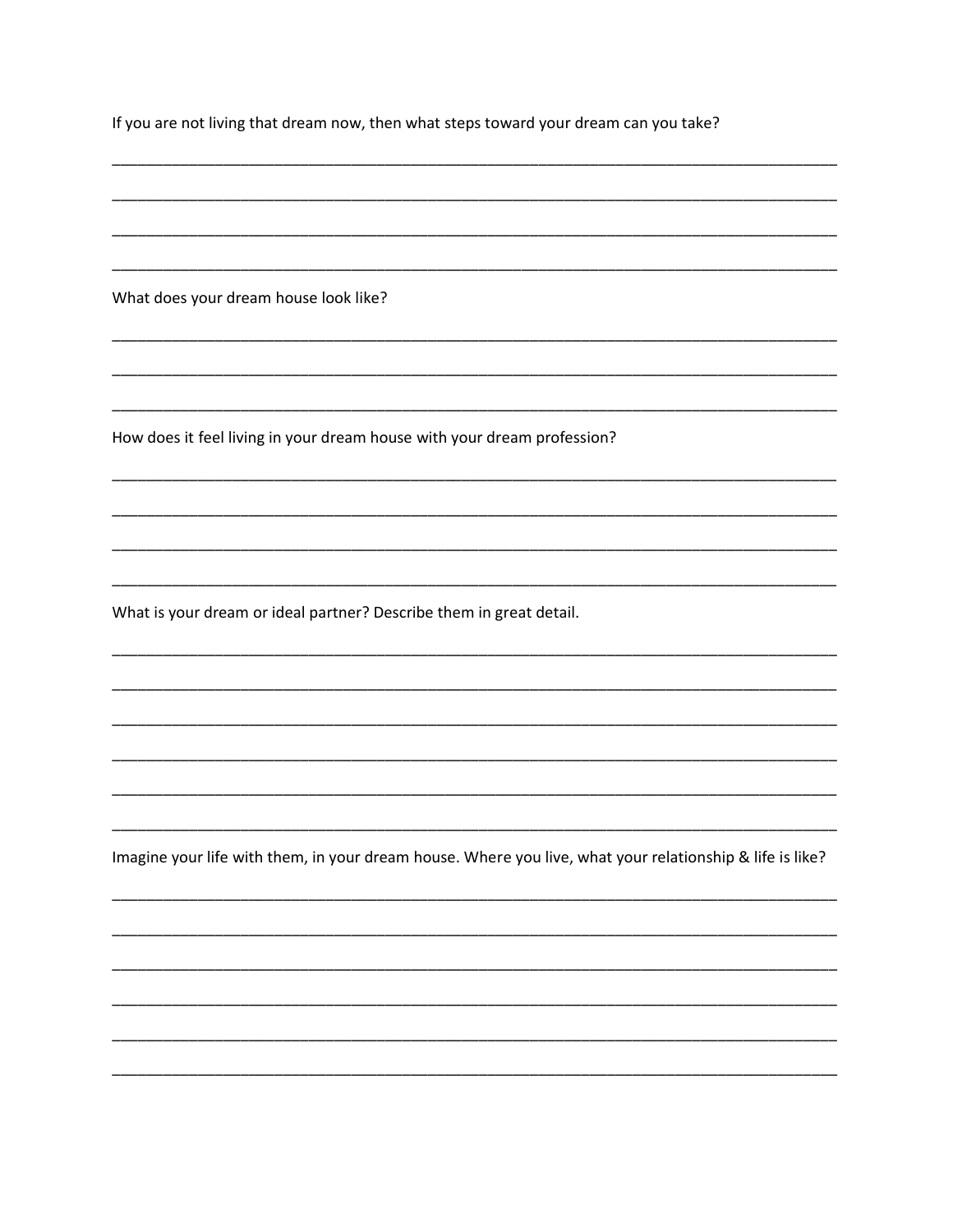How do you feel when you are together?

Do you believe this dream life is possible for you?

What fears, doubts, or worries are surfacing?

What limiting beliefs can you let go of now?

What have your personal experiences with money been?

If you are in a relationship and desire it to be better - imagine it as you desire it to be. Then feel gratitude and love for your partner as well as your life together. Let this be your daily focus.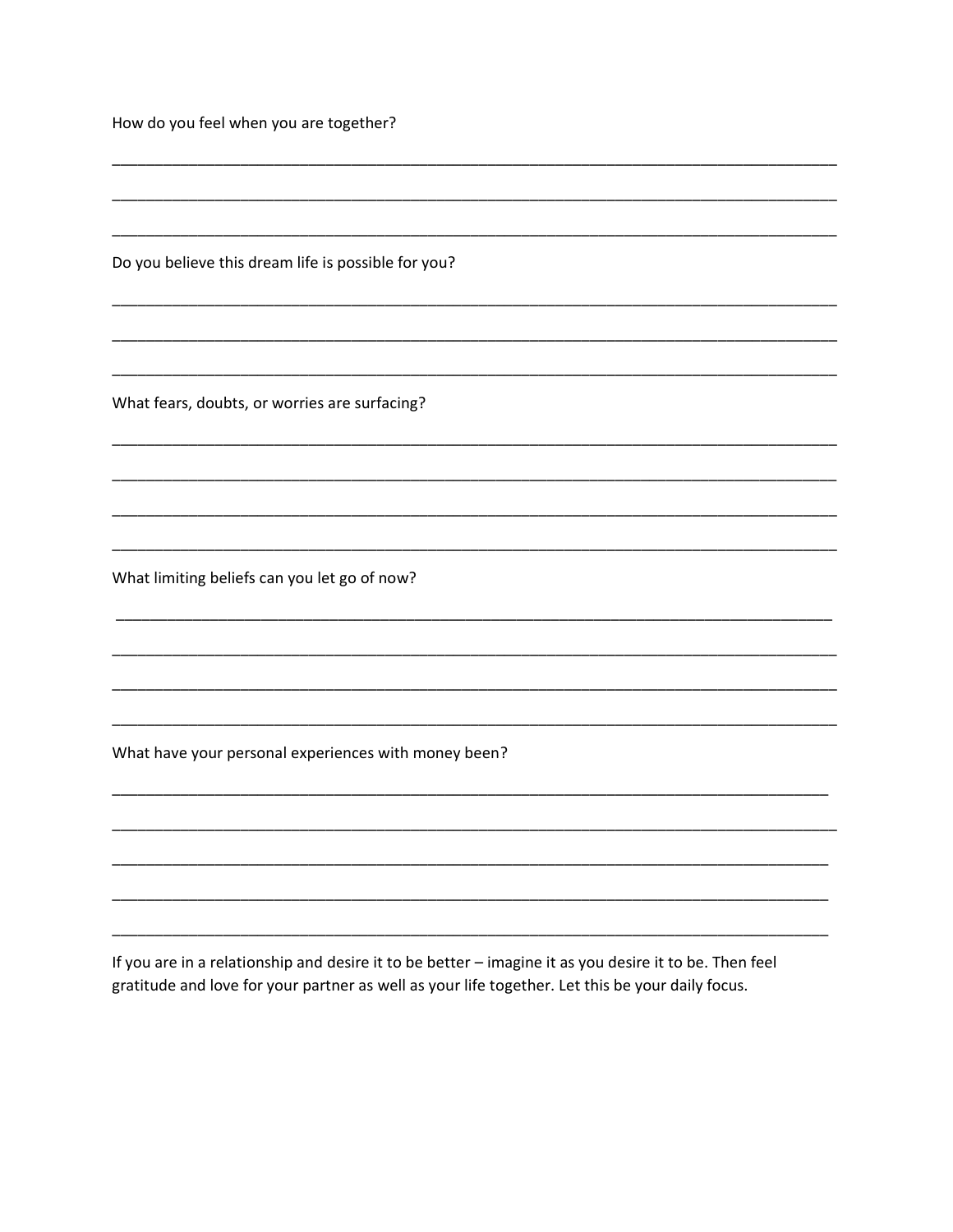| Organize your current financial buget     |
|-------------------------------------------|
| Money coming in                           |
|                                           |
|                                           |
|                                           |
|                                           |
|                                           |
| Monthly expenses                          |
|                                           |
|                                           |
|                                           |
|                                           |
|                                           |
|                                           |
|                                           |
| <b>Current Debt</b>                       |
|                                           |
|                                           |
|                                           |
|                                           |
|                                           |
| Current spending habits and misc. Monthly |
|                                           |
|                                           |
|                                           |
|                                           |
|                                           |
|                                           |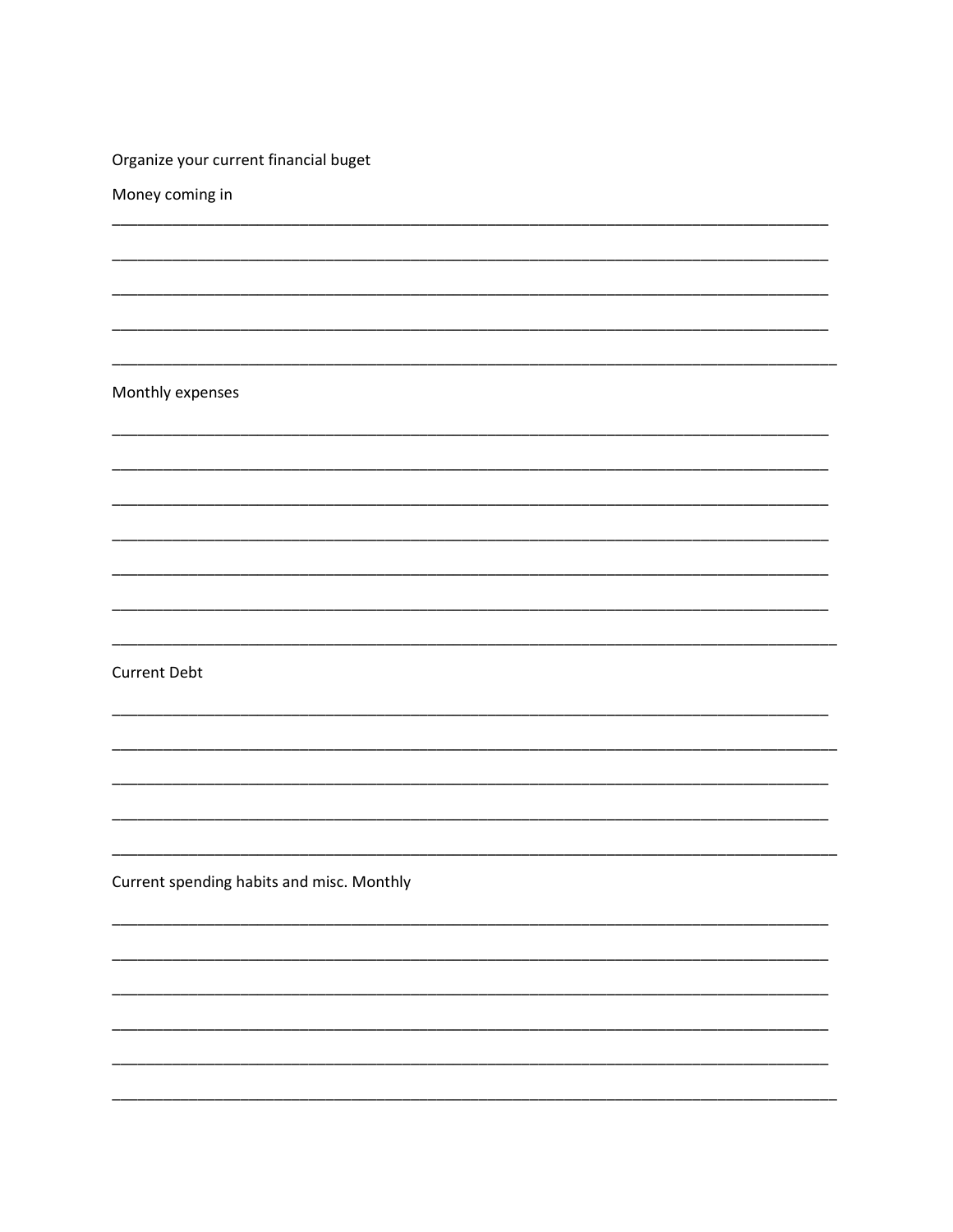Charitable donations monthly\_\_\_\_\_\_\_\_\_\_\_\_\_\_\_\_\_\_\_\_\_\_\_\_\_\_\_\_\_\_\_\_\_\_\_\_\_\_\_\_\_\_\_\_\_\_\_\_\_\_\_\_\_\_\_\_\_\_\_

Where do you need to shift your buget to set yourself up for success?

Set up a debt repayment program so you can shift from focus on debt to focus on gratitude. It is important to see clear where you are and the thoughts or beliefs that brought you here. Examine your habits, patterns and routines with money. Look at how your relationship has been up until now. How you have felt about the money relationship.

\_\_\_\_\_\_\_\_\_\_\_\_\_\_\_\_\_\_\_\_\_\_\_\_\_\_\_\_\_\_\_\_\_\_\_\_\_\_\_\_\_\_\_\_\_\_\_\_\_\_\_\_\_\_\_\_\_\_\_\_\_\_\_\_\_\_\_\_\_\_\_\_\_\_\_\_\_\_\_\_\_\_\_

\_\_\_\_\_\_\_\_\_\_\_\_\_\_\_\_\_\_\_\_\_\_\_\_\_\_\_\_\_\_\_\_\_\_\_\_\_\_\_\_\_\_\_\_\_\_\_\_\_\_\_\_\_\_\_\_\_\_\_\_\_\_\_\_\_\_\_\_\_\_\_\_\_\_\_\_\_\_\_\_\_\_\_\_

\_\_\_\_\_\_\_\_\_\_\_\_\_\_\_\_\_\_\_\_\_\_\_\_\_\_\_\_\_\_\_\_\_\_\_\_\_\_\_\_\_\_\_\_\_\_\_\_\_\_\_\_\_\_\_\_\_\_\_\_\_\_\_\_\_\_\_\_\_\_\_\_\_\_\_\_\_\_\_\_\_\_\_\_

\_\_\_\_\_\_\_\_\_\_\_\_\_\_\_\_\_\_\_\_\_\_\_\_\_\_\_\_\_\_\_\_\_\_\_\_\_\_\_\_\_\_\_\_\_\_\_\_\_\_\_\_\_\_\_\_\_\_\_\_\_\_\_\_\_\_\_\_\_\_\_\_\_\_\_\_\_\_\_\_\_\_\_\_\_

Now decide how do you desire to feel about money and what do you desire your new relationship with money to be like?

\_\_\_\_\_\_\_\_\_\_\_\_\_\_\_\_\_\_\_\_\_\_\_\_\_\_\_\_\_\_\_\_\_\_\_\_\_\_\_\_\_\_\_\_\_\_\_\_\_\_\_\_\_\_\_\_\_\_\_\_\_\_\_\_\_\_\_\_\_\_\_\_\_\_\_\_\_\_\_\_\_\_\_\_

\_\_\_\_\_\_\_\_\_\_\_\_\_\_\_\_\_\_\_\_\_\_\_\_\_\_\_\_\_\_\_\_\_\_\_\_\_\_\_\_\_\_\_\_\_\_\_\_\_\_\_\_\_\_\_\_\_\_\_\_\_\_\_\_\_\_\_\_\_\_\_\_\_\_\_\_\_\_\_\_\_\_\_\_

\_\_\_\_\_\_\_\_\_\_\_\_\_\_\_\_\_\_\_\_\_\_\_\_\_\_\_\_\_\_\_\_\_\_\_\_\_\_\_\_\_\_\_\_\_\_\_\_\_\_\_\_\_\_\_\_\_\_\_\_\_\_\_\_\_\_\_\_\_\_\_\_\_\_\_\_\_\_\_\_\_\_\_\_

\_\_\_\_\_\_\_\_\_\_\_\_\_\_\_\_\_\_\_\_\_\_\_\_\_\_\_\_\_\_\_\_\_\_\_\_\_\_\_\_\_\_\_\_\_\_\_\_\_\_\_\_\_\_\_\_\_\_\_\_\_\_\_\_\_\_\_\_\_\_\_\_\_\_\_\_\_\_\_\_\_\_\_\_

\_\_\_\_\_\_\_\_\_\_\_\_\_\_\_\_\_\_\_\_\_\_\_\_\_\_\_\_\_\_\_\_\_\_\_\_\_\_\_\_\_\_\_\_\_\_\_\_\_\_\_\_\_\_\_\_\_\_\_\_\_\_\_\_\_\_\_\_\_\_\_\_\_\_\_\_\_\_\_\_\_\_\_\_\_

\_\_\_\_\_\_\_\_\_\_\_\_\_\_\_\_\_\_\_\_\_\_\_\_\_\_\_\_\_\_\_\_\_\_\_\_\_\_\_\_\_\_\_\_\_\_\_\_\_\_\_\_\_\_\_\_\_\_\_\_\_\_\_\_\_\_\_\_\_\_\_\_\_\_\_\_\_\_\_\_\_\_\_

\_\_\_\_\_\_\_\_\_\_\_\_\_\_\_\_\_\_\_\_\_\_\_\_\_\_\_\_\_\_\_\_\_\_\_\_\_\_\_\_\_\_\_\_\_\_\_\_\_\_\_\_\_\_\_\_\_\_\_\_\_\_\_\_\_\_\_\_\_\_\_\_\_\_\_\_\_\_\_\_\_\_\_

\_\_\_\_\_\_\_\_\_\_\_\_\_\_\_\_\_\_\_\_\_\_\_\_\_\_\_\_\_\_\_\_\_\_\_\_\_\_\_\_\_\_\_\_\_\_\_\_\_\_\_\_\_\_\_\_\_\_\_\_\_\_\_\_\_\_\_\_\_\_\_\_\_\_\_\_\_\_\_\_\_\_\_

What new thoughts support this new money relationship?

Claim your new money mindset and focus

Claim in positive present tense all you desire around abundance of money and wealth in full detail as if it already is your reality

\_\_\_\_\_\_\_\_\_\_\_\_\_\_\_\_\_\_\_\_\_\_\_\_\_\_\_\_\_\_\_\_\_\_\_\_\_\_\_\_\_\_\_\_\_\_\_\_\_\_\_\_\_\_\_\_\_\_\_\_\_\_\_\_\_\_\_\_\_\_\_\_\_\_\_\_\_\_\_\_\_\_\_\_

\_\_\_\_\_\_\_\_\_\_\_\_\_\_\_\_\_\_\_\_\_\_\_\_\_\_\_\_\_\_\_\_\_\_\_\_\_\_\_\_\_\_\_\_\_\_\_\_\_\_\_\_\_\_\_\_\_\_\_\_\_\_\_\_\_\_\_\_\_\_\_\_\_\_\_\_\_\_\_\_\_\_\_\_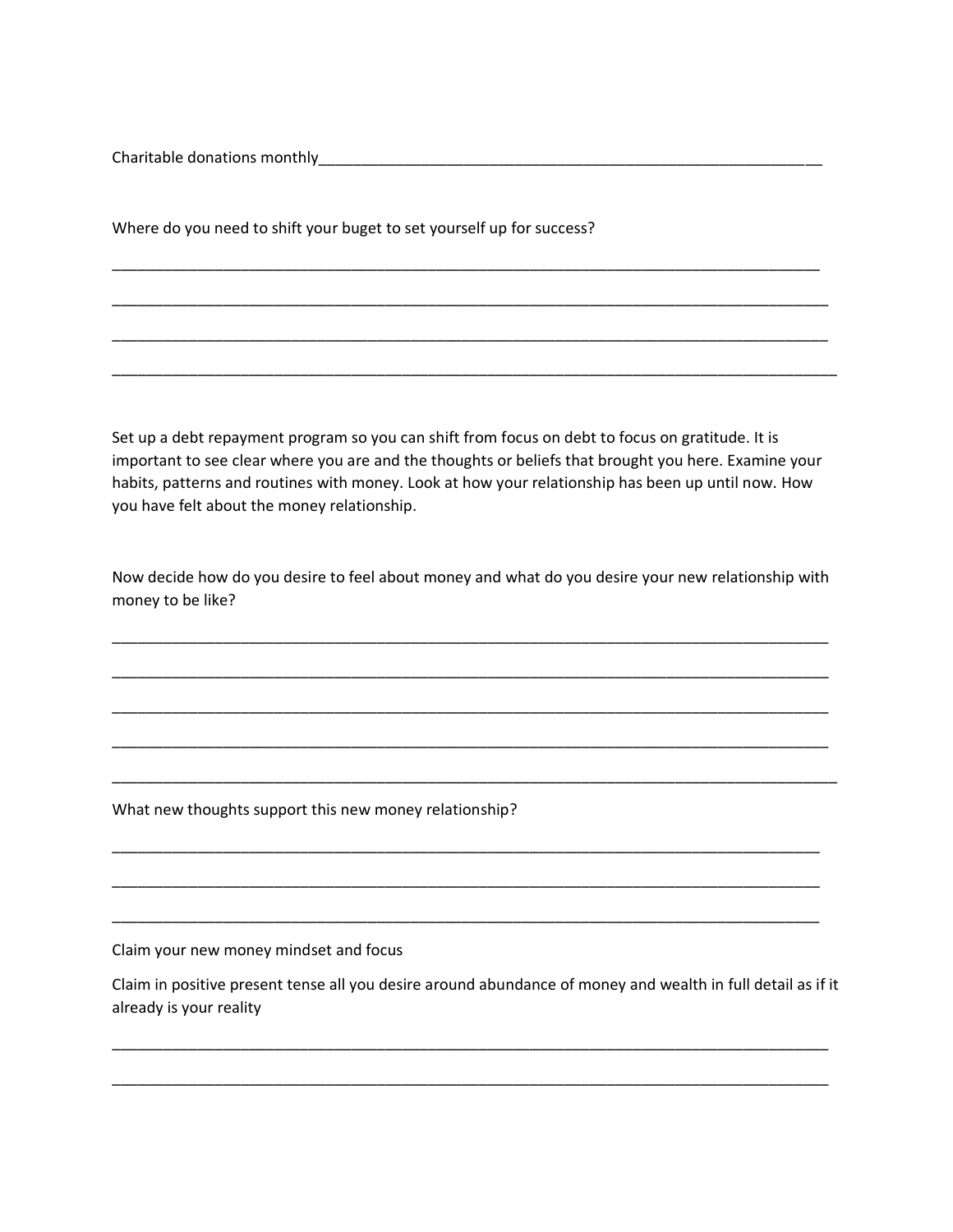You can have, do or be anything! who are you being, what are you having and doing? What do you feel like as the person with all of their financial desires manifested? Create your new buget for your new income and monthly expenses for all of your luxuries

What is your dream lifestyle? Does the life style you have now line up with the one you dream of?

What are you most grateful for today In every area of your life?

What do you love?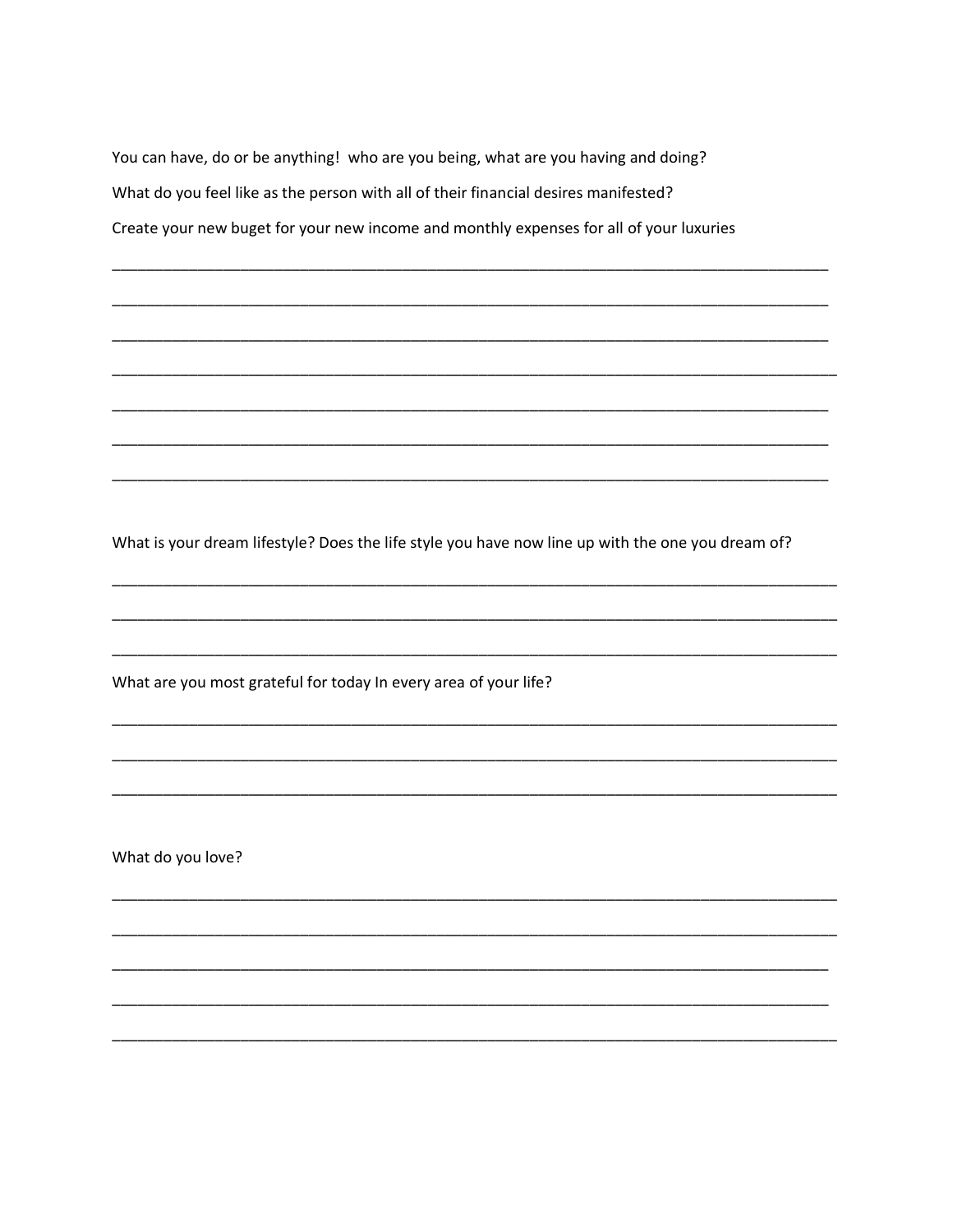What brings you peace and comfort?

Where do you see desire for change or growth?

What brings you joy and excitement?

If you are already in a committed relationship, what things can you love and appreciate about your partner? Meditate on these thoughts daily.

Where do you feel change would benefit yourself or your life?

What is on your list of things you would like to do, see, or experience in your lifetime?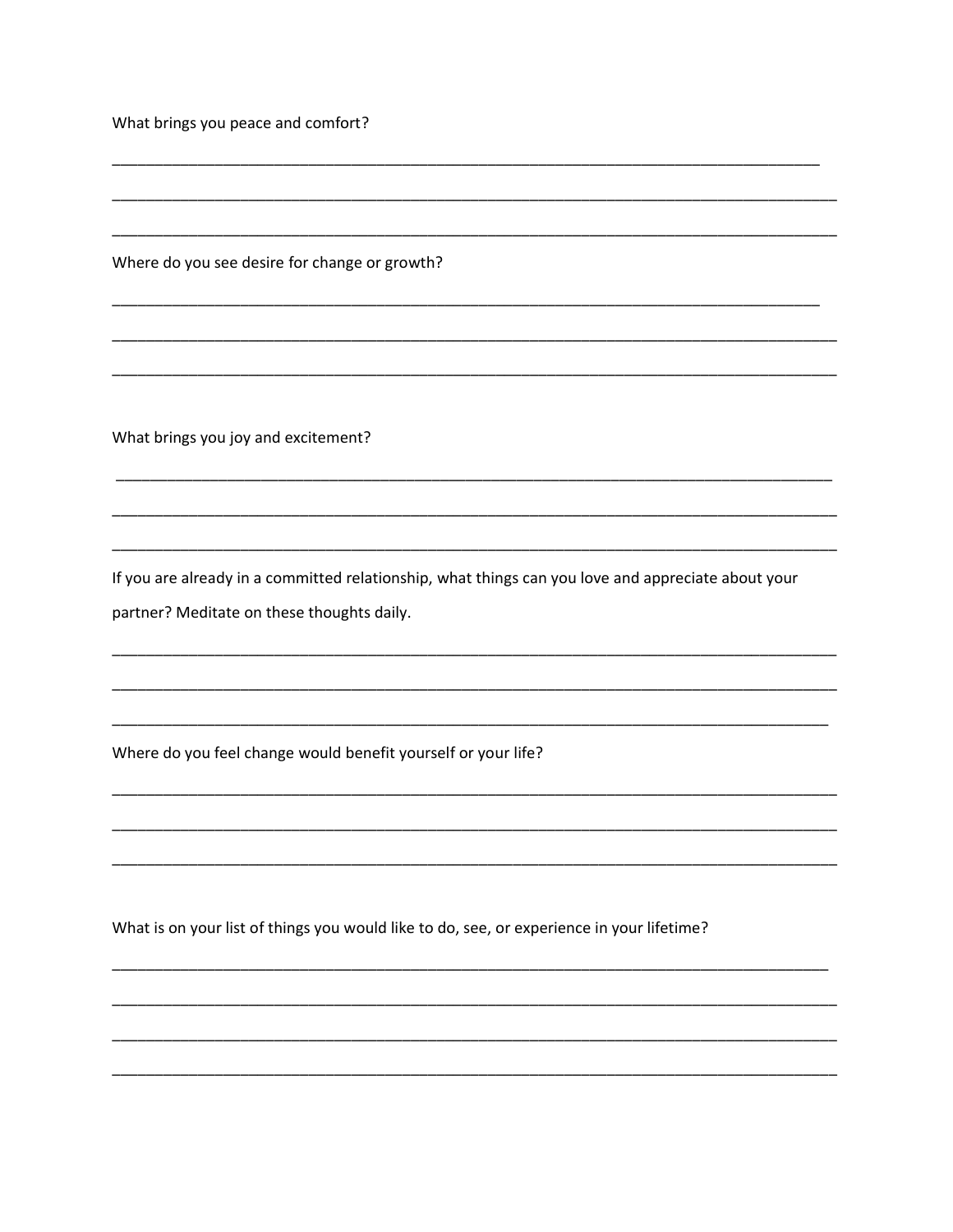What are some things you can do now for fun, for your life and yourself?

If you were speaking to yourself as you would a friend, what would you tell yourself?

Is there anything holding you back in life and what solutions can you see?

Are there any changes you want to make in your life now?

How can you learn to love yourself more?

Relationship with self, sets the tone for all other relationships in your life.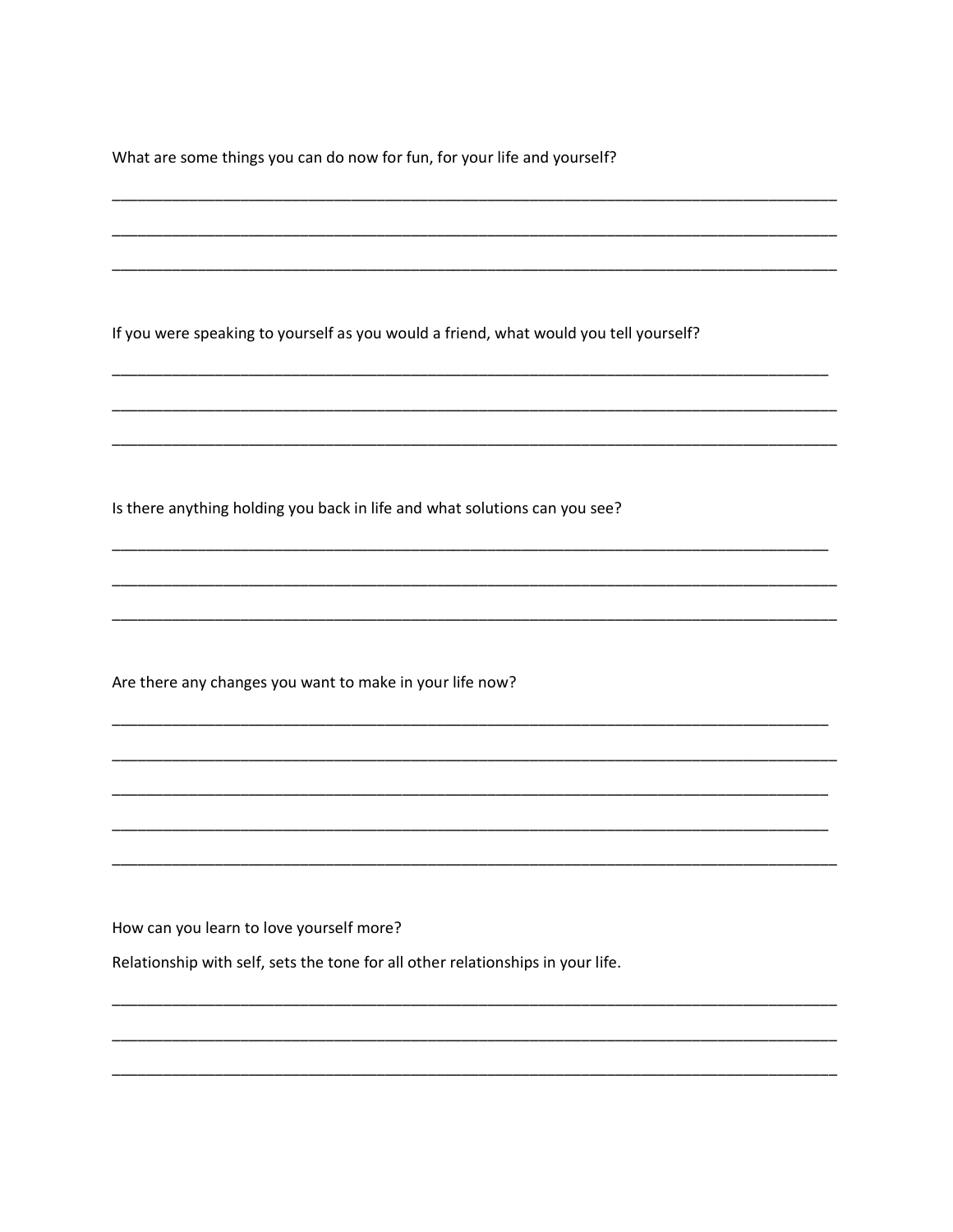Are you ready to create a life you are excited about?

These next steps are to help you create new daily routines and healthy habits. This will help you to make a life you love. Faith, hope, and love – The greatest of these is love! Live through love <3 Make a list to refer back to of all the good things that have ever happened for you. Read this list when you feel down or low on faith. Add to this list every good thing that happens, big and small.

\_\_\_\_\_\_\_\_\_\_\_\_\_\_\_\_\_\_\_\_\_\_\_\_\_\_\_\_\_\_\_\_\_\_\_\_\_\_\_\_\_\_\_\_\_\_\_\_\_\_\_\_\_\_\_\_\_\_\_\_\_\_\_\_\_\_\_\_\_\_\_\_\_\_\_\_\_\_\_\_\_\_\_\_\_

\_\_\_\_\_\_\_\_\_\_\_\_\_\_\_\_\_\_\_\_\_\_\_\_\_\_\_\_\_\_\_\_\_\_\_\_\_\_\_\_\_\_\_\_\_\_\_\_\_\_\_\_\_\_\_\_\_\_\_\_\_\_\_\_\_\_\_\_\_\_\_\_\_\_\_\_\_\_\_\_\_\_\_\_\_

\_\_\_\_\_\_\_\_\_\_\_\_\_\_\_\_\_\_\_\_\_\_\_\_\_\_\_\_\_\_\_\_\_\_\_\_\_\_\_\_\_\_\_\_\_\_\_\_\_\_\_\_\_\_\_\_\_\_\_\_\_\_\_\_\_\_\_\_\_\_\_\_\_\_\_\_\_\_\_\_\_\_\_\_\_

\_\_\_\_\_\_\_\_\_\_\_\_\_\_\_\_\_\_\_\_\_\_\_\_\_\_\_\_\_\_\_\_\_\_\_\_\_\_\_\_\_\_\_\_\_\_\_\_\_\_\_\_\_\_\_\_\_\_\_\_\_\_\_\_\_\_\_\_\_\_\_\_\_\_\_\_\_\_\_\_\_\_\_\_\_

\_\_\_\_\_\_\_\_\_\_\_\_\_\_\_\_\_\_\_\_\_\_\_\_\_\_\_\_\_\_\_\_\_\_\_\_\_\_\_\_\_\_\_\_\_\_\_\_\_\_\_\_\_\_\_\_\_\_\_\_\_\_\_\_\_\_\_\_\_\_\_\_\_\_\_\_\_\_\_\_\_\_\_\_\_

\_\_\_\_\_\_\_\_\_\_\_\_\_\_\_\_\_\_\_\_\_\_\_\_\_\_\_\_\_\_\_\_\_\_\_\_\_\_\_\_\_\_\_\_\_\_\_\_\_\_\_\_\_\_\_\_\_\_\_\_\_\_\_\_\_\_\_\_\_\_\_\_\_\_\_\_\_\_\_\_\_\_\_\_\_

\_\_\_\_\_\_\_\_\_\_\_\_\_\_\_\_\_\_\_\_\_\_\_\_\_\_\_\_\_\_\_\_\_\_\_\_\_\_\_\_\_\_\_\_\_\_\_\_\_\_\_\_\_\_\_\_\_\_\_\_\_\_\_\_\_\_\_\_\_\_\_\_\_\_\_\_\_\_\_\_\_\_\_\_

\_\_\_\_\_\_\_\_\_\_\_\_\_\_\_\_\_\_\_\_\_\_\_\_\_\_\_\_\_\_\_\_\_\_\_\_\_\_\_\_\_\_\_\_\_\_\_\_\_\_\_\_\_\_\_\_\_\_\_\_\_\_\_\_\_\_\_\_\_\_\_\_\_\_\_\_\_\_\_\_\_\_\_

\_\_\_\_\_\_\_\_\_\_\_\_\_\_\_\_\_\_\_\_\_\_\_\_\_\_\_\_\_\_\_\_\_\_\_\_\_\_\_\_\_\_\_\_\_\_\_\_\_\_\_\_\_\_\_\_\_\_\_\_\_\_\_\_\_\_\_\_\_\_\_\_\_\_\_\_\_\_\_\_\_\_\_

\_\_\_\_\_\_\_\_\_\_\_\_\_\_\_\_\_\_\_\_\_\_\_\_\_\_\_\_\_\_\_\_\_\_\_\_\_\_\_\_\_\_\_\_\_\_\_\_\_\_\_\_\_\_\_\_\_\_\_\_\_\_\_\_\_\_\_\_\_\_\_\_\_\_\_\_\_\_\_\_\_\_\_\_

\_\_\_\_\_\_\_\_\_\_\_\_\_\_\_\_\_\_\_\_\_\_\_\_\_\_\_\_\_\_\_\_\_\_\_\_\_\_\_\_\_\_\_\_\_\_\_\_\_\_\_\_\_\_\_\_\_\_\_\_\_\_\_\_\_\_\_\_\_\_\_\_\_\_\_\_\_\_\_\_\_\_\_\_\_

\_\_\_\_\_\_\_\_\_\_\_\_\_\_\_\_\_\_\_\_\_\_\_\_\_\_\_\_\_\_\_\_\_\_\_\_\_\_\_\_\_\_\_\_\_\_\_\_\_\_\_\_\_\_\_\_\_\_\_\_\_\_\_\_\_\_\_\_\_\_\_\_\_\_\_\_\_\_\_\_\_\_\_\_

\_\_\_\_\_\_\_\_\_\_\_\_\_\_\_\_\_\_\_\_\_\_\_\_\_\_\_\_\_\_\_\_\_\_\_\_\_\_\_\_\_\_\_\_\_\_\_\_\_\_\_\_\_\_\_\_\_\_\_\_\_\_\_\_\_\_\_\_\_\_\_\_\_\_\_\_\_\_\_\_\_\_\_\_\_

\_\_\_\_\_\_\_\_\_\_\_\_\_\_\_\_\_\_\_\_\_\_\_\_\_\_\_\_\_\_\_\_\_\_\_\_\_\_\_\_\_\_\_\_\_\_\_\_\_\_\_\_\_\_\_\_\_\_\_\_\_\_\_\_\_\_\_\_\_\_\_\_\_\_\_\_\_\_\_\_\_\_\_\_\_

\_\_\_\_\_\_\_\_\_\_\_\_\_\_\_\_\_\_\_\_\_\_\_\_\_\_\_\_\_\_\_\_\_\_\_\_\_\_\_\_\_\_\_\_\_\_\_\_\_\_\_\_\_\_\_\_\_\_\_\_\_\_\_\_\_\_\_\_\_\_\_\_\_\_\_\_\_\_\_\_\_\_\_\_\_

\_\_\_\_\_\_\_\_\_\_\_\_\_\_\_\_\_\_\_\_\_\_\_\_\_\_\_\_\_\_\_\_\_\_\_\_\_\_\_\_\_\_\_\_\_\_\_\_\_\_\_\_\_\_\_\_\_\_\_\_\_\_\_\_\_\_\_\_\_\_\_\_\_\_\_\_\_\_\_\_\_\_\_\_\_

This is the beginning of the next chapter of your life. You have taken to get clear about your story up until now and what you hope for the rest of your story. You have taken time to see patterns, heal and release. To get to know yourself, how your thoughts work in your life, and how you have come to this point in your life. What is important, of value, and beneficial for you. Now to implement a plan for designing a life you love using the Law of Attraction teachings.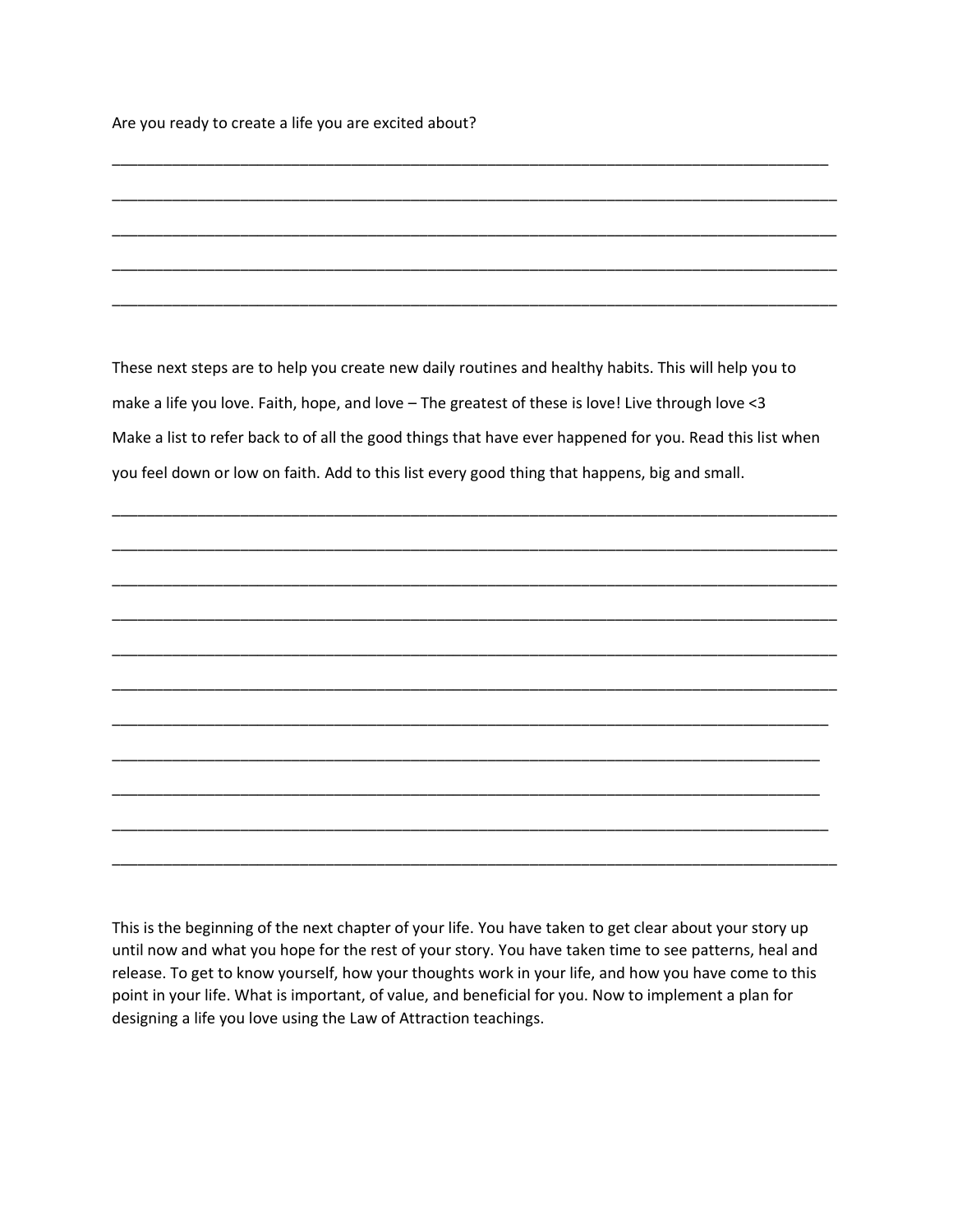#### Day one

Start your day with gratitude- Everyone has something to be grateful for! Feel this through the day.

See the abundance in nature, feel the wonder of your very existence and intricate design

Feel appreciation, love and gratitude intentionally

Become aware of your thoughts. All day notice your thoughts. Your feelings are an indicator of if you are thinking positive or negative, so also pay attention to your feelings with non-judgement.

Notice what you speak about, listen to and take into your spirit. Is it supporting you?

\*Find time today to study the law of attraction. Listen to or read affirmations\*

Write a few affirmations that really speak to you.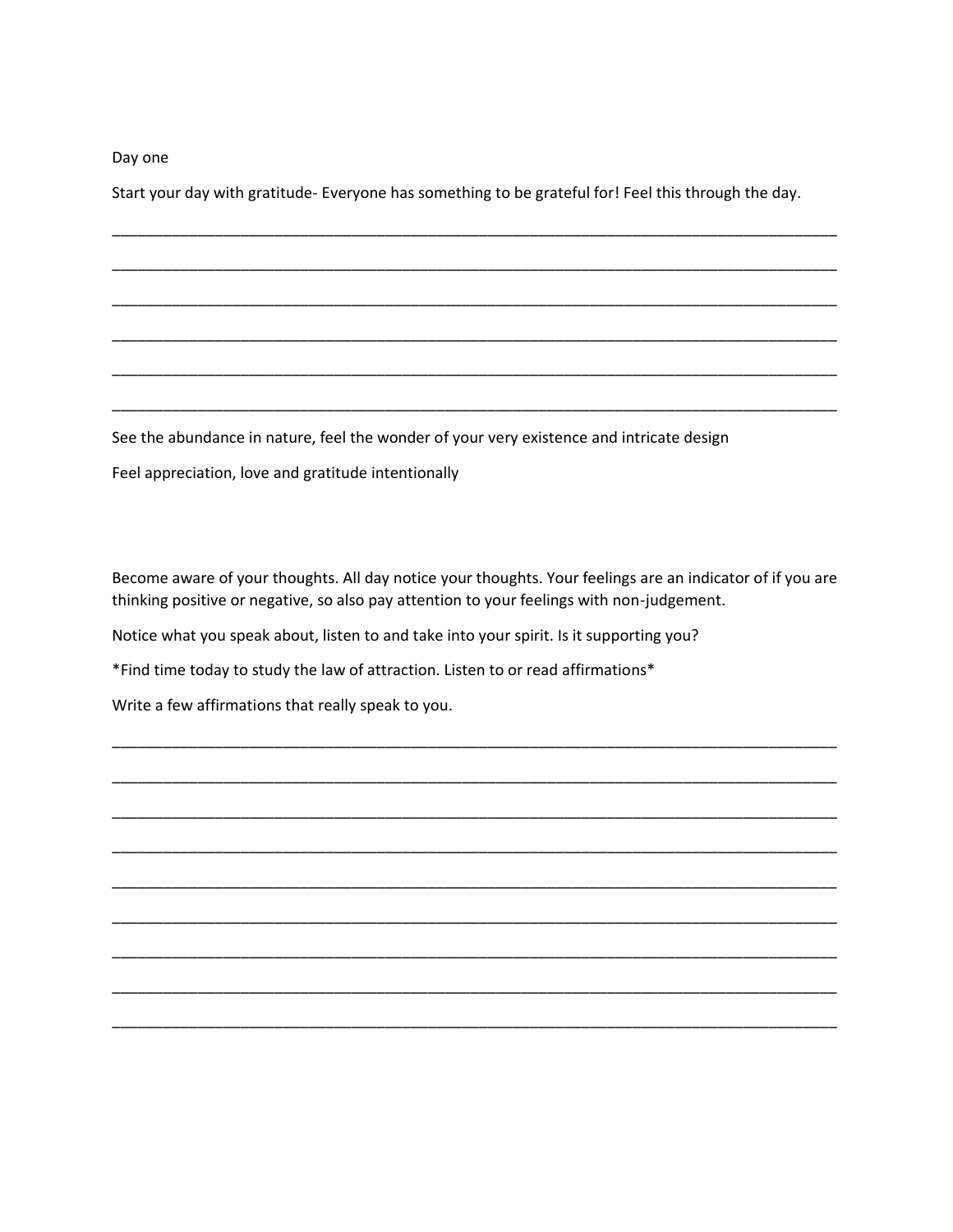Discover your passion, begin thinking about this question. Give yourself permission to dream. What do you really want?

End of the day think over your thoughts and feelings from the day.

Think of all your grateful for and also the things that you could have chosen to do differently. What would you do different next time you find yourself in a similar situation?

Day two

Set time for feeding your mind and spirit. Say, read and write your daily affirmations.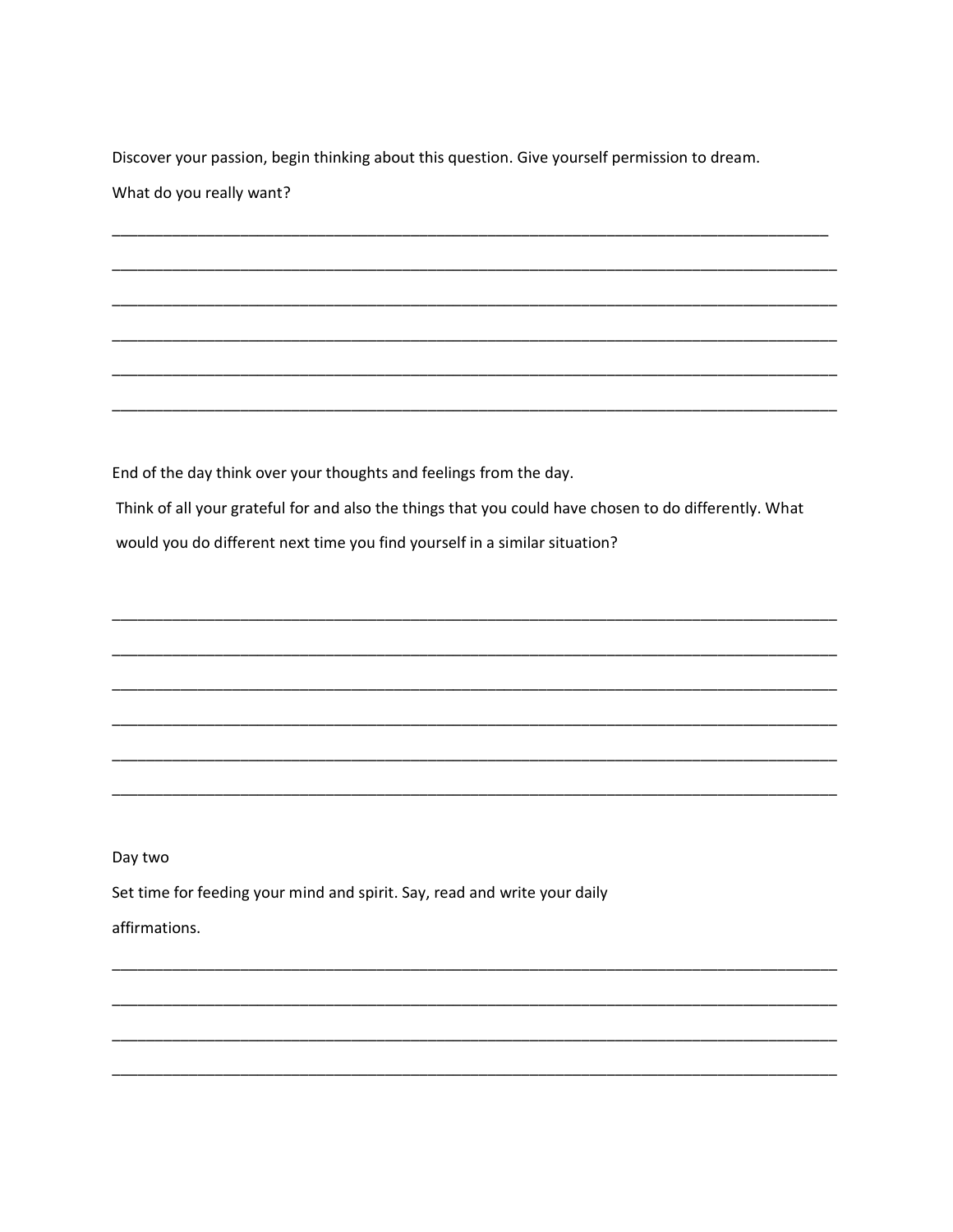Start the day and end with gratitude. Feel deep appreciation.

Keep focused on being aware of your thoughts and feelings through the day. Practice the pause and redirect to positive thoughts as desired.

Create a list of things to help you feel good and get back to positive feelings. Some examples are to take a walk, put on happy music, listen to affirmations, meditate and you make your list of what feels good for you

What is something you enjoy that brings joy that you can do today?

Day three

Start and end the day with gratitude, feeling it throughout your day.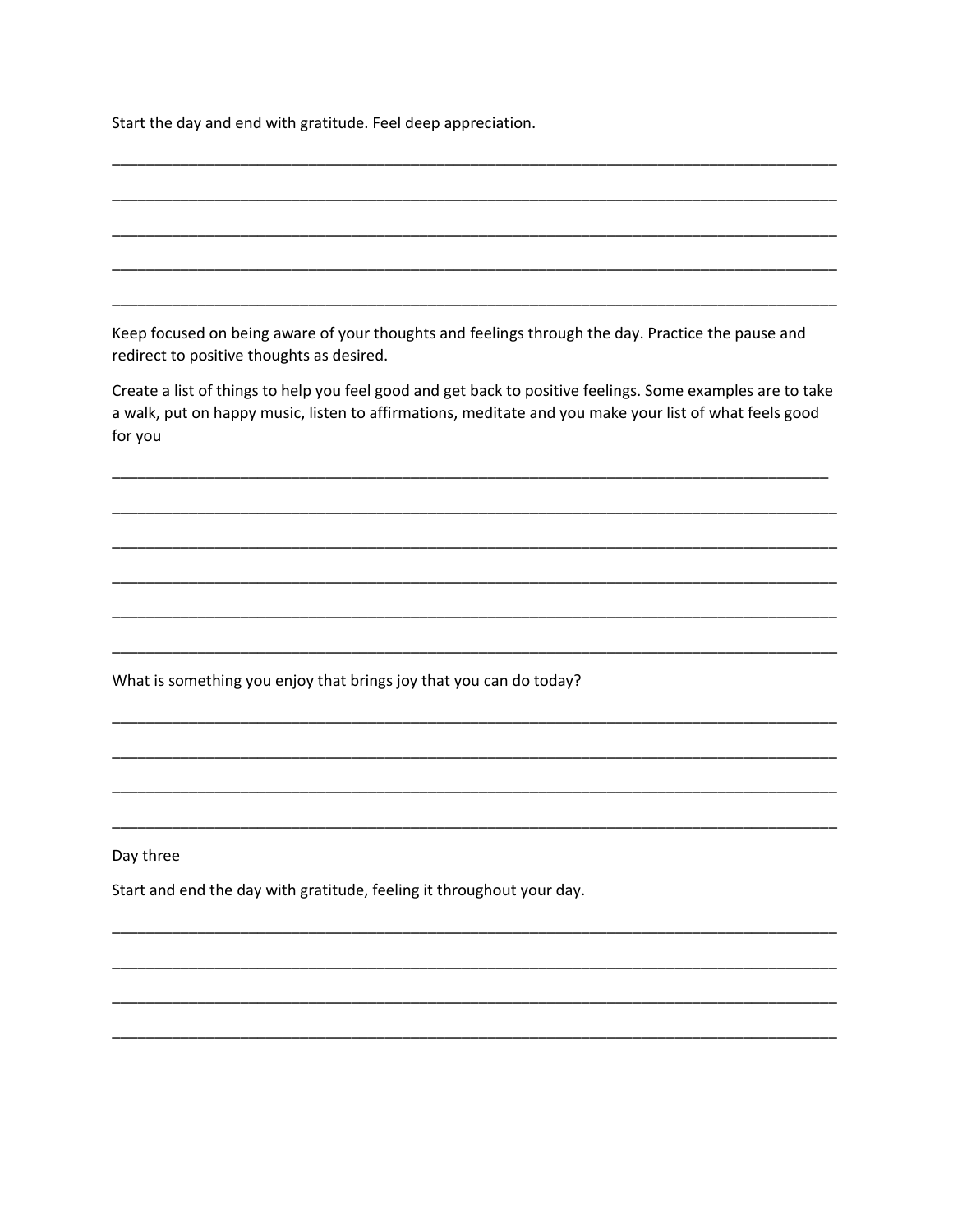Set aside time to feed your spirit today with affirmations and teachings on the spiritual laws

What do you intend for in your day?

What can you love today? What can you love about yourself?

You are worth it and you have what it takes! Empower yourself

What do you need to hear today?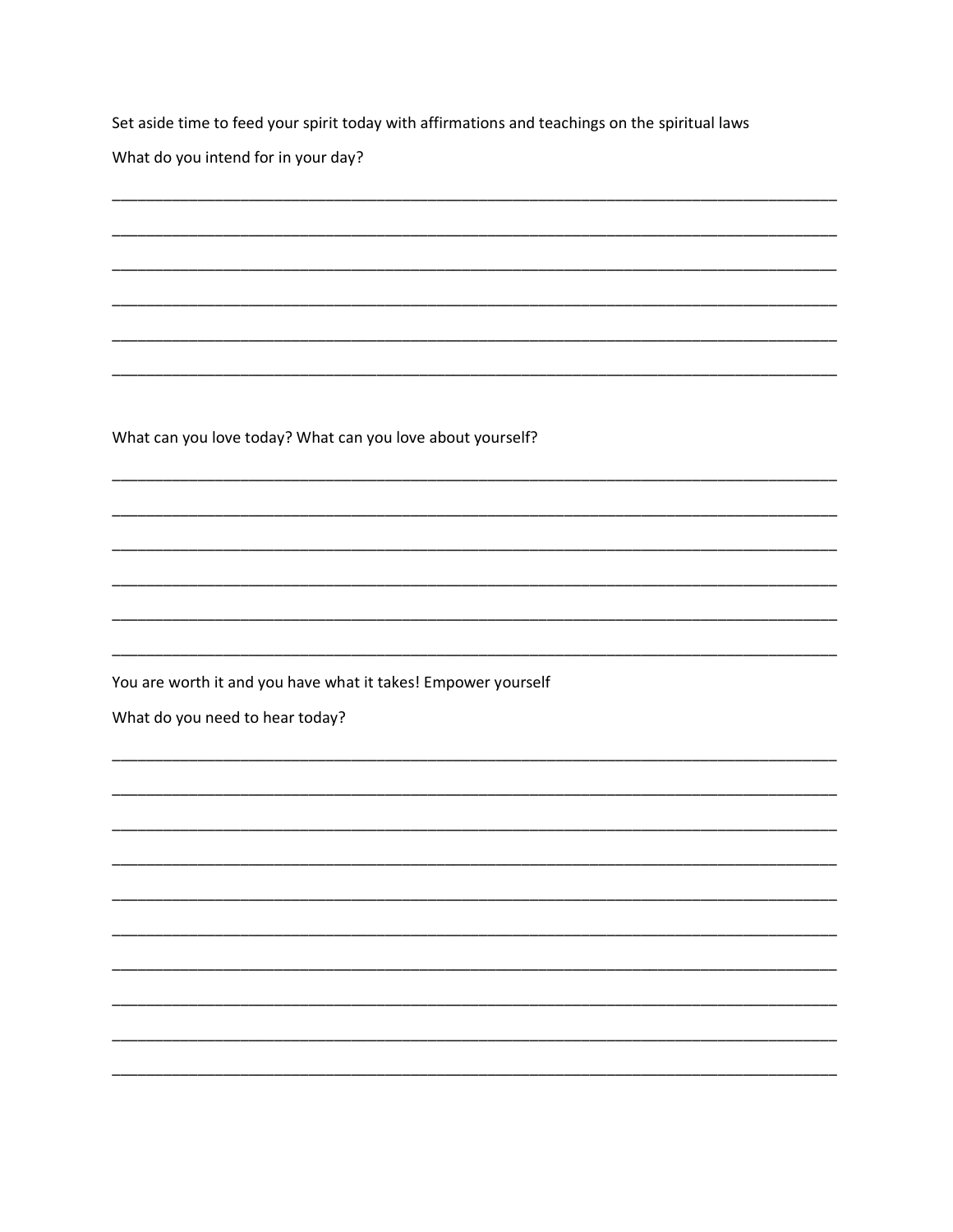What do you want in your life? Write it out as if it is already happened! Positive present tense

Meditate on affirmations today and be aware of your thoughts in your day.

Write affirmations that are powerful for you

Day 4

Begin with gratitude and affirmations. Think and feel them through your day

Ex. I am strong, smart, whole and complete. I believe in me!

Feed your spirit and mind things that lift you up!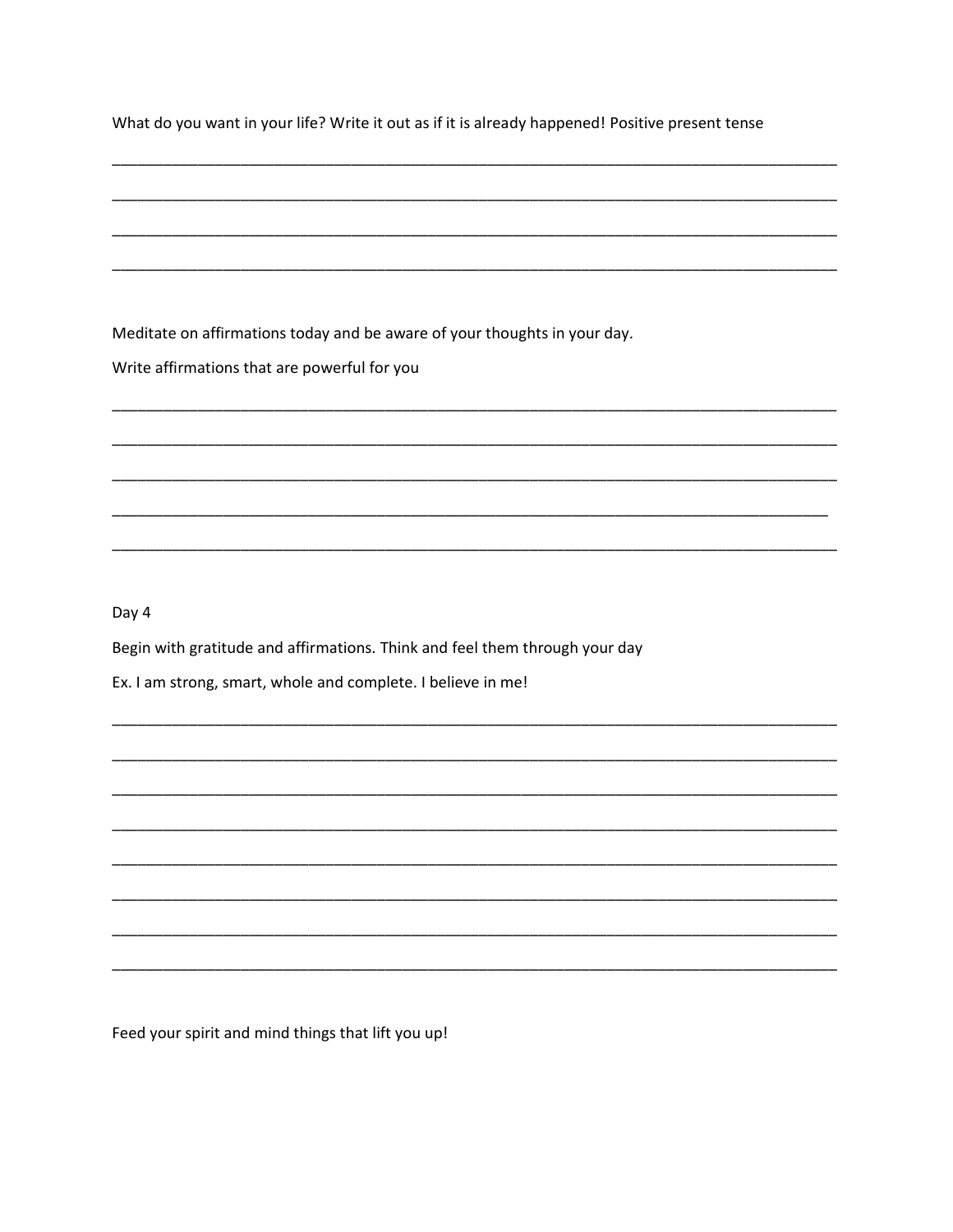Ask for what you want in your life. Believe, and expect to receive it

Celebrate yourself, your day and your life- live through love today See the way you have an effect on those around you and find ways to give- a small donation to a worthy cause, help a friend or even a smile and an encouraging word! Get excited for your life! Take some time to visualize with great detail! What do you feel, see, hear and smell?

\_\_\_\_\_\_\_\_\_\_\_\_\_\_\_\_\_\_\_\_\_\_\_\_\_\_\_\_\_\_\_\_\_\_\_\_\_\_\_\_\_\_\_\_\_\_\_\_\_\_\_\_\_\_\_\_\_\_\_\_\_\_\_\_\_\_\_\_\_\_\_\_\_\_\_\_\_\_\_\_\_\_\_\_\_

\_\_\_\_\_\_\_\_\_\_\_\_\_\_\_\_\_\_\_\_\_\_\_\_\_\_\_\_\_\_\_\_\_\_\_\_\_\_\_\_\_\_\_\_\_\_\_\_\_\_\_\_\_\_\_\_\_\_\_\_\_\_\_\_\_\_\_\_\_\_\_\_\_\_\_\_\_\_\_\_\_\_\_\_\_

\_\_\_\_\_\_\_\_\_\_\_\_\_\_\_\_\_\_\_\_\_\_\_\_\_\_\_\_\_\_\_\_\_\_\_\_\_\_\_\_\_\_\_\_\_\_\_\_\_\_\_\_\_\_\_\_\_\_\_\_\_\_\_\_\_\_\_\_\_\_\_\_\_\_\_\_\_\_\_\_\_\_\_\_\_

\_\_\_\_\_\_\_\_\_\_\_\_\_\_\_\_\_\_\_\_\_\_\_\_\_\_\_\_\_\_\_\_\_\_\_\_\_\_\_\_\_\_\_\_\_\_\_\_\_\_\_\_\_\_\_\_\_\_\_\_\_\_\_\_\_\_\_\_\_\_\_\_\_\_\_\_\_\_\_\_\_\_\_\_\_

\_\_\_\_\_\_\_\_\_\_\_\_\_\_\_\_\_\_\_\_\_\_\_\_\_\_\_\_\_\_\_\_\_\_\_\_\_\_\_\_\_\_\_\_\_\_\_\_\_\_\_\_\_\_\_\_\_\_\_\_\_\_\_\_\_\_\_\_\_\_\_\_\_\_\_\_\_\_\_\_\_\_\_\_\_

\_\_\_\_\_\_\_\_\_\_\_\_\_\_\_\_\_\_\_\_\_\_\_\_\_\_\_\_\_\_\_\_\_\_\_\_\_\_\_\_\_\_\_\_\_\_\_\_\_\_\_\_\_\_\_\_\_\_\_\_\_\_\_\_\_\_\_\_\_\_\_\_\_\_\_\_\_\_\_\_\_\_\_\_\_

\_\_\_\_\_\_\_\_\_\_\_\_\_\_\_\_\_\_\_\_\_\_\_\_\_\_\_\_\_\_\_\_\_\_\_\_\_\_\_\_\_\_\_\_\_\_\_\_\_\_\_\_\_\_\_\_\_\_\_\_\_\_\_\_\_\_\_\_\_\_\_\_\_\_\_\_\_\_\_\_\_\_\_\_\_

\_\_\_\_\_\_\_\_\_\_\_\_\_\_\_\_\_\_\_\_\_\_\_\_\_\_\_\_\_\_\_\_\_\_\_\_\_\_\_\_\_\_\_\_\_\_\_\_\_\_\_\_\_\_\_\_\_\_\_\_\_\_\_\_\_\_\_\_\_\_\_\_\_\_\_\_\_\_\_\_\_\_\_\_\_

\_\_\_\_\_\_\_\_\_\_\_\_\_\_\_\_\_\_\_\_\_\_\_\_\_\_\_\_\_\_\_\_\_\_\_\_\_\_\_\_\_\_\_\_\_\_\_\_\_\_\_\_\_\_\_\_\_\_\_\_\_\_\_\_\_\_\_\_\_\_\_\_\_\_\_\_\_\_\_\_\_\_\_\_\_

\_\_\_\_\_\_\_\_\_\_\_\_\_\_\_\_\_\_\_\_\_\_\_\_\_\_\_\_\_\_\_\_\_\_\_\_\_\_\_\_\_\_\_\_\_\_\_\_\_\_\_\_\_\_\_\_\_\_\_\_\_\_\_\_\_\_\_\_\_\_\_\_\_\_\_\_\_\_\_\_\_\_\_\_\_

#### Day 5

Hopefully by now you are applying these new routines and habits with some feeling and excitement! Continue every day to do your inner work and notice your thoughts connecting within. Become aware and present – living life intentionally - Focus on love, gratitude and feeling good What is your mindset and focus for today? For the week and month?

\_\_\_\_\_\_\_\_\_\_\_\_\_\_\_\_\_\_\_\_\_\_\_\_\_\_\_\_\_\_\_\_\_\_\_\_\_\_\_\_\_\_\_\_\_\_\_\_\_\_\_\_\_\_\_\_\_\_\_\_\_\_\_\_\_\_\_\_\_\_\_\_\_\_\_\_\_\_\_\_\_\_\_\_\_

\_\_\_\_\_\_\_\_\_\_\_\_\_\_\_\_\_\_\_\_\_\_\_\_\_\_\_\_\_\_\_\_\_\_\_\_\_\_\_\_\_\_\_\_\_\_\_\_\_\_\_\_\_\_\_\_\_\_\_\_\_\_\_\_\_\_\_\_\_\_\_\_\_\_\_\_\_\_\_\_\_\_\_\_\_

\_\_\_\_\_\_\_\_\_\_\_\_\_\_\_\_\_\_\_\_\_\_\_\_\_\_\_\_\_\_\_\_\_\_\_\_\_\_\_\_\_\_\_\_\_\_\_\_\_\_\_\_\_\_\_\_\_\_\_\_\_\_\_\_\_\_\_\_\_\_\_\_\_\_\_\_\_\_\_\_\_\_\_\_\_

\_\_\_\_\_\_\_\_\_\_\_\_\_\_\_\_\_\_\_\_\_\_\_\_\_\_\_\_\_\_\_\_\_\_\_\_\_\_\_\_\_\_\_\_\_\_\_\_\_\_\_\_\_\_\_\_\_\_\_\_\_\_\_\_\_\_\_\_\_\_\_\_\_\_\_\_\_\_\_\_\_\_\_\_\_

\_\_\_\_\_\_\_\_\_\_\_\_\_\_\_\_\_\_\_\_\_\_\_\_\_\_\_\_\_\_\_\_\_\_\_\_\_\_\_\_\_\_\_\_\_\_\_\_\_\_\_\_\_\_\_\_\_\_\_\_\_\_\_\_\_\_\_\_\_\_\_\_\_\_\_\_\_\_\_\_\_\_\_\_\_

\_\_\_\_\_\_\_\_\_\_\_\_\_\_\_\_\_\_\_\_\_\_\_\_\_\_\_\_\_\_\_\_\_\_\_\_\_\_\_\_\_\_\_\_\_\_\_\_\_\_\_\_\_\_\_\_\_\_\_\_\_\_\_\_\_\_\_\_\_\_\_\_\_\_\_\_\_\_\_\_\_\_\_\_\_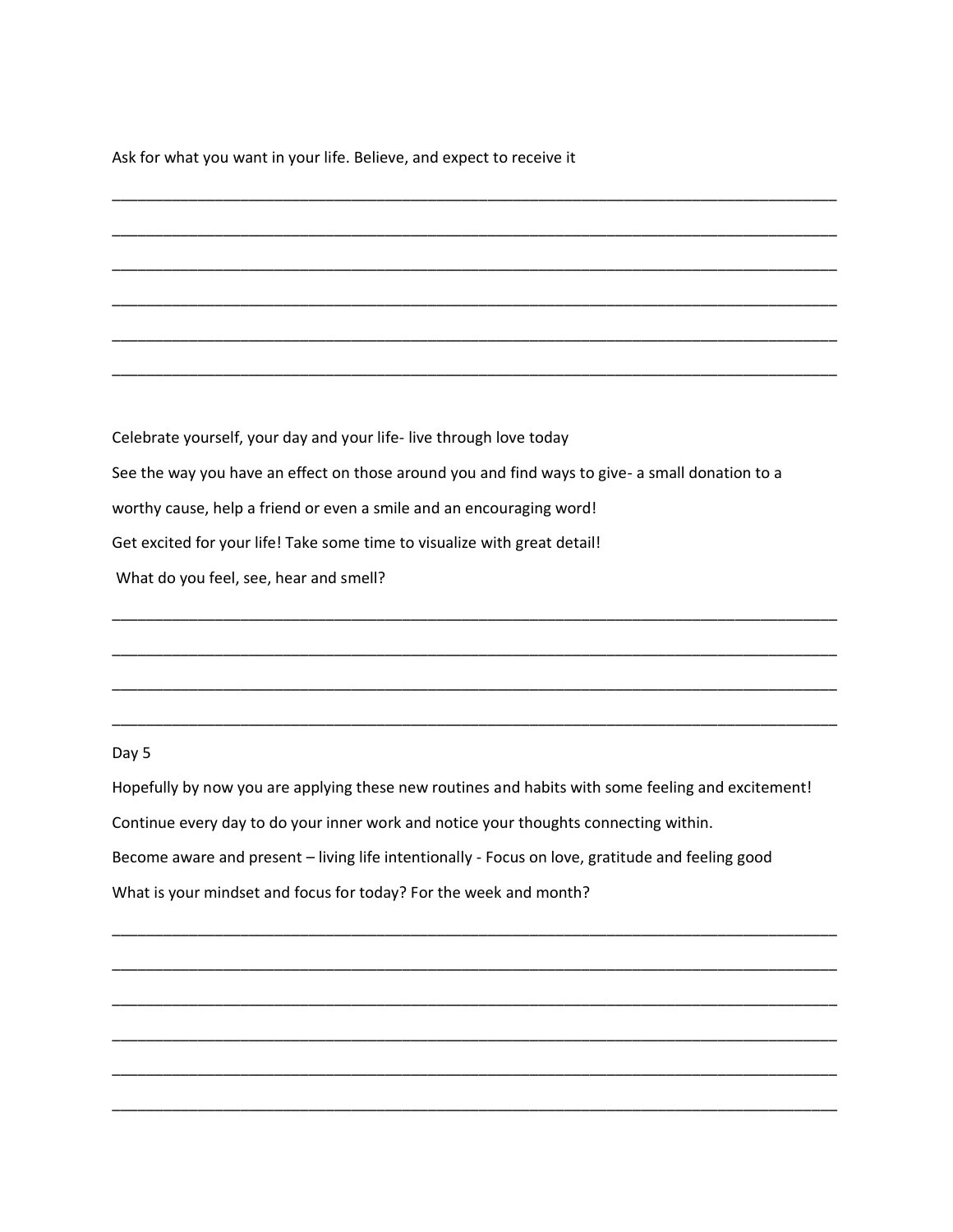How can you practice good self-care and self-love today as well as every day?

Day 6

What power thoughts do you choose today?

Ex. I approve of myself and love myself. I can do anything I put my mind to!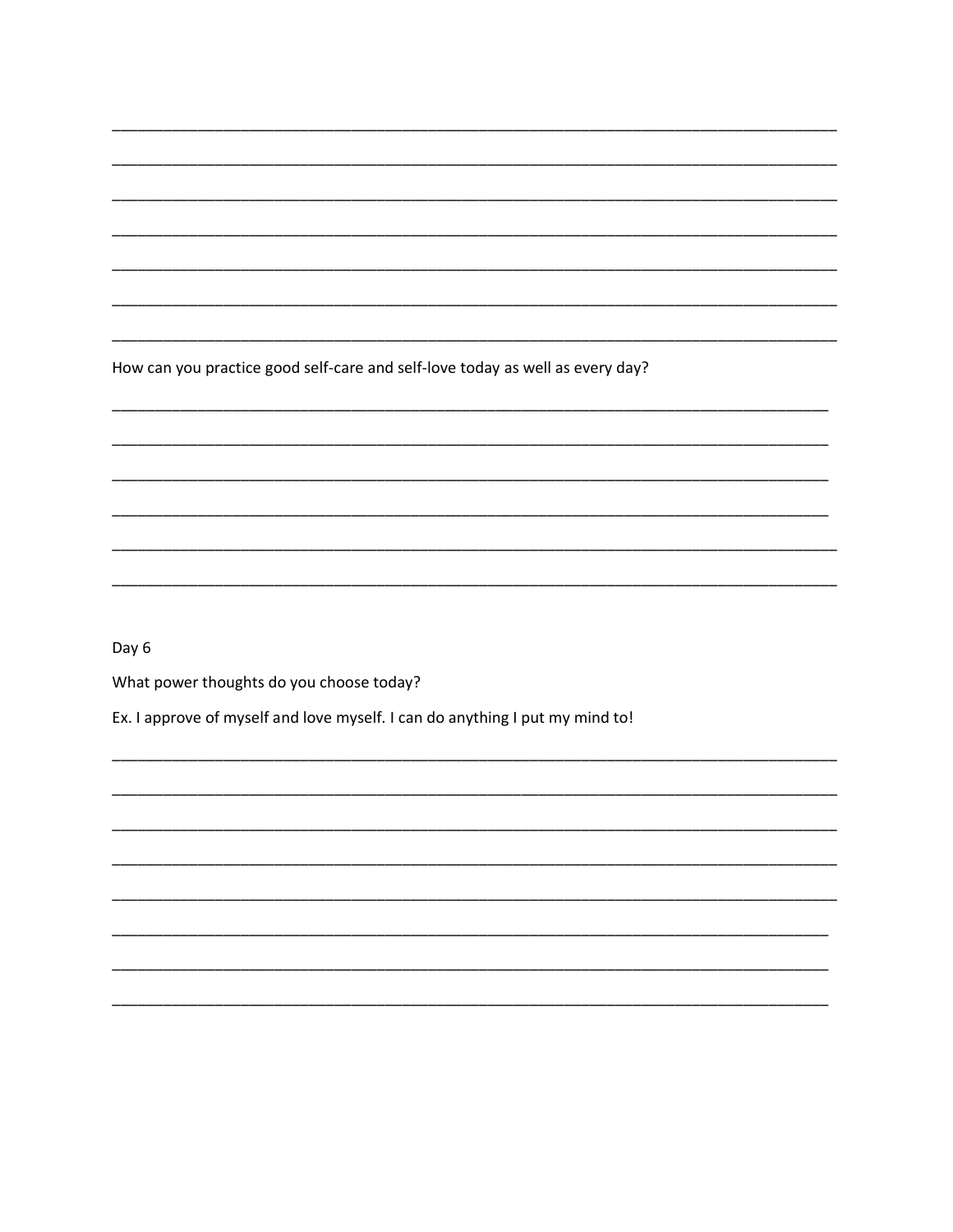| Ten thoughts that feel good     |
|---------------------------------|
|                                 |
|                                 |
|                                 |
|                                 |
|                                 |
|                                 |
|                                 |
|                                 |
|                                 |
|                                 |
| Day 7                           |
| I am affirmations               |
|                                 |
|                                 |
|                                 |
|                                 |
|                                 |
|                                 |
|                                 |
|                                 |
|                                 |
|                                 |
| Ten things I love about my life |
|                                 |
|                                 |
|                                 |
|                                 |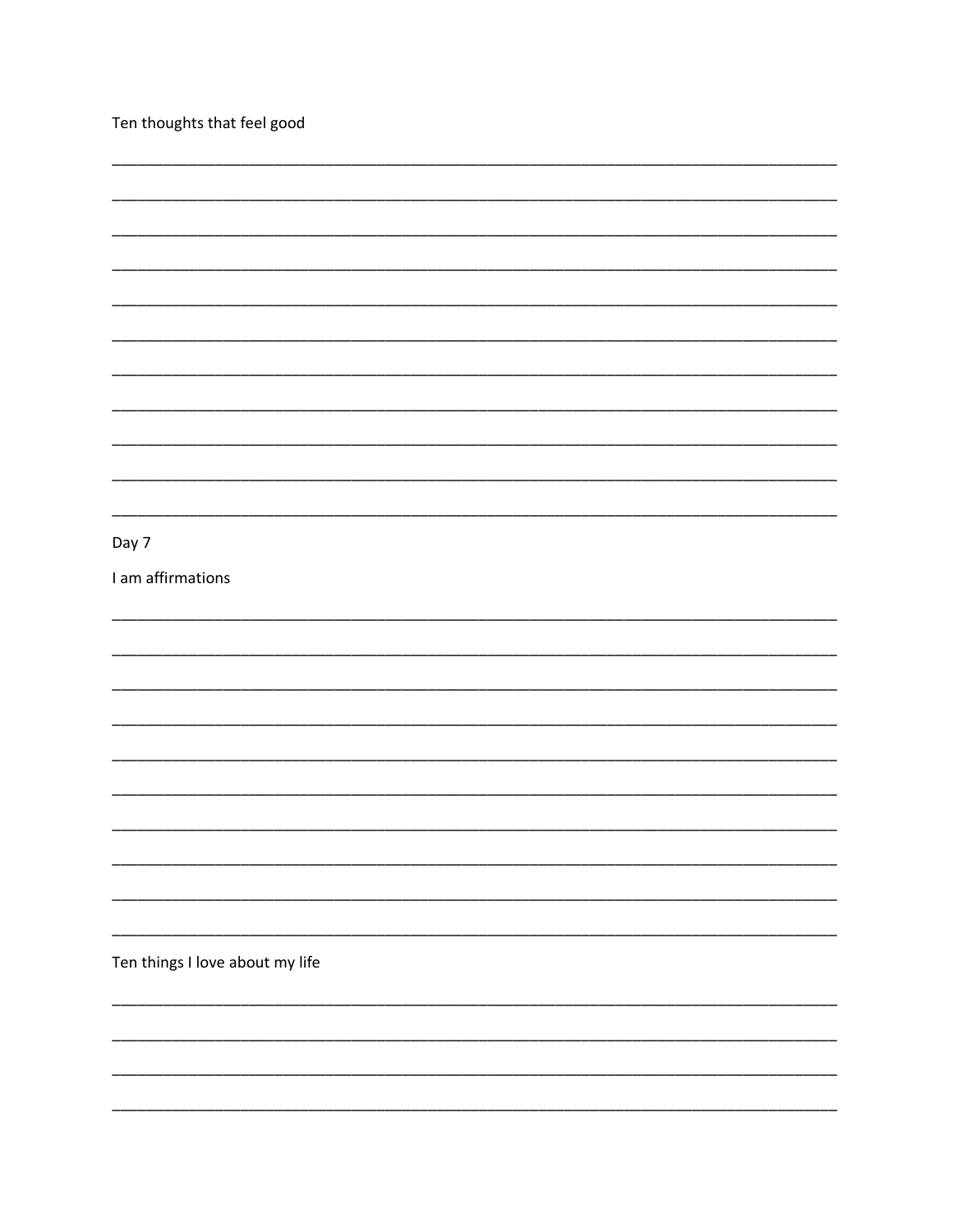| Day 8                                                          |
|----------------------------------------------------------------|
| What if Play the imagine it game with excitement feeling good! |
|                                                                |
| Imagine if I received_________________________today!           |
|                                                                |
|                                                                |
|                                                                |
|                                                                |
|                                                                |
|                                                                |
|                                                                |
|                                                                |
|                                                                |
|                                                                |
|                                                                |
|                                                                |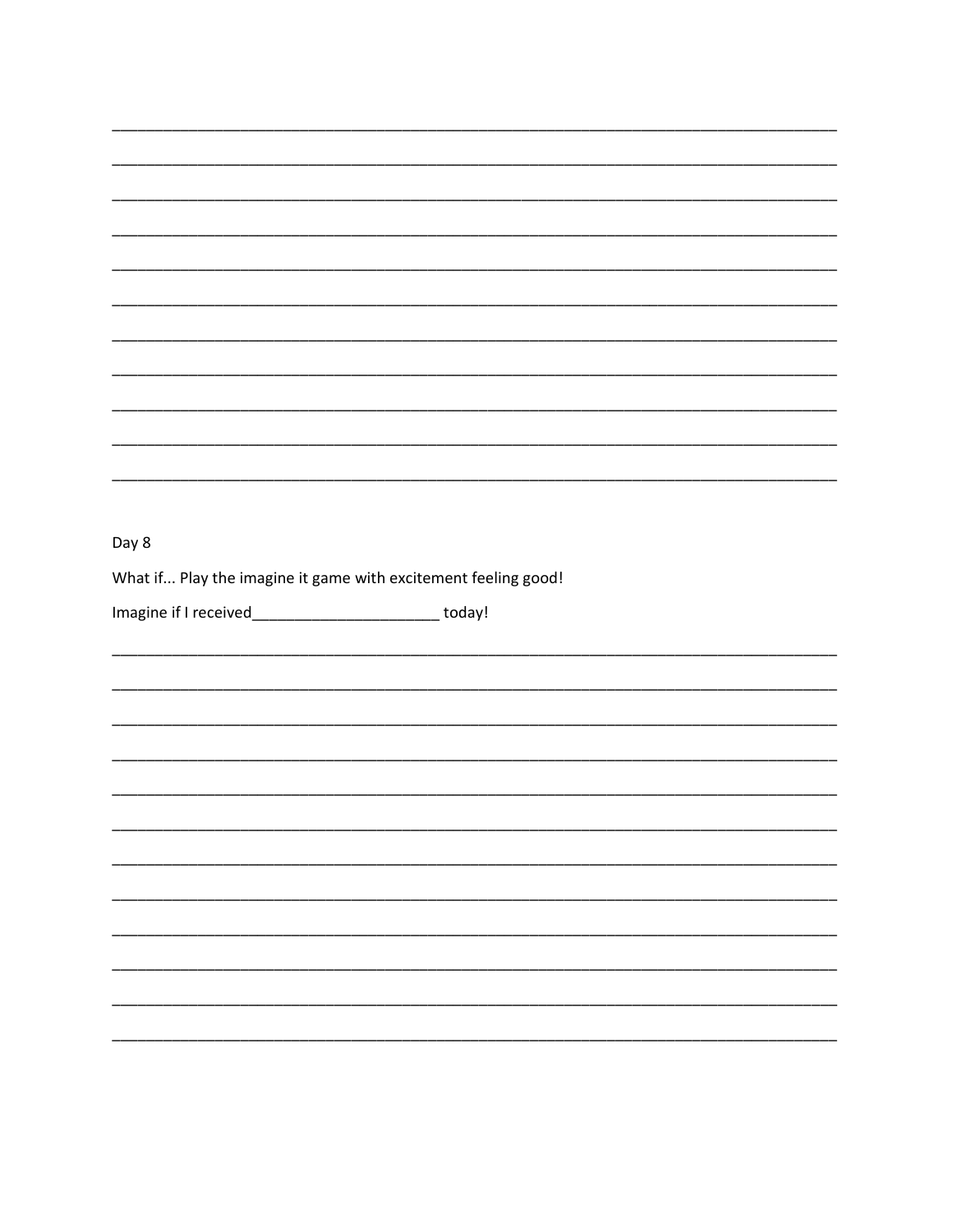Ten new things I appreciate about life and myself.

| Day 9                                                         |  |
|---------------------------------------------------------------|--|
| How can I empower myself today?                               |  |
|                                                               |  |
|                                                               |  |
|                                                               |  |
|                                                               |  |
|                                                               |  |
|                                                               |  |
|                                                               |  |
| How can I show myself love today and practice good self-care? |  |
|                                                               |  |
|                                                               |  |
|                                                               |  |
|                                                               |  |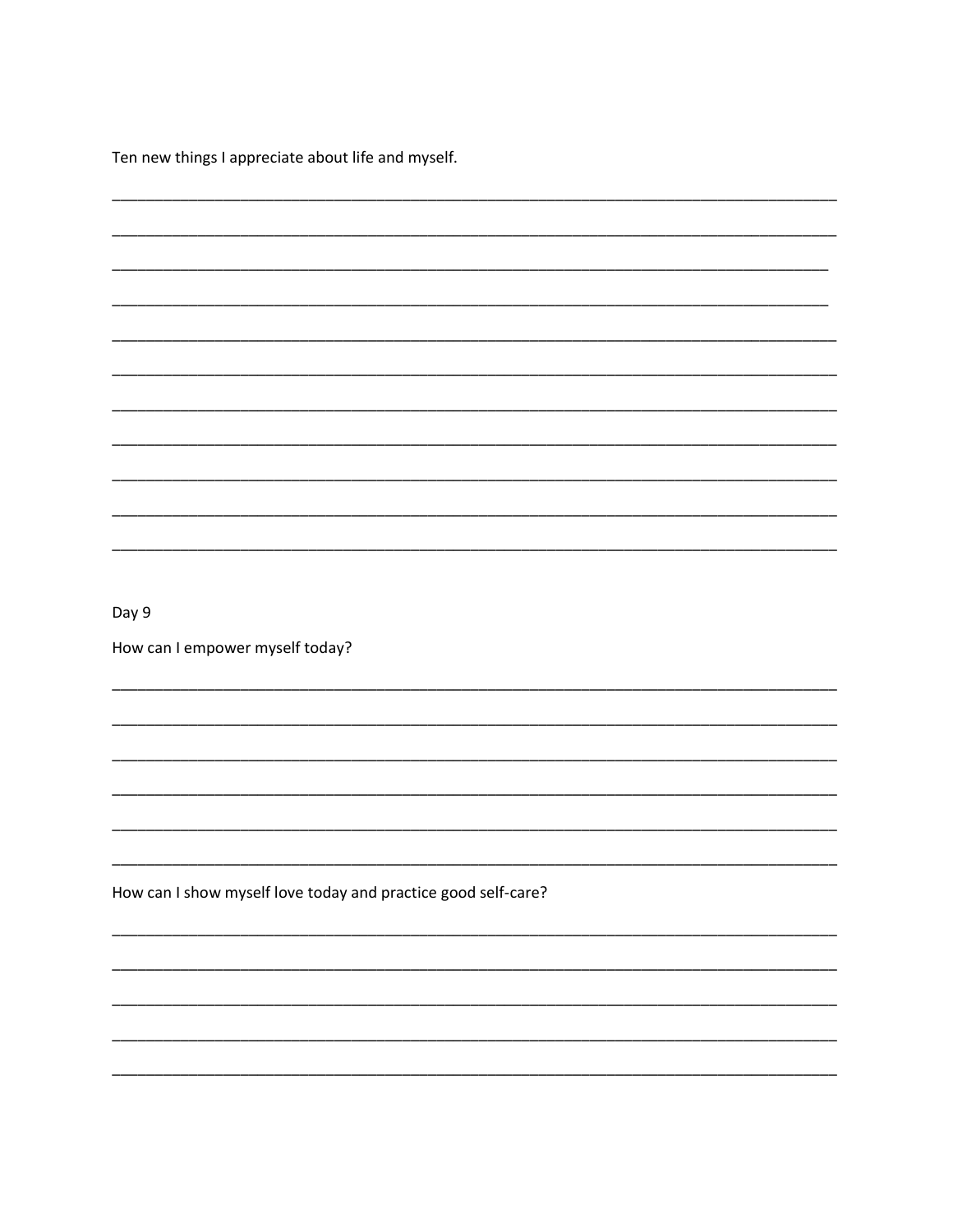Daily gratitude meditation

A flow of thoughts of appreciation. Ex. There is an abundance of all good all-around me and within me. I am naturally abundant and celebrate my being. I love the feeling of breath in my body and my heart beating.

Day 10

Power thoughts of faith and affirmations. Ex. I am so happy and thankful now that I have received ...

Mindset- what are the power thoughts that lift you up and your new mindset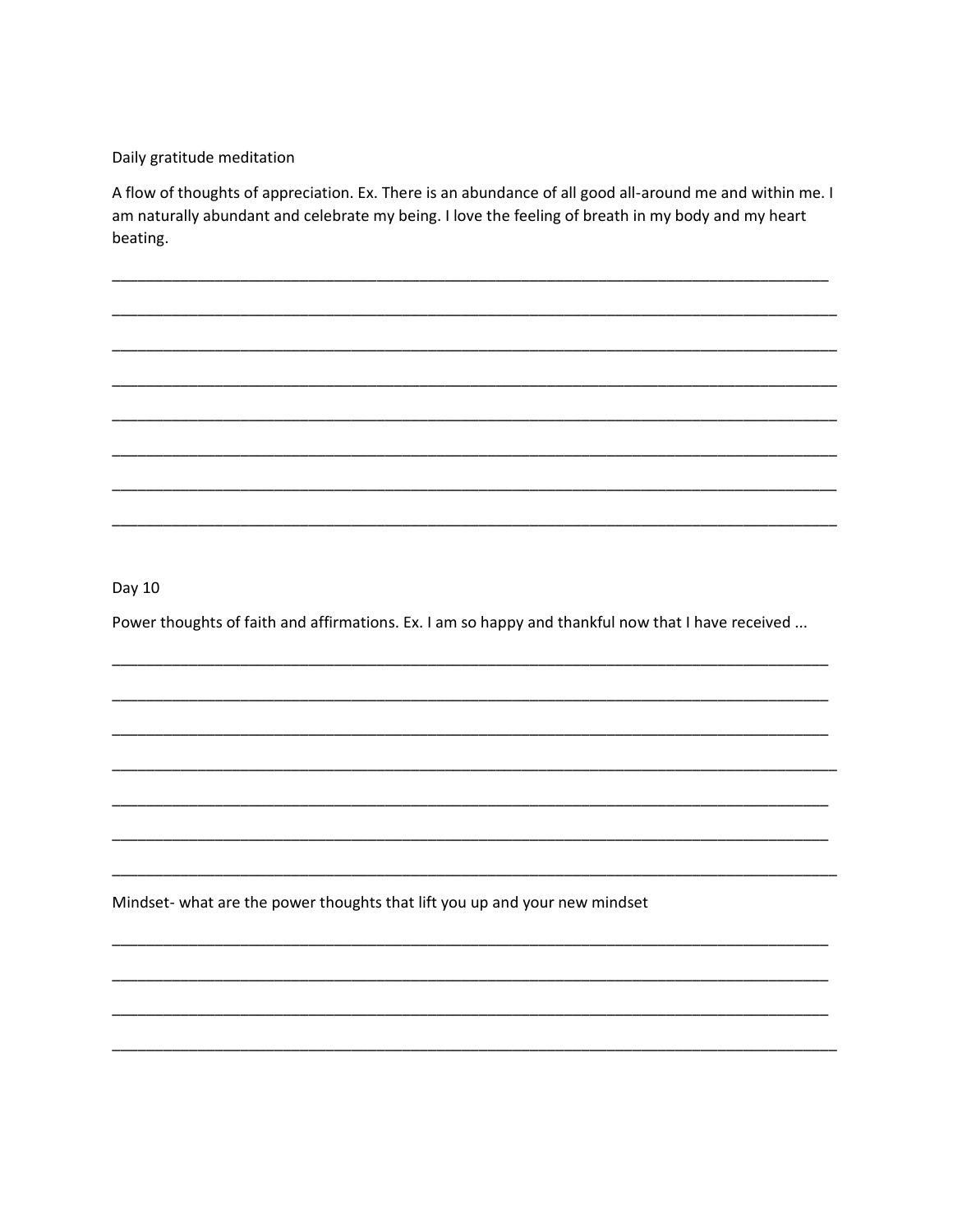| Empowering self-talk         |  |
|------------------------------|--|
|                              |  |
|                              |  |
|                              |  |
| Things I love and celebrate! |  |
|                              |  |
|                              |  |
|                              |  |
|                              |  |
|                              |  |
| Day 11                       |  |
| Affirmations                 |  |
|                              |  |
|                              |  |
|                              |  |
|                              |  |
|                              |  |
| Daily gratitude              |  |
|                              |  |
|                              |  |
|                              |  |
|                              |  |
|                              |  |
|                              |  |